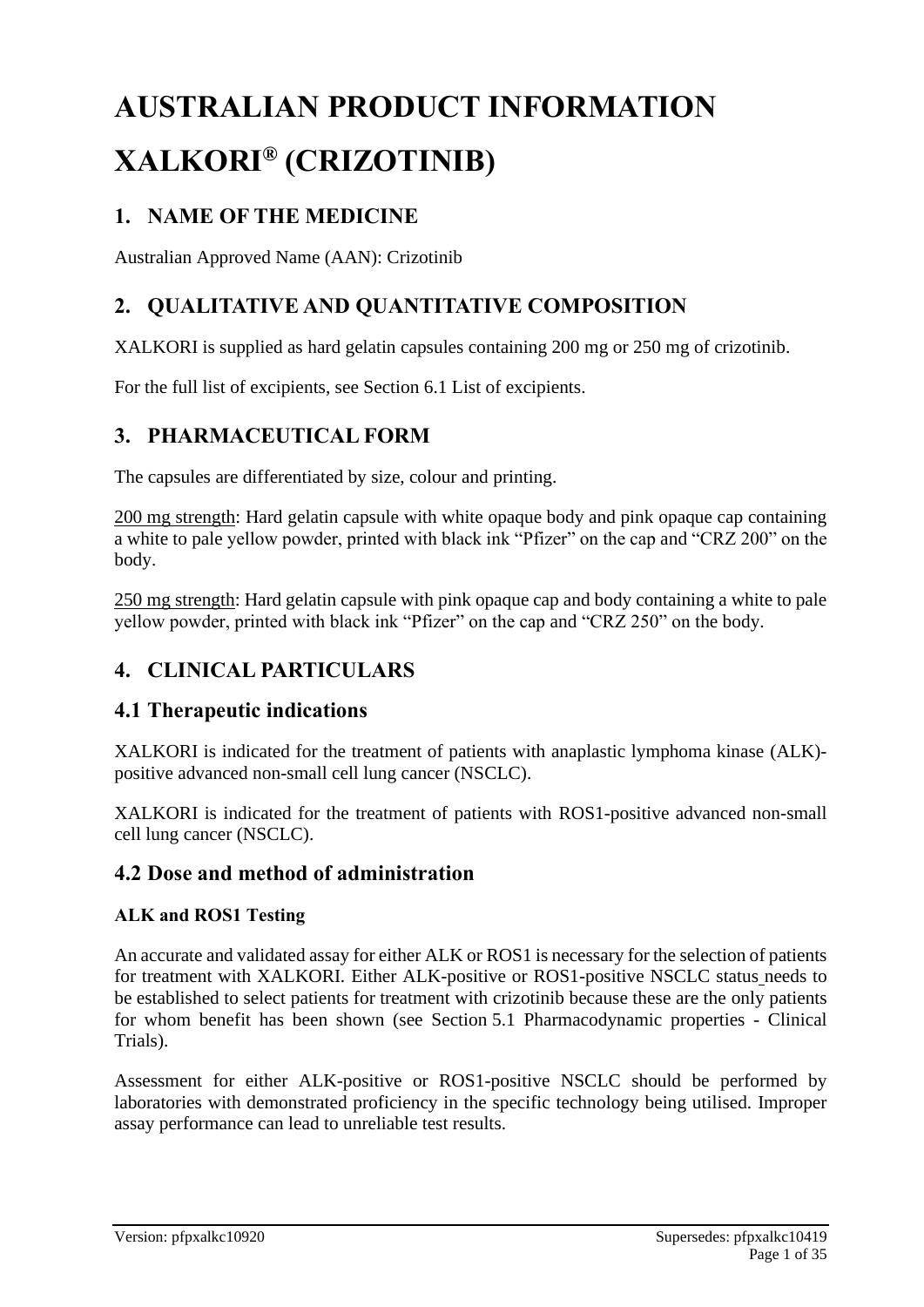#### **Dosage and Method of Administration**

The recommended dose schedule of XALKORI is 250 mg taken orally twice daily. Continue treatment as long as the patient is deriving clinical benefit from therapy.

XALKORI may be taken with or without food (see Section 5.2 Pharmacokinetic properties - Absorption). Capsules should be swallowed whole.

#### **Missed Dose**

If a dose of XALKORI is missed, then it should be taken as soon as the patient remembers unless it is less than 6 hours until the next dose, in which case the patient should not take the missed dose. Patients should not take 2 doses at the same time to make up for a missed dose.

#### **Dosage Adjustment**

Dosing interruption and/or dose reduction may be required based on individual safety and tolerability. If dose reduction is necessary for patients treated with crizotinib 250 mg orally twice daily, then the dose of XALKORI should be reduced as below.

- First dose reduction: XALKORI 200 mg taken orally twice daily
- Second dose reduction: XALKORI 250 mg taken orally once daily
- Permanently discontinue if unable to tolerate XALKORI 250 mg taken orally once daily.

Dose reduction guidelines for haematologic and non-haematologic toxicities are provided in Tables 1 and 2. For patients treated with a lower dose of crizotinib than 250 mg twice daily, use the recommendations in Table 1 and Table 2 accordingly.

**Table 1. XALKORI Dose Modification – Haematologic Toxicities<sup>a</sup>**

| <b>CTCAE</b> <sup>b</sup> Grade | <b>XALKORI Dosing</b>                                                                            |
|---------------------------------|--------------------------------------------------------------------------------------------------|
| Grade 3                         | Withhold until recovery to Grade $\leq 2$ , then<br>resume at the same dose schedule             |
| Grade 4                         | Withhold until recovery to Grade $\leq 2$ , then<br>resume at the next lower dose <sup>c,d</sup> |

a Except lymphopenia (unless associated with clinical events, e.g., opportunistic infections).

b National Cancer Institute (NCI) Common Terminology Criteria for Adverse Events (CTCAE).

c. In case of recurrence, withhold until recovery to Grade <2, then resume at 250 mg once daily. Permanently discontinue in case of further Grade 4 recurrence.

d. For patients treated with 250 mg once daily or whose dose was reduced to 250 mg once daily, discontinue during evaluation.

#### **Table 2. XALKORI Dose Modification – Non-Haematologic Toxicities**

| <b>CTCAE</b> <sup>a</sup> Grade                                                                                                                       | <b>XALKORI Dosing</b>                                                                                       |
|-------------------------------------------------------------------------------------------------------------------------------------------------------|-------------------------------------------------------------------------------------------------------------|
| Grade 3 or 4 alanine aminotransferase<br>(ALT) or aspartate aminotransferase (AST)<br>elevation with Grade $\leq$ 1 total bilirubin                   | Withhold until recovery to Grade $\leq 1$ or<br>baseline, then resume at the next lower dose <sup>b,c</sup> |
| Grade 2, 3 or 4 ALT or AST elevation with<br>concurrent Grade 2, 3 or 4 total bilirubin<br>elevation (in the absence of cholestasis or<br>haemolysis) | Permanently discontinue                                                                                     |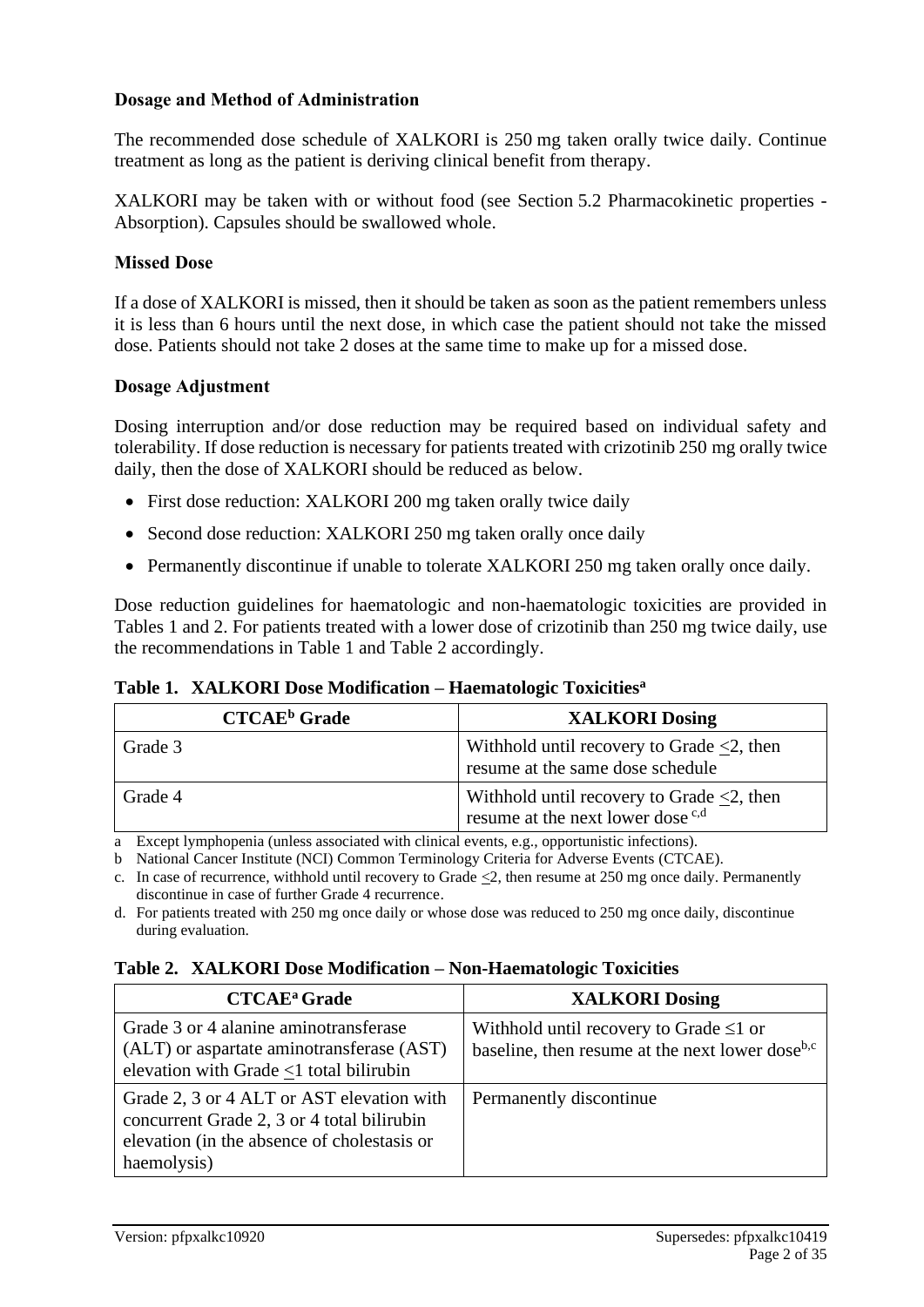| Any Grade interstitial lung disease/<br>pneumonitis <sup>c</sup>                 | Permanently discontinue                                                                                                                                                                                                                               |
|----------------------------------------------------------------------------------|-------------------------------------------------------------------------------------------------------------------------------------------------------------------------------------------------------------------------------------------------------|
| Grade 3 QTc prolongation                                                         | Withhold until recovery to Grade $\leq 1$ , then<br>resume at the next lower dose <sup>b,c</sup>                                                                                                                                                      |
| Grade 4 QTc prolongation                                                         | Permanently discontinue                                                                                                                                                                                                                               |
| Grade 2, 3 Bradycardia <sup>d</sup><br>(symptomatic, may be severe and medically | Withhold until recovery to Grade $\leq 1$ or to<br>heart rate of 60 bpm or above.                                                                                                                                                                     |
| significant; medical intervention indicated)                                     | Evaluate concomitant medications known to<br>cause bradycardia, as well as<br>anti-hypertensive medications.                                                                                                                                          |
|                                                                                  | If contributing concomitant medication is<br>identified and discontinued, or its dose is<br>adjusted, resume at previous dose upon<br>recovery to Grade $\leq 1$ or to heart rate of<br>60 bpm or above.                                              |
|                                                                                  | If no contributing concomitant medication is<br>identified, or if contributing concomitant<br>medications are not discontinued or dose<br>modified, resume at reduced dose upon<br>recovery to Grade $\leq 1$ or to heart rate of<br>60 bpm or above. |
| Grade 4 Bradycardia <sup>e,f</sup><br>(life-threatening consequences; urgent     | Permanently discontinue if no contributing<br>concomitant medication is identified.                                                                                                                                                                   |
| intervention indicated)                                                          | If contributing concomitant medication is<br>identified and discontinued, or its dose is<br>adjusted, resume at 250 mg once daily upon<br>recovery to Grade $\leq 1$ or to heart rate of<br>60 bpm or above, with frequent monitoring.                |
| Grade 4 Ocular Disorder (Visual Loss)                                            | Discontinue during evaluation of severe<br>vision loss.                                                                                                                                                                                               |

a NCI Common Terminology Criteria for Adverse Events.

b In case of recurrence, withhold until recovery to Grade  $\leq 1$ , then resume at 250 mg once daily. Permanently discontinue in case of further Grade ≥3 recurrence.

c. For patients treated with 250 mg once daily or whose dose was reduced to 250 mg once daily, discontinue during evaluation.

d. Not attributable to NSCLC progression, other pulmonary disease, infection, or radiation effect.

e. Heart rate less than 60 beats per minute (bpm).

f. Permanently discontinue for recurrence.

#### *Hepatic Impairment*

As crizotinib is extensively metabolised in the liver, hepatic impairment is likely to increase plasma crizotinib concentrations. Crizotinib should be used with caution if treatment is contemplated in patients with hepatic impairment. Patients should be closely monitored for liver function and adverse events (see Section 4.4 Special warnings and precautions for use - Hepatotoxicity, and Section 5.2 Pharmacokinetic properties - Hepatic Impairment). For patients who develop transaminase elevations, see Table 2 XALKORI Dose Modification – Non-Haematologic Toxicities.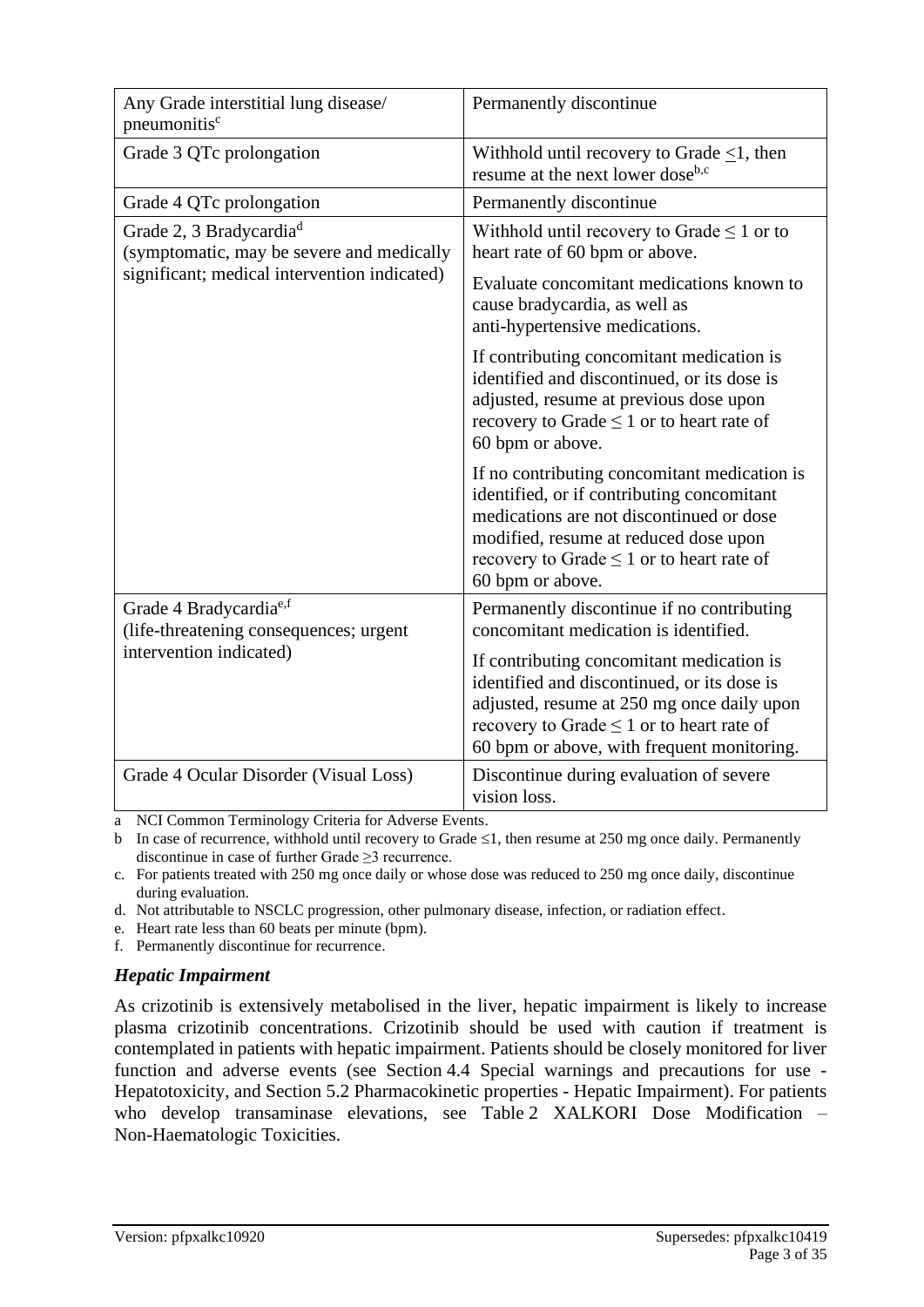A clinical study was conducted in patients with advanced cancer and varying degrees of hepatic impairment, based on NCI classification, who received multiple doses of crizotinib to evaluate the effect of hepatic impairment on the pharmacokinetics and safety of crizotinib (see Section 5.2 Pharmacokinetic properties - Hepatic Impairment). The pharmacokinetic data from this study suggest that dosage adjustment might not be needed in mild hepatic impairment (either AST > Upper Limit of Normal (ULN) and total bilirubin ≤ULN or any AST and total bilirubin >ULN but  $\leq 1.5 \times ULN$ ).

For patients with moderate hepatic impairment (any AST and total bilirubin >1.5×ULN and  $\leq$ 3×ULN), the pharmacokinetic data suggest the use of a reduced starting dose of 200 mg twice daily should be considered, because the systemic crizotinib exposure increased compared to that from patients with normal hepatic function receiving the same dose of 200 mg twice daily, but was comparable to that from patients with normal hepatic function receiving 250 mg twice daily.

The starting crizotinib dose for patients with severe hepatic impairment (any AST and total bilirubin  $>3\times$ ULN) should not be greater than 250 mg once daily, as crizotinib doses greater than 250 mg once daily have not been studied in patients with severe hepatic impairment and may result in increases of systemic crizotinib exposure to supra-therapeutic levels.

Crizotinib dose adjustment according to Child-Pugh classification has not been studied in patients with hepatic impairment.

#### *Renal Impairment*

No starting dose adjustment is needed for patients with mild (creatinine clearance [CLcr] 60 to  $< 90$  mL/min) or moderate (CLcr 30 to  $< 60$  mL/min) renal impairment. The crizotinib dose should be adjusted to 250 mg taken orally once daily in patients with severe renal impairment not requiring peritoneal dialysis or haemodialysis. The dose may be increased to 200 mg twice daily based on individual safety and tolerability after at least 4 weeks of treatment (see Section 5.2 Pharmacokinetic properties - Renal Impairment).

#### *Elderly*

No starting dose adjustment is required (see Section 5.1 Pharmacodynamic properties - Clinical Trials - Elderly, and Section 5.2 Pharmacokinetic properties - Age).

# **4.3 Contraindications**

Use of XALKORI is contraindicated in patients with hypersensitivity to crizotinib or to any of the excipients.

## **4.4 Special warnings and precautions for use**

#### **Assessment of ALK and ROS1 Status**

When assessing either ALK or ROS1 status of a patient, it is important that a well-validated and robust methodology is chosen to avoid false negative or false positive determinations.

## **Hepatotoxicity**

Drug-induced hepatotoxicity with fatal outcome occurred in 0.1% of 1722 patients treated with crizotinib across clinical trials. Concurrent elevations in ALT and/or AST ≥3×ULN and total bilirubin  $\geq 2 \times ULN$  without significant elevations of alkaline phosphatase ( $\lt 2 \times ULN$ ) have been observed in less than 1% patients treated with crizotinib.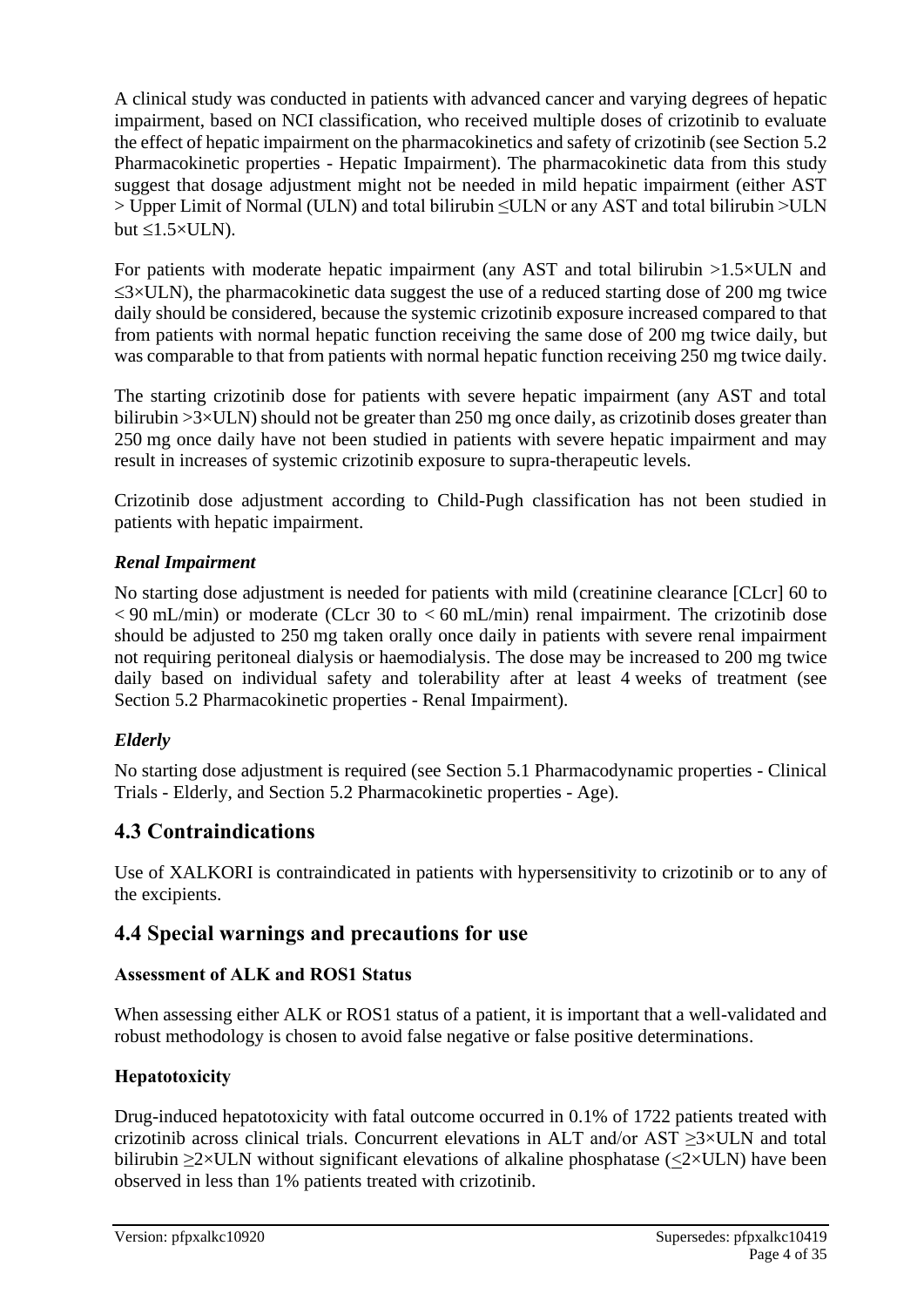Transaminase elevations generally occurred within the first 2 months of treatment. Across studies with crizotinib in patients with either ALK-positive or ROS1-positive NSCLC, median time to onset of increased Grade 1 or 2 transaminases was 23 days. Median time to onset of increased Grade 3 or 4 transaminases was 43 days. Increases to Grade 3 or 4 ALT or AST elevations were observed in 187 (11%) and 95 (6%) of patients, respectively.

Grades 3 and 4 transaminase elevations were generally reversible upon dosing interruption. Across studies with crizotinib in patients with either ALK-positive or ROS1-positive NSCLC (N=1722), dose reductions associated with transaminase elevations occurred in 76 (4%) patients. Seventeen (1%) patients required permanent discontinuation from treatment associated with elevated transaminases, suggesting that these events were generally manageable by dosing modifications as defined in Table 2 (see Section 4.2 Dose and method of administration - Dosage Adjustment).

Liver function tests including ALT, AST and total bilirubin should be monitored every 2 weeks during the first 2 months of treatment, then once a month and as clinically indicated, with more frequent repeat testing for Grades 2, 3 or 4 elevations. For patients with hepatic impairment at commencement, monitoring once a week is recommended for the first 4 weeks, every 2 weeks for the next 4 weeks and then monthly, with appropriate dose interruptions or modifications (see Section 4.2 Dose and method of administration - Dosage Adjustment). For patients who develop transaminase elevations, see Section 4.2 Dose and method of administration - Dosage Adjustment.

#### **Interstitial Lung Disease (Pneumonitis)**

Crizotinib has been associated with severe, life-threatening or fatal interstitial lung disease (ILD)/pneumonitis in clinical trials with a frequency of 26 (2%) of 1722 patients treated with crizotinib. These cases generally occurred within 90 days (range 5 days to 790 days) after the initiation of treatment. Patients should be monitored for pulmonary symptoms indicative of ILD/pneumonitis. Other potential causes of pneumonitis should be excluded. Crizotinib should be permanently discontinued in patients diagnosed with treatment-related ILD/pneumonitis (see Section 4.2 Dose and method of administration - Dosage Adjustment).

#### **QT Interval Prolongation**

Automated machine-read QTc prolongation without accompanying arrhythmia has been observed (see Section 5.2 Pharmacokinetic properties - Cardiac Electrophysiology). Crizotinib should be administered with caution to patients who have a history of or predisposition for QTc prolongation or who are taking medications that are known to prolong the QT interval. When using crizotinib in these patients, periodic monitoring with electrocardiograms and electrolytes should be considered. For patients who develop QTc prolongation, see Section 4.2 Dose and method of administration - Dosage Adjustment.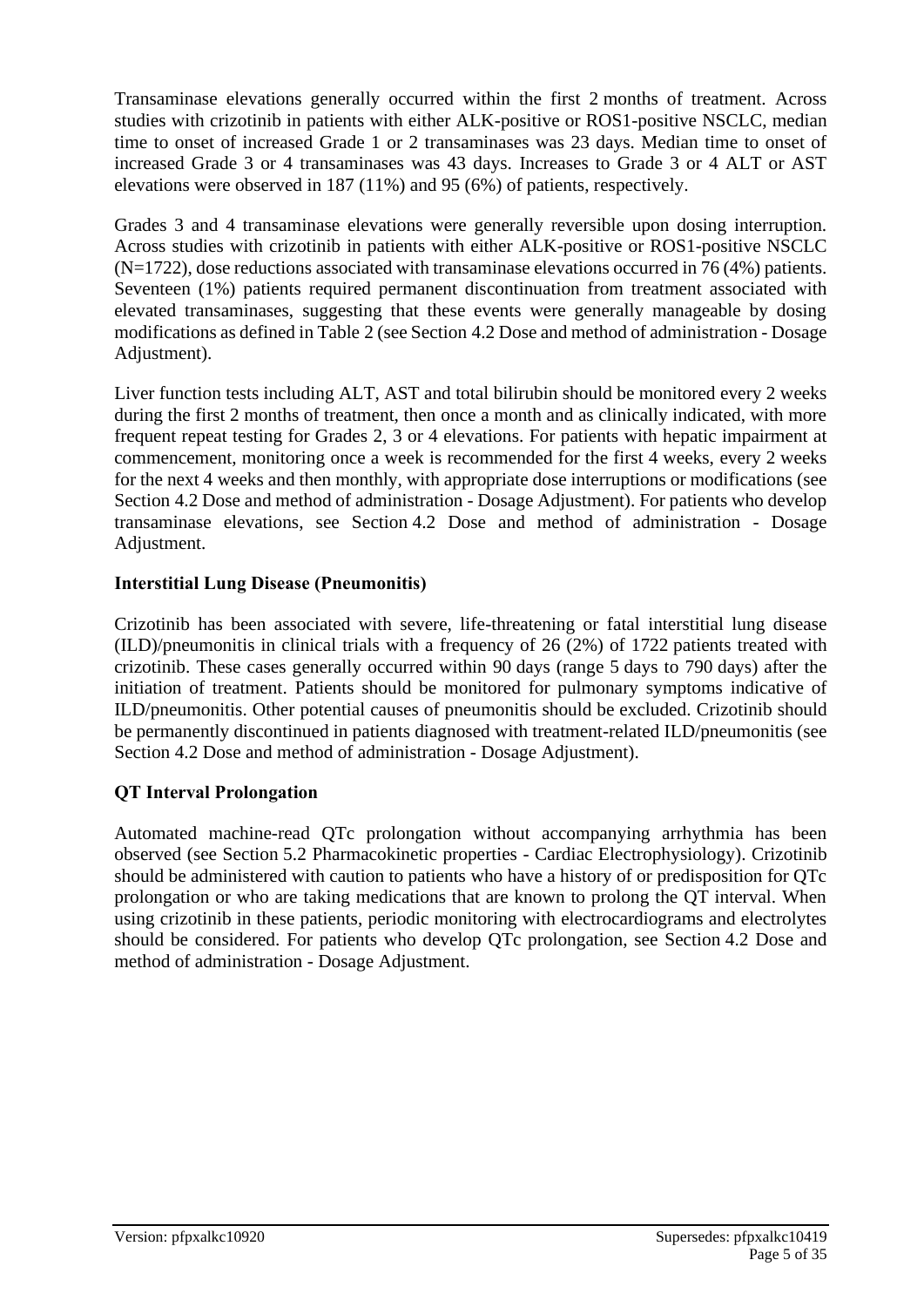#### **Bradycardia**

Bradycardia has been reported in clinical studies and it was usually asymptomatic. The full effect of crizotinib on pulse rate may not develop until several weeks after start of treatment. Avoid using crizotinib in combination with other bradycardic agents (e.g., beta-blockers, nondihydropyridine calcium channel blockers such as verapamil and diltiazem, clonidine, digoxin) to the extent possible, due to the increased risk of symptomatic bradycardia (syncope, dizziness, hypotension). Monthly monitoring of pulse rate and blood pressure is recommended. Dose modification is not required in cases of asymptomatic bradycardia. In cases of symptomatic bradycardia, crizotinib should be withheld and the use of concomitant medications should be reevaluated. For management of patients who develop symptomatic bradycardia, see Section 4.2 Dose and method of administration - Dosage Adjustment, and Section 4.8 Adverse effects).

#### **Cardiac Failure**

In clinical studies with crizotinib and during post-marketing surveillance, severe, life-threatening or fatal adverse events of cardiac failure were reported (see Section 4.8 Adverse effects).

Patients with or without pre-existing cardiac disorders receiving crizotinib should be monitored for signs and symptoms of heart failure. Dosing interruption, dose reduction or discontinuation should be considered as appropriate if such symptoms are observed.

## **Leucopenia**

Crizotinib has been associated with neutropenia and, less commonly, febrile neutropenia. Dosing interruption is recommended in patients with Grade 3-4 neutropenia (see Section 4.2 Dose and method of administration - Dosage Adjustment). Onset of neutropenia may occur after many months of exposure to crizotinib. Lymphopenia has also been observed. Monitor white blood cell count (including differential count) monthly and additionally as clinically indicated (e.g., if Grade 3-4 abnormalities are observed, or if fever or infection occurs).

#### **Gastrointestinal Perforation**

Crizotinib should be used with caution in patients at risk for gastrointestinal perforation (e.g., history of diverticulitis, metastases to the gastrointestinal tract, concomitant use of medications with a recognised risk of gastrointestinal perforation).

Crizotinib should be discontinued in patients who develop gastrointestinal perforation. Patients should be informed of the signs of gastrointestinal perforation and be advised to consult their doctor immediately if these signs are experienced.

## **Visual Effects**

In clinical studies with crizotinib in patients with either ALK-positive or ROS1-positive NSCLC (N=1722), Grade 4 visual field defect with vision loss has been reported in 4 (0.2%) patients. Optic atrophy and optic nerve disorder have been reported as potential causes of vision loss.

In patients with new onset of severe visual loss (best corrected visual acuity less than 6/60 in one or both eyes), crizotinib treatment should be discontinued. Ophthalmological evaluation consisting of best corrected visual acuity, retinal photographs, visual fields, optical coherence tomography (OCT) and other evaluations as appropriate for new onset of severe visual loss should be performed. There is insufficient information to characterise the risks of resumption of crizotinib in patients with a severe visual loss. A decision to resume crizotinib should consider the potential benefit to the patient.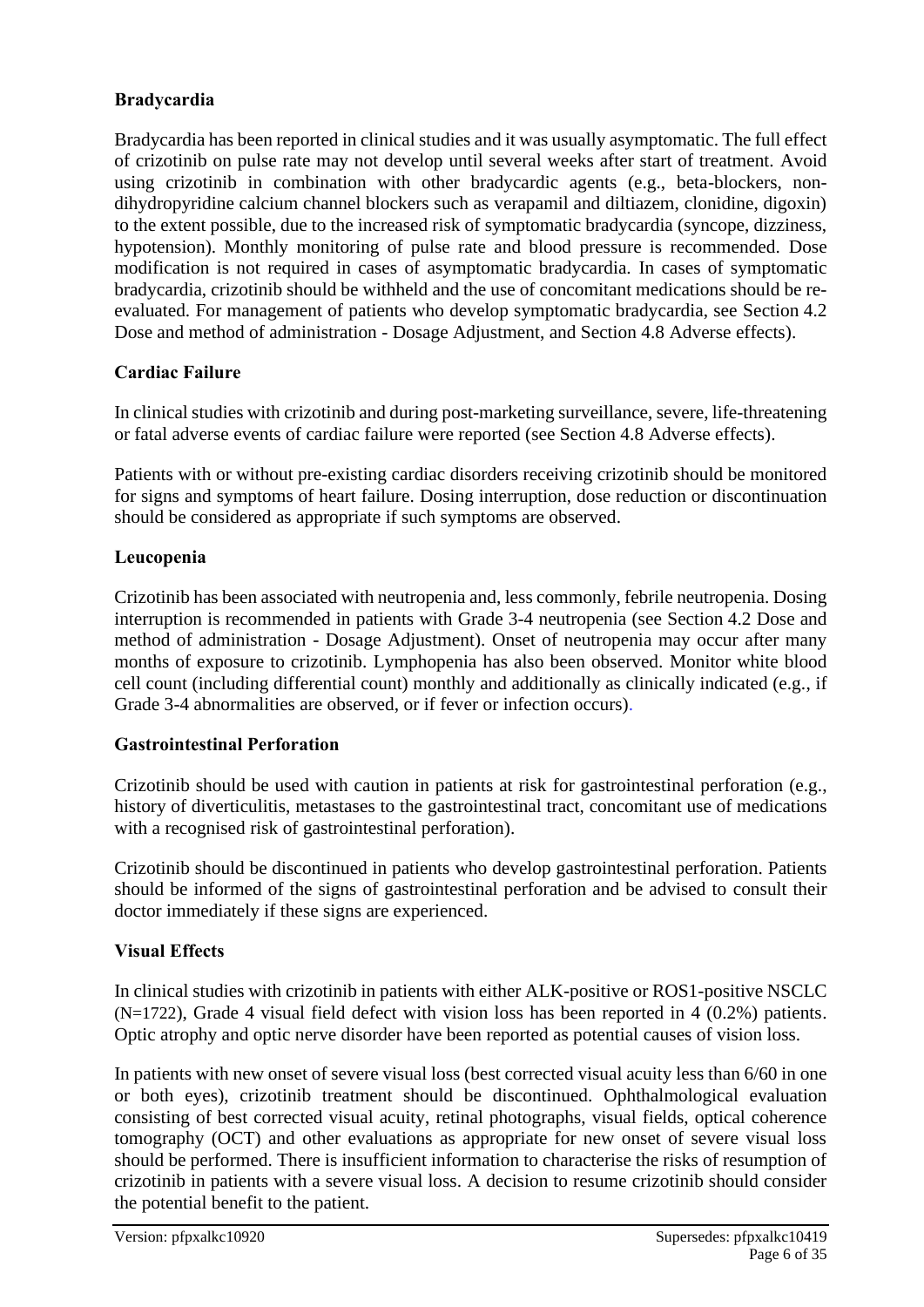Ophthalmological evaluation is recommended if vision disorder persists or worsens in severity.

#### **Use in Hepatic Impairment**

Crizotinib should be used with caution in patients with hepatic impairment (see Section 4.2 Dose and method of administration - Hepatic Impairment, and Section 5.2 Pharmacokinetic properties - Hepatic Impairment).

#### **Use in Renal Impairment**

No starting dose adjustment is needed for patients with mild or moderate renal impairment, since the population pharmacokinetic analysis indicated no clinically meaningful changes in steadystate crizotinib exposure in these patients (see Section 5.2–Pharmacokinetic properties - Renal Impairment). If patients have severe renal impairment not requiring peritoneal dialysis or haemodialysis, the dose of crizotinib should be adjusted (see Section 4.2 Dose and method of administration - Renal Impairment).

#### **Use in the Elderly**

No overall differences in safety or efficacy were observed in comparison with younger patients, and no starting dose adjustment is required (see Section 4.2 Dose and method of administration - Dosage adjustment - Elderly, Section 5.1 Pharmacodynamic properties - Clinical Trials - Elderly, and Section 5.2 Pharmacokinetic properties - Age).

#### **Paediatric Use**

The safety and efficacy of XALKORI in paediatric patients have not been established.

Decreased bone formation in growing long bones was observed in immature rats at 150 mg/kg/day following once daily dosing for 28 days (approximately 5 times human clinical exposure based on area under the plasma concentration-time curve (AUC) in adult patients). Exposure at the no effect level was approximately 2 times the AUC in adult patients at the recommended human dose. Other toxicities of potential concern to paediatric patients have not been evaluated in juvenile animals.

#### **Effects on Laboratory Tests**

No data are available. For laboratory abnormalities reported during use with crizotinib, see Section 4.8 Adverse Effects - Laboratory Abnormalities/Testing.

## **4.5 Interactions with other medicines and other forms of interactions**

Crizotinib is a substrate of CYP3A4/5 and also a moderate inhibitor of CYP3A. *In vitro* studies in human liver microsomes demonstrated that crizotinib is a time-dependent inhibitor of CYP3A.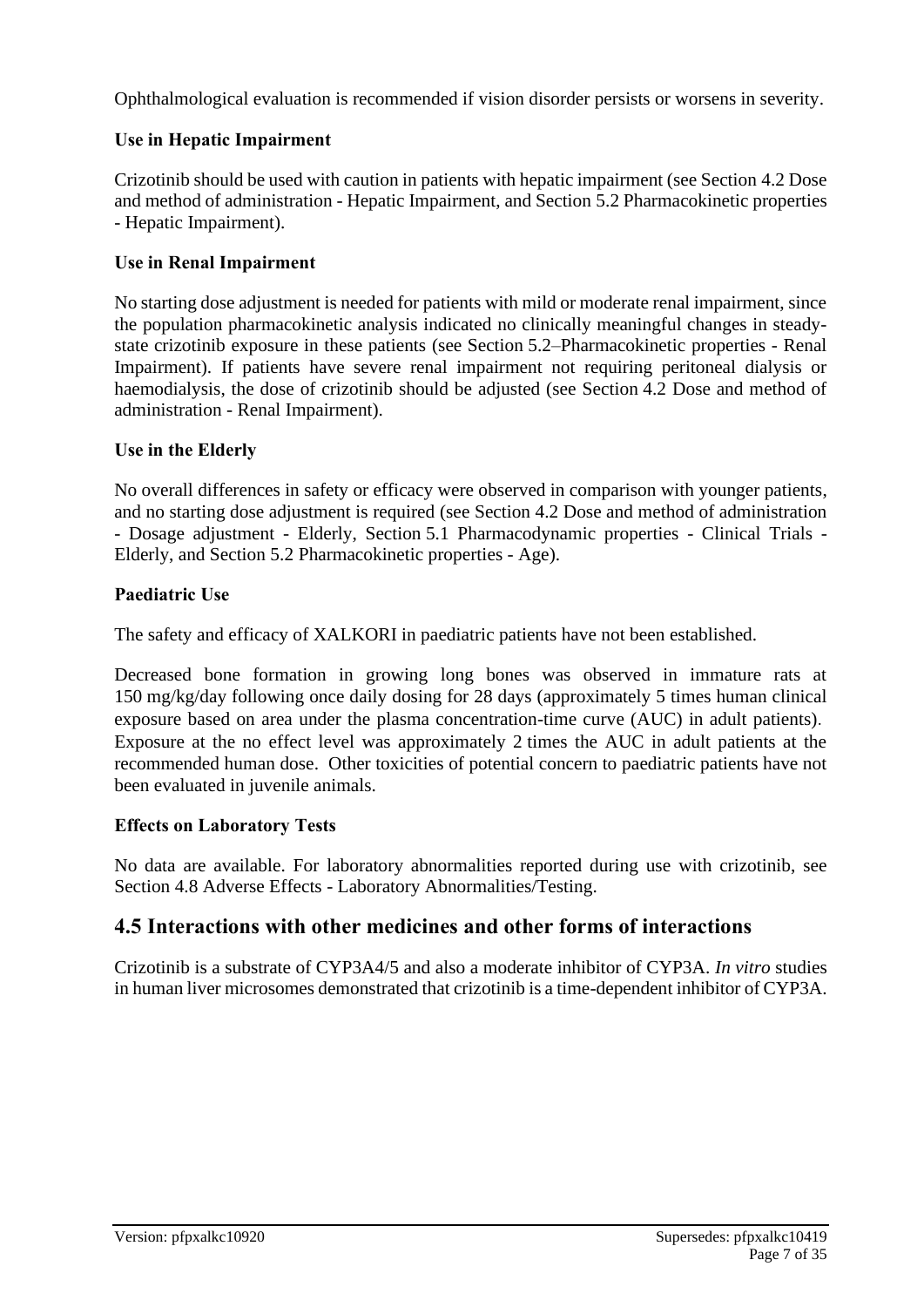#### **Agents that may Increase Crizotinib Plasma Concentrations - Coadministration of Crizotinib and CYP3A Inhibitors**

Coadministration of crizotinib with strong CYP3A inhibitors may increase crizotinib plasma concentrations. Coadministration of a single 150 mg oral dose of crizotinib in the presence of ketoconazole (200 mg twice daily), a strong CYP3A inhibitor, resulted in increases in crizotinib systemic exposure, with crizotinib area under the plasma concentration-time curve from time zero to infinity ( $AUC_{\text{inf}}$ ) and maximum observed plasma concentration ( $C_{\text{max}}$ ) values that were approximately 3.2-fold and 1.4-fold, respectively, of those seen when crizotinib was administered alone. Coadministration of crizotinib (250 mg once daily) with itraconazole (200 mg once daily), a strong CYP3A inhibitor, resulted in 57% and 33% increases in crizotinib steady-state area under the plasma concentration-time curve from 0 hour to time tau, the dosing interval ( $AUC_{tau}$ ) and  $C_{max}$ , respectively, compared to when crizotinib was given alone.

Therefore, the concomitant use of strong CYP3A inhibitors (certain protease inhibitors such as atazanavir, indinavir, ritonavir and saquinavir, certain azole antifungals such as itraconazole, ketoconazole and voriconazole, certain macrolides such as clarithromycin and troleandomycin) should be avoided. Grapefruit or grapefruit juice may also increase plasma concentrations of crizotinib and should be avoided.

#### **Agents that may Decrease Crizotinib Plasma Concentrations - Coadministration of Crizotinib and CYP3A Inducers**

Coadministration of crizotinib (250 mg twice daily) with rifampicin (600 mg once daily), a strong CYP3A4 inducer, resulted in  $84\%$  and 79% decreases in crizotinib steady-state  $AUC_{tau}$ and Cmax, respectively, compared to when crizotinib was given alone. Coadministration of crizotinib with strong CYP3A inducers may decrease crizotinib plasma concentrations. The concurrent use of strong CYP3A inducers, including but not limited to carbamazepine, phenobarbital, phenytoin, rifabutin, rifampicin and St. John's wort, should be avoided.

#### **Agents whose Plasma Concentrations may be altered by Crizotinib**

Crizotinib has been identified as an inhibitor of CYP3A both *in vitro* and *in vivo*. Caution should be exercised in administering crizotinib in combination with drugs that are predominantly metabolised by CYP3A, particularly those CYP3A substrates that have narrow therapeutic indices, including but not limited to alfentanil, ciclosporin, fentanyl, sirolimus and tacrolimus.

Coadministration of crizotinib should be avoided with CYP3A substrates that have narrow therapeutic indices and are associated with life-threatening arrhythmias, including but not limited to ergotamine.

#### **Coadministration of Crizotinib and CYP3A Substrates**

Following 28 days of crizotinib dosing at 250 mg taken twice daily in cancer patients, the oral midazolam AUCinf was 3.7-fold (90% CI: 2.63-5.07) those seen when midazolam was administered alone, suggesting that crizotinib is a moderate inhibitor of CYP3A.

#### **Coadministration with Other CYP Substrates**

*In vitro* studies indicated that clinical drug-drug interactions are unlikely to occur as a result of crizotinib-mediated inhibition of the metabolism of drugs that are substrates for CYP1A2, CYP2C8, CYP2C9, CYP2C19 or CYP2D6.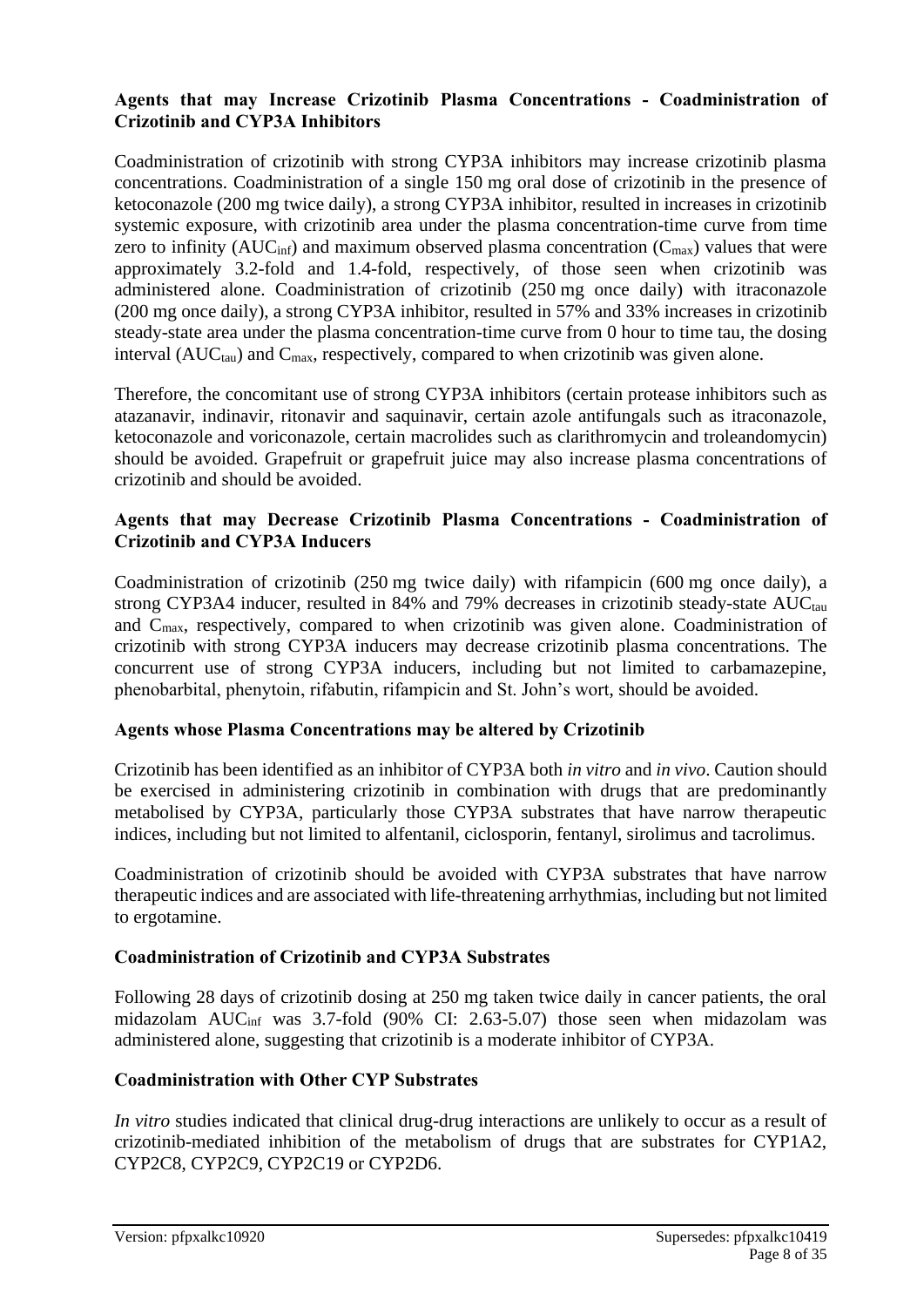Crizotinib is an inhibitor of CYP2B6 *in vitro*. Therefore, crizotinib may have the potential to increase plasma concentrations of coadministered drugs that are predominantly metabolised by CYP2B6. *In vitro* studies in human hepatocytes indicated that clinical drug-drug interactions are unlikely to occur as a result of crizotinib-mediated induction of the metabolism of drugs that are substrates for CYP1A2, CYP2B6, CYP2C8, CYP2C9, CYP2C19 or CYP3A.

#### **Coadministration with UGT Substrates**

*In vitro* studies indicated that clinical drug-drug interactions are unlikely to occur as a result of crizotinib-mediated inhibition of the metabolism of drugs that are substrates for uridine diphosphate glucuronosyltransferase (UGT)1A1, UGT1A4, UGT1A6, UGT1A9 or UGT2B7.

#### **Coadministration with Drugs that are Substrates of Transporters**

Crizotinib is an inhibitor of P-glycoprotein (P-gp) *in vitro*. Therefore, crizotinib may have the potential to increase plasma concentrations of coadministered drugs that are substrates of P-gp.

Crizotinib is an inhibitor of hepatic uptake transporter, organic cation transporter 1 (OCT1) and renal uptake transporter, organic cation transporter 2 (OCT2) *in vitro*. Therefore, crizotinib may have the potential to increase plasma concentrations of coadministered drugs that are substrates of OCT1 or OCT2.

*In vitro*, crizotinib did not inhibit the human hepatic uptake transport proteins organic anion transporting polypeptide (OATP)1B1 or OATP1B3, or the renal uptake transport proteins organic anion transporter (OAT)1 or OAT3 at clinically relevant concentrations. Therefore, clinical drug-drug interactions are unlikely to occur as a result of crizotinib-mediated inhibition of the hepatic or renal uptake of drugs that are substrates for these transporters.

#### **Effect on Other Transport Proteins**

*In vitro*, crizotinib is not an inhibitor of hepatic efflux bile salt export pump transporter (BSEP) at clinically relevant concentrations.

#### **Coadministration of Crizotinib with Agents that Increase Gastric pH**

The aqueous solubility of crizotinib is pH dependent, with low (acidic) pH resulting in higher solubility. Administration of a single 250 mg crizotinib dose following treatment with esomeprazole 40 mg once daily for 5 days resulted in an approximately 10% decrease in crizotinib total exposure ( $AUC_{\text{inf}}$ ) and no change in peak exposure ( $C_{\text{max}}$ ); the extent of the change in total exposure was not clinically meaningful. Therefore, starting dose adjustment is not required when crizotinib is coadministered with agents that increase gastric pH (such as proton-pump inhibitors, H<sup>2</sup> blockers or antacids).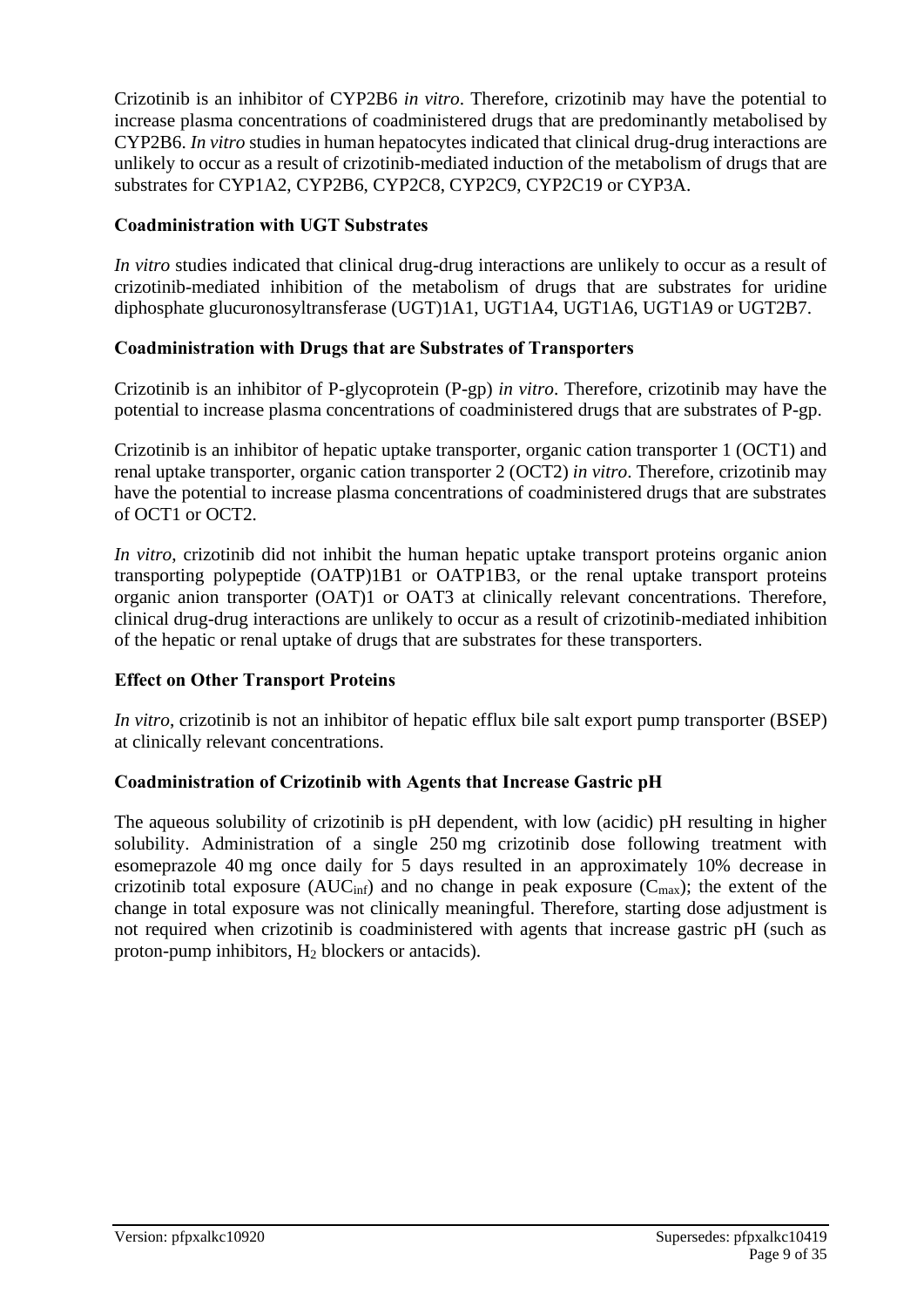# **4.6 Fertility, pregnancy and lactation**

### **Effects on Fertility**

No specific studies with crizotinib have been conducted in animals to evaluate the effect on fertility; however, crizotinib is considered to have the potential to impair reproductive function and fertility in humans based on findings in repeat-dose toxicity studies in the rat. Findings observed in the male reproductive tract included testicular pachytene spermatocyte degeneration in rats given ≥50 mg/kg/day for 28 days (approximately 2-fold human clinical exposure based on AUC). Findings observed in the female reproductive tract included single-cell necrosis of ovarian follicles of a rat given 500 mg/kg/day for 3 days. Exposure at the no effect level for male reproductive organ effects was less than the clinical AUC and 4 times the clinical AUC for female reproductive organ effects.

Based on nonclinical safety findings, male and female fertility may be compromised by treatment with crizotinib.

#### **Use in Pregnancy - Pregnancy Category D**

Crizotinib may cause fetal harm when administered to a pregnant woman. There are no adequate and well-controlled studies in pregnant women using crizotinib. Crizotinib was not shown to be teratogenic in pregnant rats or rabbits, but the maximum doses (200 and 60 mg/kg/day, respectively) were low, resulting in maximum exposures of only 3 and 2 times the human clinical exposure based on AUC in rats and rabbits, respectively. Reduced fetal body weights were observed in both species at 200 and 60 mg/kg/day in the rat and rabbit, respectively and were considered adverse effects. Exposure at the no effect level was similar to or below the human clinical exposure based on AUC.

Women of childbearing potential should be advised to avoid becoming pregnant while receiving crizotinib. Women of childbearing potential who are receiving this drug, or partners of women of childbearing potential receiving this drug, should use adequate contraceptive methods during therapy and for at least 90 days after completing therapy.

Female patients taking crizotinib during pregnancy or who become pregnant while taking crizotinib should be apprised of the potential hazard to a fetus. Male patients taking crizotinib should also be apprised of the potential hazard to a fetus if their partner is or should become pregnant.

#### **Use in Lactation**

It is not known whether crizotinib and its metabolites are excreted in human milk. Because many drugs are excreted in human milk and because of the potential for serious adverse reactions in nursing infants from exposure to crizotinib, a decision should be made whether to discontinue nursing or to discontinue the drug, taking into account the importance of the drug to the mother.

## **4.7 Effects on Ability to Drive and Use Machines**

No studies on the effect of crizotinib on the ability to drive and use machines have been performed. However, caution should be exercised when driving or operating machinery by patients who experience vision disorder, dizziness or fatigue while taking XALKORI*.*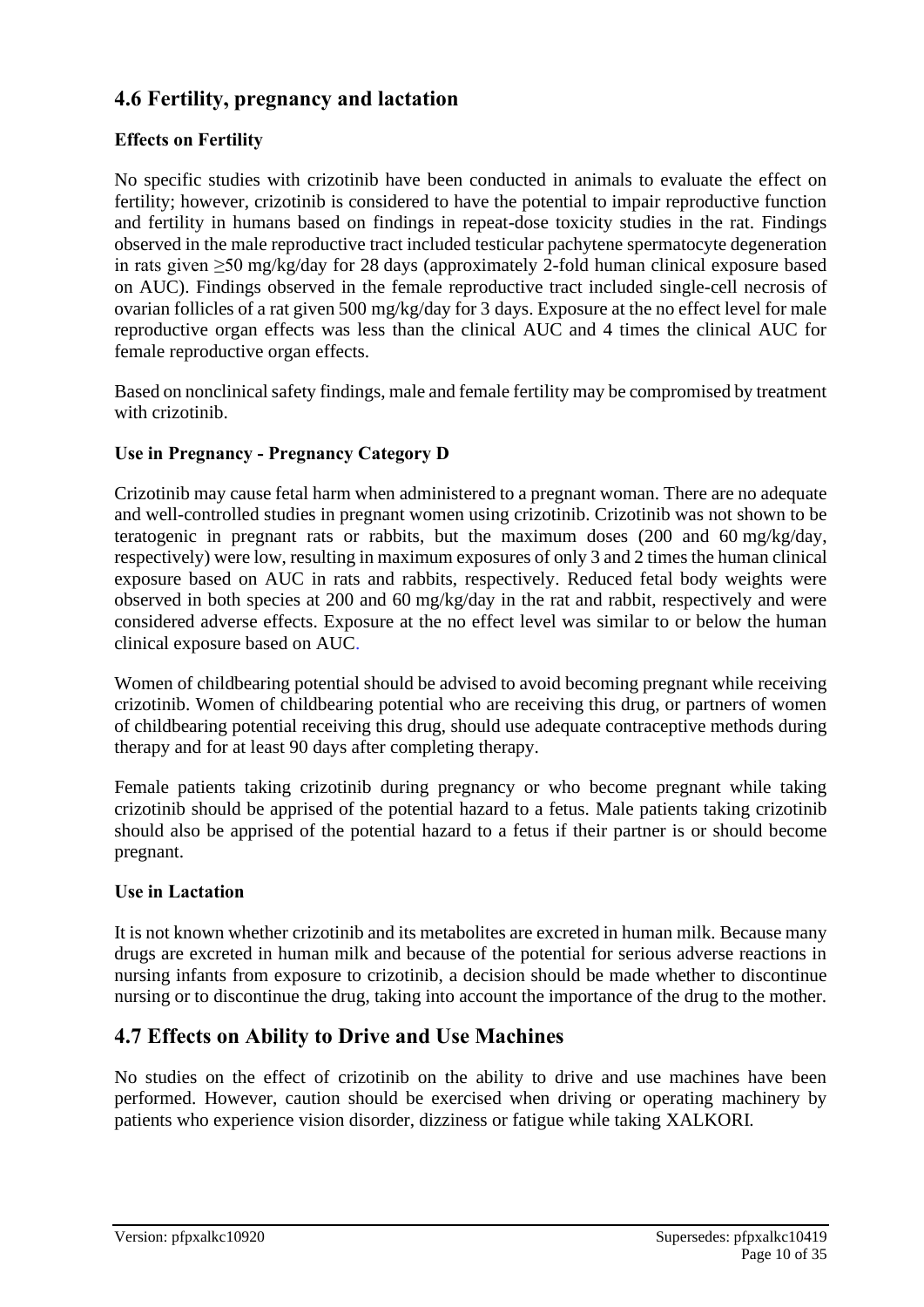# **4.8 Adverse effects (Undesirable effects)**

#### **Summary of Safety Profile**

The data described below reflect exposure to crizotinib in 1669 patients with ALK-positive advanced NSCLC who participated in randomised Phase 3 Studies 1007 and 1014 or in singlearm Studies 1001 and 1005 with the data cutoff date of 30 November 2013, and in 53 patients with ROS1-positive advanced NSCLC who participated in single-arm Study 1001 with the data cutoff date of 30 November 2014, for a total of 1722 patients (see Section 5.1 Pharmacodynamic properties - Clinical Trials). These patients received a starting oral dose of 250 mg taken twice daily continuously. In Study 1014, the median duration of study treatment was 47 weeks for patients in the crizotinib arm  $(N=171)$ ; the median duration of treatment was 23 weeks for patients who crossed over from the chemotherapy arm to receive crizotinib treatment  $(N=109)$ . In Study 1007, the median duration of treatment was 48 weeks for patients in the crizotinib arm  $(N=172)$ . For ALK-positive NSCLC patients in Studies 1001 (N=154) and 1005 (N=1063), the median duration of treatment was 57 and 45 weeks, respectively. For ROS1-positive NSCLC patients in Study 1001 (N=53), the median duration of treatment was 101 weeks.

#### **Clinical Trials Experience**

The most serious adverse reactions in 1722 patients with either ALK-positive or ROS1-positive advanced NSCLC were hepatotoxicity, ILD/pneumonitis and QT interval prolongation (see Section 4.4 Special warnings and precautions for use). The most common adverse reactions  $(\geq 25\%)$  in patients with either ALK-positive or ROS1-positive NSCLC were vision disorder, nausea, diarrhoea, vomiting, oedema, constipation, elevated transaminases, fatigue, decreased appetite, dizziness and neuropathy.

In 1722 patients with either ALK-positive or ROS1-positive NSCLC treated with crizotinib, allcausality adverse events associated with dosing interruptions or dose reductions occurred in 763 (44%) and 259 (15%) patients, respectively. All-causality adverse events associated with permanent treatment discontinuation occurred in 302 (18%) patients.

#### *ADR Frequency and Category Overview Table*

Table 3 presents adverse drug reactions experienced by ALK-positive NSCLC patients who participated in randomised Phase 3 Studies 1007 or 1014 or in single-arm Studies 1001 or 1005 (N=1669) and in ROS1-positive NSCLC patients who participated in single-arm Study 1001 (N=53) for a total dataset of 1722 patients (see Section 5.1 Pharmacodynamic properties - Clinical Trials).

Note: The adverse drug reactions are listed by System Organ Class (SOC) and frequency categories, defined using the following conventions: very common ( $\geq 1/10$ ), common ( $\geq 1/100$  to  $\langle 1/10 \rangle$ , uncommon ( $\geq 1/1000$  to  $\langle 1/100 \rangle$ , rare ( $\geq 1/10,000$  to  $\langle 1/1,000 \rangle$ , and very rare ( $\langle 1/10,000 \rangle$ ). The adverse drug reactions are listed in order of decreasing medical seriousness or clinical importance within each frequency category and SOC.

| <b>System Organ Class</b>         | <b>Frequency</b><br>Category | <b>Adverse Drug Reaction</b> | <b>Frequency</b><br>$($ %) |
|-----------------------------------|------------------------------|------------------------------|----------------------------|
| <b>Blood and Lymphatic System</b> | Very common                  | Neutropenia <sup>a</sup>     |                            |
| <b>Disorders</b>                  |                              | Leucopenia <sup>b</sup>      |                            |

#### **Table 3. Adverse Drug Reactions for Crizotinib\***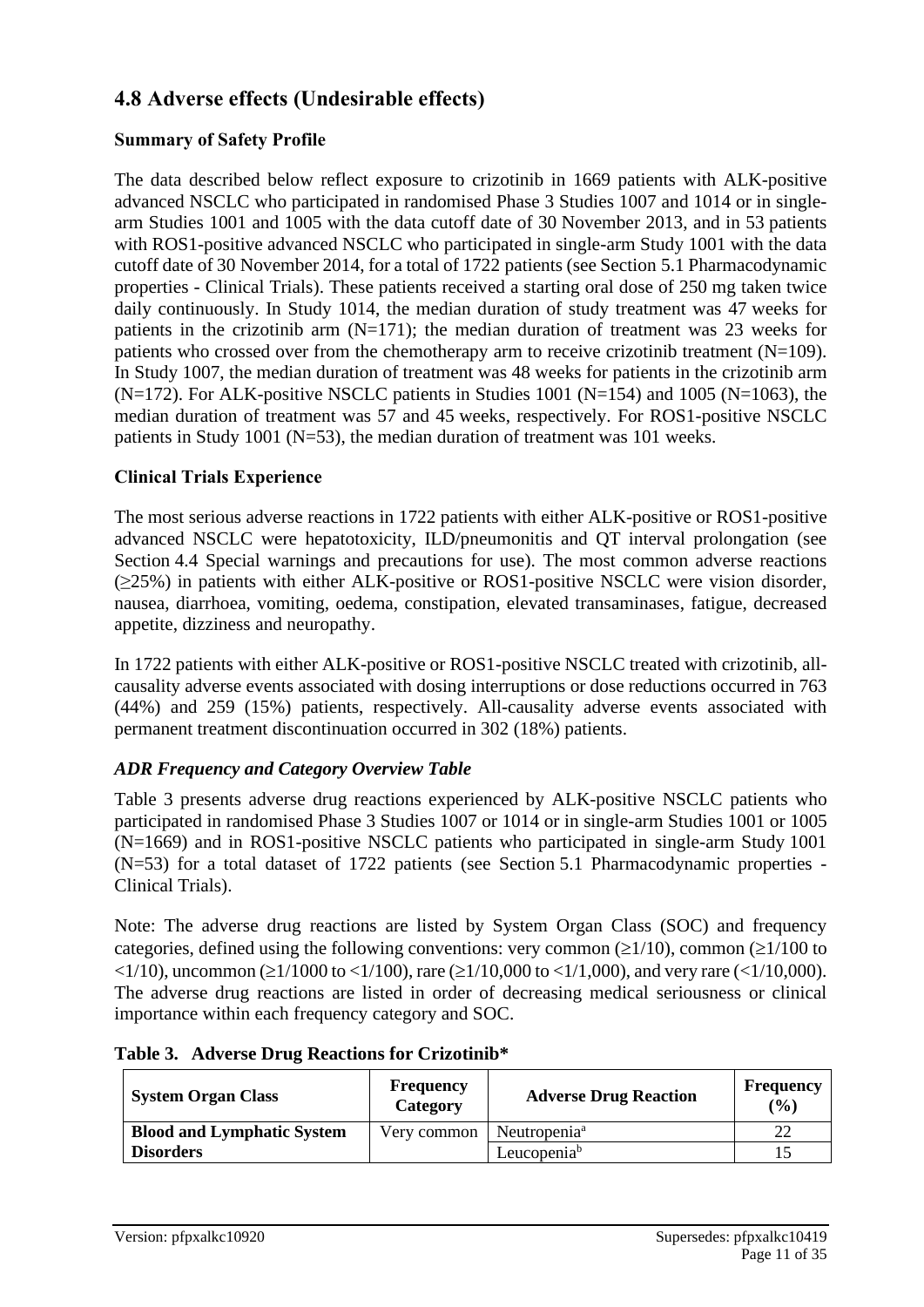| <b>System Organ Class</b>                           | <b>Frequency</b><br>Category | <b>Adverse Drug Reaction</b>              | <b>Frequency</b><br>(%)  |
|-----------------------------------------------------|------------------------------|-------------------------------------------|--------------------------|
| <b>Metabolism and Nutrition</b><br><b>Disorders</b> | Very common                  | Decreased appetite                        | 30                       |
| <b>Nervous System Disorders</b>                     | Very common                  | Neuropathy <sup>c</sup>                   | 25                       |
|                                                     |                              | Dizziness <sup>d</sup>                    | 26                       |
|                                                     |                              |                                           | 21                       |
|                                                     |                              | Dysgeusia<br>Vision disorder <sup>e</sup> |                          |
| <b>Eye Disorders</b>                                | Very common                  |                                           | 63                       |
| <b>Cardiac Disorders</b>                            | Very common                  | Bradycardiaf                              | 13                       |
|                                                     | Common                       | Cardiac failure <sup>g</sup>              | $\mathbf{1}$             |
|                                                     |                              | Prolonged electrocardiogram QT            | $\overline{\mathcal{A}}$ |
|                                                     |                              | Syncope                                   | 3                        |
| <b>Respiratory, Thoracic and</b>                    | Common                       | Interstitial lung disease <sup>h</sup>    | $\overline{3}$           |
| <b>Mediastinal Disorders</b>                        |                              |                                           |                          |
| <b>Gastrointestinal Disorders</b>                   | Very common                  | Vomiting                                  | 51                       |
|                                                     |                              | Diarrhoea                                 | 54                       |
|                                                     |                              | Nausea                                    | $\overline{57}$          |
|                                                     |                              | Constipation                              | 43                       |
|                                                     | Common                       | Oesophagitisi                             | $\overline{2}$           |
|                                                     |                              | Dyspepsia                                 | 8                        |
| <b>Hepatobiliary Disorders</b>                      | Very common                  | Elevated transaminasesi                   | 32                       |
|                                                     | Common                       | Increased blood alkaline                  | $\overline{7}$           |
|                                                     |                              | phosphatase                               |                          |
|                                                     | Uncommon                     | Hepatic failure                           | $<$ 1                    |
| <b>Skin and Subcutaneous Tissue</b>                 | Very common                  | Rash                                      | 13                       |
| <b>Disorders</b>                                    |                              |                                           |                          |
| <b>Renal and Urinary Disorders</b>                  | Common                       | Renal Cyst <sup>k</sup>                   | 3                        |
|                                                     |                              | Increased blood creatinine <sup>1</sup>   | 8                        |
| <b>General Disorders and</b>                        | Very common                  | Oedema <sup>m</sup>                       | 47                       |
| <b>Administration Site Conditions</b>               |                              | Fatigue                                   | 30                       |
| <b>Investigations</b>                               | Common                       | Decreased blood testosterone <sup>n</sup> | $\overline{2}$           |

The percentages of adverse drug reactions were based on the data cutoff date of 30 November 2013 for patients with ALK-positive NSCLC and based on the data cutoff date of 30 November 2014 for patients with ROS1-positive NSCLC.

Event terms that represent the same medical concept or condition were grouped together and reported as a single adverse reaction in the table above. Terms actually reported in the studies up to the data cutoff date and contributing to the relevant adverse reaction are indicated in parentheses, as listed below.

- a. Neutropenia (Febrile neutropenia, Neutropenia, Neutrophil count decreased).
- b. Leucopenia (Leucopenia, White blood cell count decreased).
- c. Neuropathy (Burning sensation, Dysaesthesia, Formication, Gait disturbance, Hyperaesthesia, Hypoaesthesia, Hypotonia, Motor dysfunction, Muscle atrophy, Muscular weakness, Neuralgia, Neuritis, Neuropathy peripheral, Neurotoxicity, Paraesthesia, Peripheral motor neuropathy, Peripheral sensorimotor neuropathy, Peripheral sensory neuropathy, Peroneal nerve palsy, Polyneuropathy, Sensory disturbance, Skin burning sensation).
- d. Dizziness (Balance disorder, Dizziness, Dizziness postural, Presyncope).
- e. Vision disorder (Diplopia, Halo vision, Photophobia, Photopsia, Vision blurred, Visual acuity reduced, Visual brightness, Visual impairment, Visual perseveration, Vitreous floaters).
- f. Bradycardia (Bradycardia, Heart rate decreased, Sinus bradycardia).
- g. Cardiac failure (Cardiac failure, Cardiac failure congestive, Ejection fraction decreased, Left ventricular failure, Pulmonary oedema). Across clinical studies (n=1722), 19 (1.1%) patients treated with crizotinib had any grade cardiac failure, 8 (0.5%) patients had Grade 3 or 4, and 3 (0.2%) patients had fatal outcome.
- h. Interstitial lung disease (Acute respiratory distress syndrome, Alveolitis, Interstitial lung disease, Pneumonitis).
- i. Oesophagitis (Oesophagitis, Oesophageal ulcer).
- j. Elevated transaminases (Alanine aminotransferase increased, Aspartate aminotransferase increased, Gammaglutamyltransferase increased, Hepatic enzyme increased, Hepatic function abnormal, Liver function test abnormal, Transaminases increased).
- k. Renal cyst (Renal abscess, Renal cyst, Renal cyst haemorrhage, Renal cyst infection).
- l. Increased blood creatinine (Blood creatinine increased, Creatinine renal clearance decreased).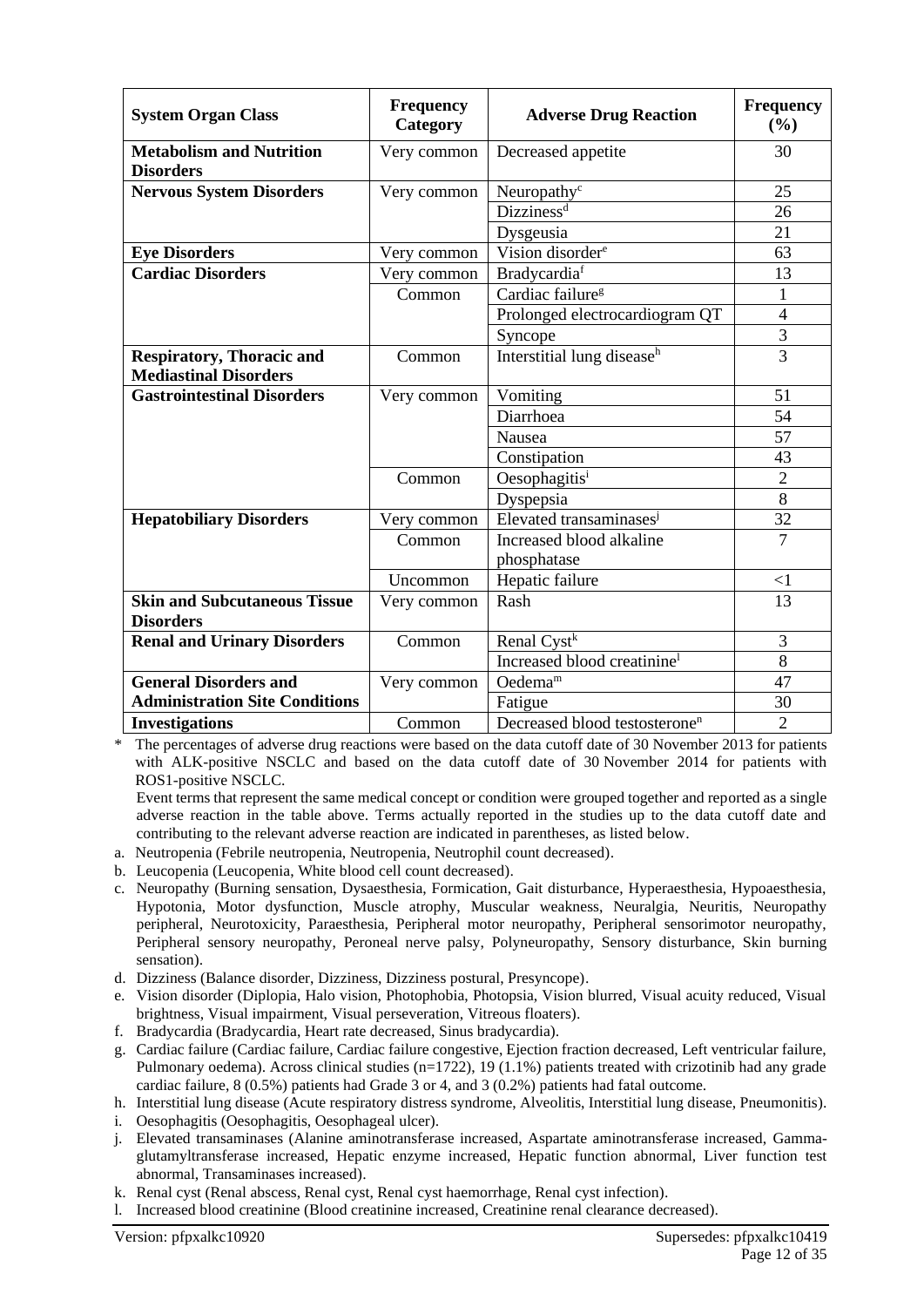- m. Oedema (Face oedema, Generalised oedema, Local swelling, Localised oedema, Oedema, Oedema peripheral, Periorbital oedema).
- n. Decreased blood testosterone (Blood testosterone decreased, Hypogonadism, Secondary hypogonadism).

#### *Previously Untreated ALK-Positive Advanced NSCLC - Randomised Phase 3 Study 1014*

The safety analysis population in randomised Phase 3 Study 1014 included 171 patients who received crizotinib and 169 patients who received chemotherapy (91 pemetrexed in combination with cisplatin, 78 pemetrexed in combination with carboplatin). The median duration of study treatment was 47 weeks for patients on crizotinib and 18 weeks for patients on chemotherapy for which a maximum of 6 cycles was permitted.

All-causality adverse events associated with dosing interruptions occurred in 70 (41%) patients on crizotinib and 58 (34%) patients on chemotherapy. All-causality adverse events associated with dose reductions occurred in 11 (6%) patients on crizotinib and 14 (8%) patients on chemotherapy. All-causality adverse events associated with permanent discontinuation from treatment occurred in 21 (12%) patients on crizotinib and 24 (14%) patients on chemotherapy.

Table 4 presents adverse drug reactions experienced by patients in both the crizotinib and chemotherapy arms of randomised Phase 3 Study 1014. The conventions for adverse reactions listed by SOC and frequency categories are defined above. The adverse drug reactions are listed in order of decreasing medical seriousness or clinical importance within each frequency category and SOC.

|                                        |                              | <b>Crizotinib</b><br>$(N=171)$ |           | Chemotherapy<br>$(N=169)$ |                             |
|----------------------------------------|------------------------------|--------------------------------|-----------|---------------------------|-----------------------------|
| <b>Adverse Drug Reaction</b>           | <b>Frequency</b><br>category | <b>All Grades</b>              | Grade 3/4 | All Grades Grade 3/4      |                             |
|                                        |                              | $n\left(\frac{0}{0}\right)$    | $n$ (%)   | $n$ (%)                   | $n\left(\frac{0}{0}\right)$ |
| <b>Blood and Lymphatic System</b>      |                              |                                |           |                           |                             |
| <b>Disorders</b>                       |                              |                                |           |                           |                             |
| Neutropenia <sup>a</sup>               | Very common                  | 36(21)                         | 19(11)    | 51 (30)                   | 26(15)                      |
| Leucopenia <sup>b</sup>                | Common                       | 12(7)                          | 3(2)      | 26(15)                    | 9(5)                        |
| <b>Metabolism and Nutrition</b>        |                              |                                |           |                           |                             |
| <b>Disorders</b>                       | Very common                  | 51 (30)                        | 4(2)      | 57(34)                    | 1(1)                        |
| Decreased appetite                     |                              |                                |           |                           |                             |
| <b>Nervous System Disorders</b>        |                              |                                |           |                           |                             |
| Neuropathy <sup>c</sup>                | Very common                  | 35(21)                         | 2(1)      | 38(23)                    | 0(0)                        |
| Dizziness <sup>d</sup>                 | Very common                  | 31(18)                         | 0(0)      | 17(10)                    | 2(1)                        |
| Dysgeusia                              | Very common                  | 45 (26)                        | 0(0)      | 9(5)                      | 0(0)                        |
| <b>Eye Disorders</b>                   |                              |                                |           |                           |                             |
| Vision disorder <sup>e</sup>           | Very common                  | 122(71)                        | 1(1)      | 16(10)                    | 0(0)                        |
| <b>Cardiac Disorders</b>               |                              |                                |           |                           |                             |
| Bradycardiaf                           | Very common                  | 23(14)                         | 2(1)      | 1(1)                      | 0(0)                        |
| Cardiac failure <sup>g</sup>           | Common                       | 4(2)                           | 1(1)      | 1(1)                      | 0(0)                        |
| Prolonged electrocardiogram QT         | Common                       | 10(6)                          | 4(2)      | 3(2)                      | 0(0)                        |
| Syncope                                | Uncommon                     | 1(1)                           | 1(1)      | 2(1)                      | 2(1)                        |
| <b>Respiratory, Thoracic and</b>       |                              |                                |           |                           |                             |
| <b>Mediastinal Disorders</b>           |                              |                                |           |                           |                             |
| Interstitial lung disease <sup>h</sup> | Common                       | 2(1)                           | 1(1)      | 1(1)                      | 0(0)                        |
| <b>Gastrointestinal Disorders</b>      |                              |                                |           |                           |                             |
| Vomiting                               | Very common                  | 78 (46)                        | 3(2)      | 60(36)                    | 5(3)                        |
| Diarrhoea                              | Very common                  | 105(61)                        | 4(2)      | 22(13)                    | 1(1)                        |
| Nausea                                 | Very common                  | 95 (56)                        | 2(1)      | 99 (59)                   | 3(2)                        |
| Constipation                           | Very common                  | 74 (43)                        | 3(2)      | 51 (30)                   | 0(0)                        |

**Table 4. Adverse Drug Reactions Reported in Patients Who Received Crizotinib or Chemotherapy in Randomised Phase 3 Study 1014**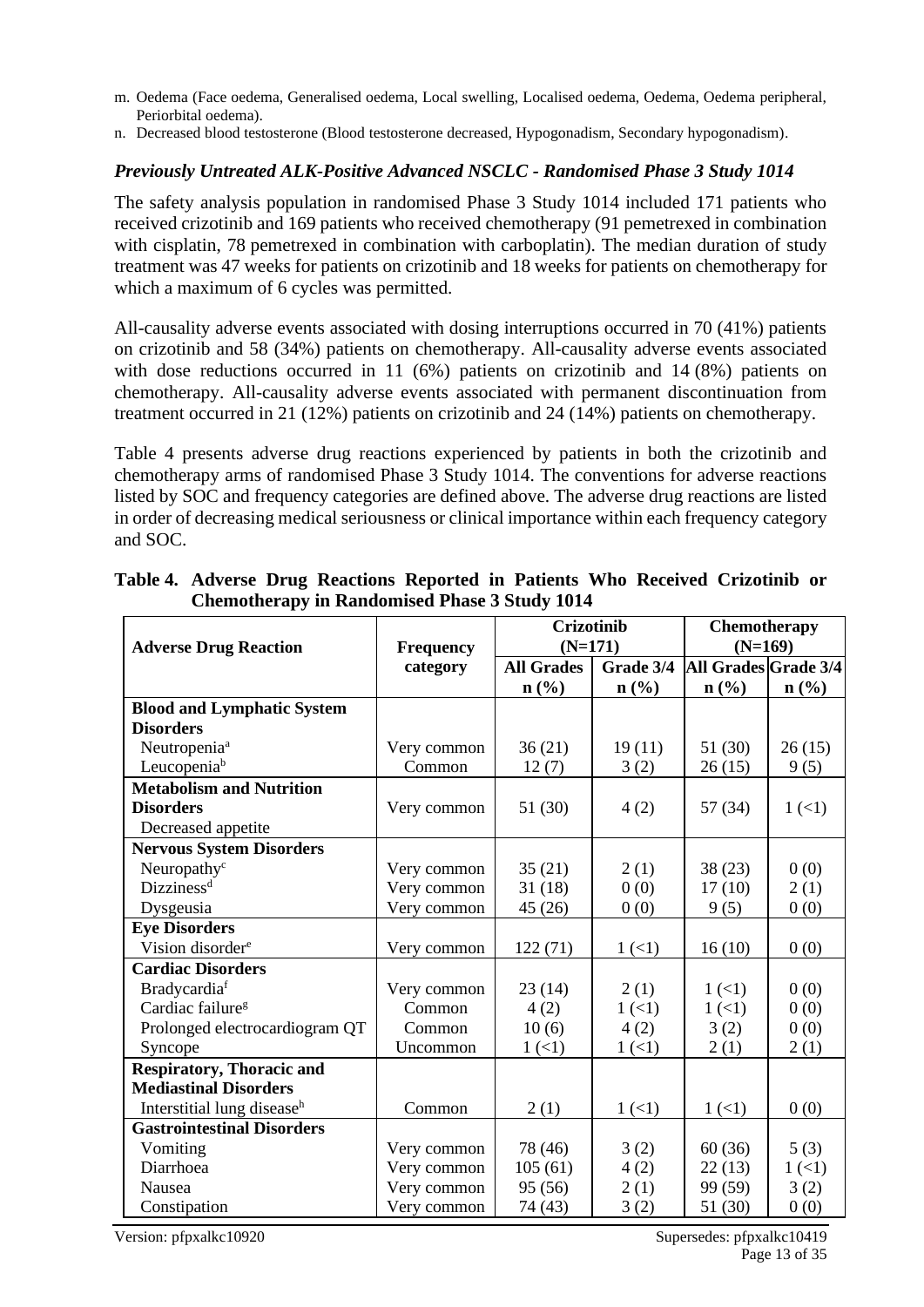|                                             |                  | <b>Crizotinib</b><br>$(N=171)$ |                  | <b>Chemotherapy</b><br>$(N=169)$ |                  |
|---------------------------------------------|------------------|--------------------------------|------------------|----------------------------------|------------------|
| <b>Adverse Drug Reaction</b>                | <b>Frequency</b> |                                |                  |                                  |                  |
|                                             | category         | <b>All Grades</b>              | Grade 3/4        | All Grades Grade 3/4             |                  |
|                                             |                  | $\mathbf{n}(\%)$               | $\mathbf{n}(\%)$ | $\mathbf{n}(\%)$                 | $\mathbf{n}(\%)$ |
| Dyspepsia                                   | Very common      | 23(14)                         | 0(0)             | 4(2)                             | 0(0)             |
| Oesophagitis <sup>i</sup>                   | Common           | 10(6)                          | 3(2)             | 1(1)                             | 0(0)             |
| <b>Hepatobiliary Disorders</b> <sup>j</sup> |                  |                                |                  |                                  |                  |
| Elevated transaminases $k$                  | Very common      | 61 (36)                        | 24 (14)          | 22(13)                           | 4(2)             |
| Increased blood alkaline                    | Common           | 4(2)                           | 0(0)             | 2(1)                             | 0(0)             |
| phosphatase                                 |                  |                                |                  |                                  |                  |
| <b>Skin and Subcutaneous Tissue</b>         |                  |                                |                  |                                  |                  |
| <b>Disorders</b>                            |                  |                                |                  |                                  |                  |
| Rash                                        | Very common      | 18(11)                         | 0(0)             | 19(11)                           | 0(0)             |
| <b>Renal and Urinary Disorders</b>          |                  |                                |                  |                                  |                  |
| Renal cyst <sup>1</sup>                     | Common           | 8(5)                           | 0(0)             | 1(1)                             | 0(0)             |
| Increased blood creatinine <sup>m</sup>     | Common           | 8(5)                           | 0(0)             | 5(3)                             | 0(0)             |
| <b>General Disorders and</b>                |                  |                                |                  |                                  |                  |
| <b>Administration Site Conditions</b>       |                  |                                |                  |                                  |                  |
| Fatigue                                     | Very common      | 49 (29)                        | 5(3)             | 65(39)                           | 4(2)             |
| Oedema <sup>n</sup>                         | Very common      | 83 (49)                        | 1(1)             | 21 (12)                          | $1 (\lt 1)$      |
| <b>Investigations</b>                       |                  |                                |                  |                                  |                  |
| Decreased blood testosterone <sup>o</sup>   | Uncommon         | 1(1)                           | 0(0)             | 0(0)                             | 0(0)             |

Abbreviations: N=total number of patients; n=number of patients meeting prespecified criteria.

The percentages of adverse drug reactions were based on the data cutoff date of 30 November 2013, with the exception of Increased blood creatinine, for which frequency was based on the data cutoff date of 15 July 2014. Event terms that represent the same medical concept or condition were grouped together and reported as a single adverse reaction in the table above. Terms actually reported in the study up to the data cutoff date and contributing to the relevant adverse reaction are indicated in parentheses, as listed below.

- a. Neutropenia (Febrile neutropenia, Neutropenia, Neutrophil count decreased).
- b. Leucopenia (Leucopenia, White blood cell count decreased).

c. Neuropathy (Dysaesthesia, Gait disturbance, Hypoaesthesia, Muscular weakness, Neuralgia, Neuropathy peripheral, Neurotoxicity, Paraesthesia, Peripheral sensory neuropathy, Polyneuropathy, Sensory disturbance).

- d. Dizziness (Balance disorder, Dizziness, Dizziness postural, Presyncope).
- e Vision disorder (Diplopia, Photophobia, Photopsia, Vision blurred, Visual acuity reduced, Visual field defect, Visual impairment, Vitreous floaters).
- f. Bradycardia (Bradycardia, Sinus bradycardia).
- g. Cardiac failure (Cardiac failure, Ejection fraction decreased, Left ventricular failure, Pulmonary oedema)
- h. Interstitial lung disease (Interstitial lung disease, Pneumonitis).
- i. Oesophagitis (Oesophagitis, Oesophageal ulcer).
- j. There were no cases of hepatic failure in Study 1014.
- k. Elevated transaminases (Alanine aminotransferase increased, Aspartate aminotransferase increased, Gammaglutamyltransferase increased, Hepatic function abnormal, Transaminases increased).
- l. Renal cyst (Renal cyst).
- m. Increased blood creatinine (Blood creatinine increased).
- n. Oedema (Face oedema, Generalised oedema, Local swelling, Localised oedema, Oedema, Oedema peripheral, Periorbital oedema).
- o. Decreased blood testosterone (Blood testosterone decreased, Hypogonadism, Secondary hypogonadism).

#### *Previously Treated ALK-Positive Advanced NSCLC - Randomised Phase 3 Study 1007*

The safety analysis population in Study 1007 included 172 patients who received crizotinib and 171 patients who received chemotherapy (99 pemetrexed, 72 docetaxel). The median duration of study treatment was 48 weeks for patients on crizotinib and 13 weeks for patients on chemotherapy.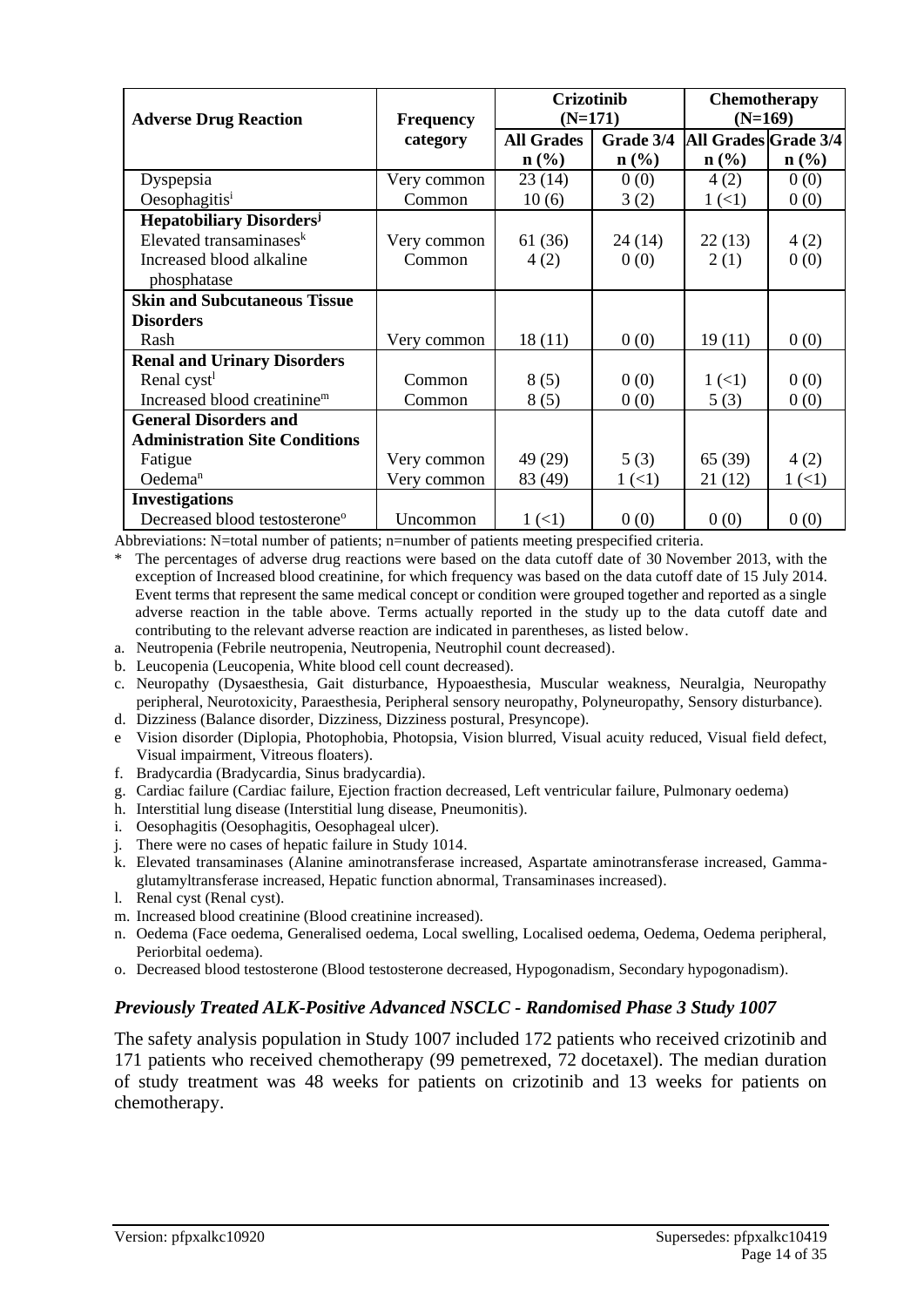All-causality adverse events associated with dosing interruptions occurred in 76 (44%) patients on crizotinib and 28 (16%) patients on chemotherapy. All-causality adverse events associated with dose reductions occurred in 30 (17%) patients on crizotinib and 25 (15%) patients on chemotherapy. All-causality adverse events associated with permanent discontinuation from treatment occurred in 34 (20%) patients on crizotinib and 34 (20%) patients on chemotherapy.

Table 5 presents adverse drug reactions experienced by patients in both the crizotinib and chemotherapy arms of Study 1007. The conventions for adverse reactions listed by SOC and frequency categories are defined above. The adverse drug reactions are listed in order of decreasing medical seriousness or clinical importance within each frequency category and SOC.

| <b>Adverse Drug Reaction</b>            | <b>Frequency</b> |                             | <b>Crizotinib</b> | Chemotherapy                |                             |
|-----------------------------------------|------------------|-----------------------------|-------------------|-----------------------------|-----------------------------|
|                                         | Category         |                             | $(N=172)$         | $(N=171)$                   |                             |
|                                         |                  | <b>All Grades</b>           | Grade 3/4         | All Grades Grade 3/4        |                             |
|                                         |                  | $n\left(\frac{0}{0}\right)$ | n(%)              | $n\left(\frac{0}{0}\right)$ | $n\left(\frac{0}{0}\right)$ |
| <b>Blood and Lymphatic System</b>       |                  |                             |                   |                             |                             |
| <b>Disorders</b>                        |                  |                             |                   |                             |                             |
| Neutropenia <sup>a</sup>                | Very common      | 54 (31)                     | 24(14)            | 40(23)                      | 33(19)                      |
| Leucopeniab                             | Very common      | 38 (22)                     | 7(4)              | 23(14)                      | 12(7)                       |
| <b>Metabolism and Nutrition</b>         |                  |                             |                   |                             |                             |
| <b>Disorders</b>                        |                  |                             |                   |                             |                             |
| Decreased appetite                      | Very common      | 55 (32)                     | 5(3)              | 47(28)                      | 3(2)                        |
| <b>Nervous System Disorders</b>         |                  |                             |                   |                             |                             |
| Neuropathy <sup>c</sup>                 | Very common      | 41 (24)                     | 1(1)              | 30(18)                      | 2(1)                        |
| Dizziness <sup>d</sup>                  | Very common      | 44 (26)                     | 1(1)              | 15(9)                       | 0(0)                        |
| Dysgeusia                               | Very common      | 44 (26)                     | 0(0)              | 17(10)                      | 0(0)                        |
| <b>Eye Disorders</b>                    |                  |                             |                   |                             |                             |
| Vision disorder <sup>e</sup>            | Very common      | 108(63)                     | 0(0)              | 15(9)                       | 0(0)                        |
| <b>Cardiac Disordersf</b>               |                  |                             |                   |                             |                             |
| Prolonged electrocardiogram QT          | Common           | 9(5)                        | 6(4)              | 0(0)                        | 0(0)                        |
| Bradycardia <sup>g</sup>                | Common           | 14(8)                       | 0(0)              | 0(0)                        | 0(0)                        |
| Syncope                                 | Common           | 6(4)                        | 6(4)              | 0(0)                        | 0(0)                        |
| <b>Respiratory, Thoracic and</b>        |                  |                             |                   |                             |                             |
| <b>Mediastinal Disorders</b>            |                  |                             |                   |                             |                             |
| Interstitial lung disease <sup>h</sup>  | Common           | 7(4)                        | $1 (\leq 1)$      | 1(1)                        | 0(0)                        |
| <b>Gastrointestinal Disorders</b>       |                  |                             |                   |                             |                             |
| Vomiting                                | Very common      | 90(52)                      | 4(2)              | 32(19)                      | 0(0)                        |
| Diarrhoea                               | Very common      | 108(63)                     | 1(1)              | 34(20)                      | 1(<1)                       |
| Nausea                                  | Very common      | 100(58)                     | 3(2)              | 64 (37)                     | 1(1)                        |
| Constipation                            | Very common      | 82 (48)                     | 4(2)              | 39(23)                      | 0(0)                        |
| Oesophagitisi                           | Common           | 4(2)                        | 0(0)              | 0(0)                        | 0(0)                        |
| Dyspepsia                               | Common           | 15(9)                       | 0(0)              | 6(4)                        | 0(0)                        |
| <b>Hepatobiliary Disorders</b>          |                  |                             |                   |                             |                             |
| Elevated transaminases <sup>j</sup>     | Very common      | 74 (43)                     | 31(18)            | 25(15)                      | 4(2)                        |
| Increased blood alkaline                | Very common      | 17(10)                      | 1(1)              | 6(4)                        | 0(0)                        |
| phosphatase                             |                  |                             |                   |                             |                             |
| Hepatic failure                         | Uncommon         | 1(1)                        | 1(1)              | 0(0)                        | 0(0)                        |
| <b>Skin and Subcutaneous Tissue</b>     |                  |                             |                   |                             |                             |
| <b>Disorders</b>                        |                  |                             |                   |                             |                             |
| Rash                                    | Very common      | 21(12)                      | 0(0)              | 30(18)                      | 0(0)                        |
| <b>Renal and Urinary Disorders</b>      |                  |                             |                   |                             |                             |
| Renal cyst <sup>k</sup>                 | Common           | 8(5)                        | 0(0)              | 1(1)                        | 0(0)                        |
| Increased blood creatinine <sup>1</sup> | Common           | 13(8)                       | 0(0)              | 3(2)                        | 0(0)                        |

**Table 5. Adverse Drug Reactions Reported in Patients Who Received Crizotinib or Chemotherapy in Randomised Phase 3 Study 1007**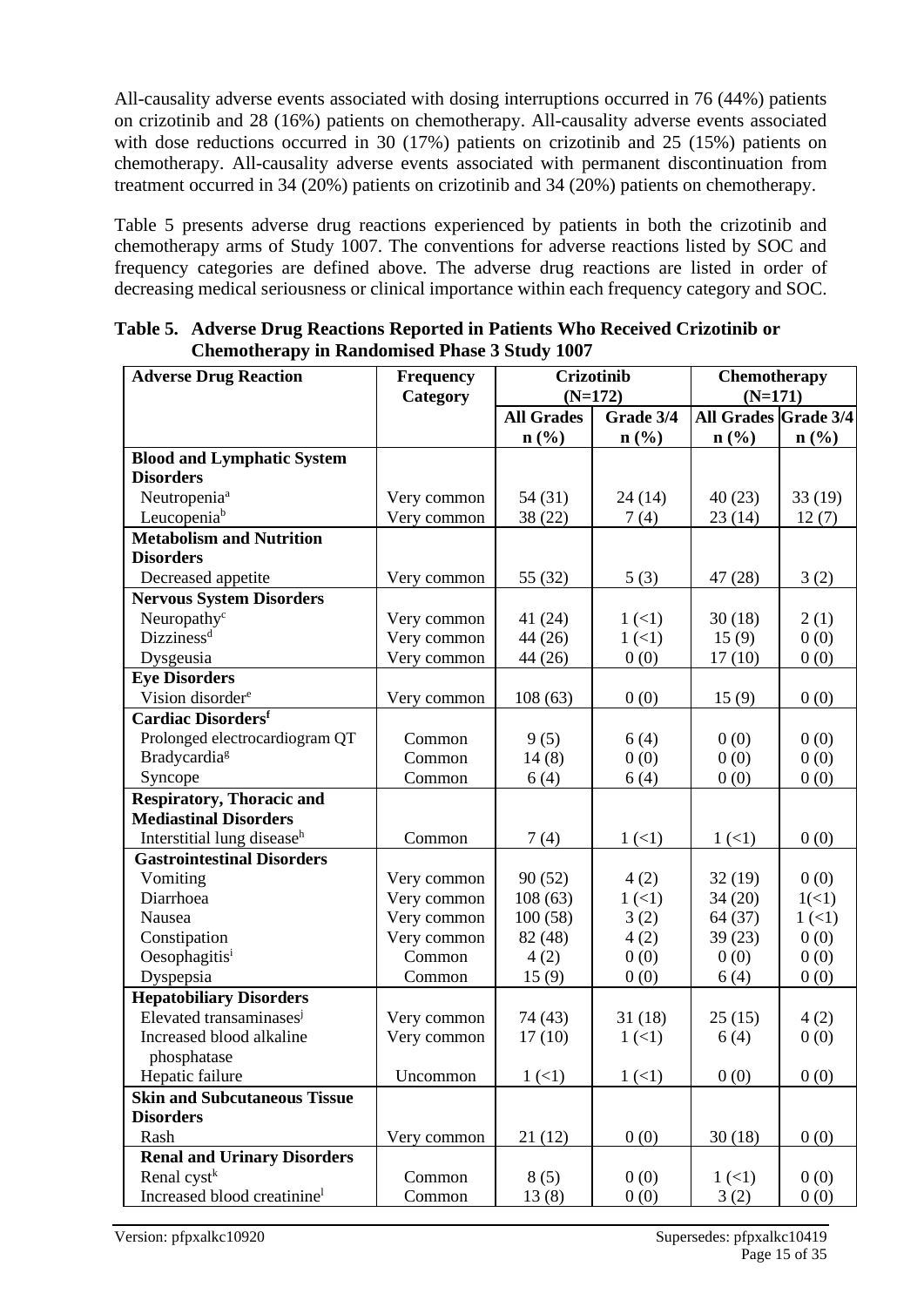| <b>Adverse Drug Reaction</b>              | Crizotinib<br><b>Chemotherapy</b><br><b>Frequency</b><br>$(N=171)$<br>Category<br>$(N=172)$ |                   |                             |                      |                             |
|-------------------------------------------|---------------------------------------------------------------------------------------------|-------------------|-----------------------------|----------------------|-----------------------------|
|                                           |                                                                                             | <b>All Grades</b> | Grade 3/4                   | All Grades Grade 3/4 |                             |
|                                           |                                                                                             | $\mathbf{n}(\%)$  | $n\left(\frac{0}{0}\right)$ | n(%)                 | $n\left(\frac{0}{0}\right)$ |
| <b>General Disorders and</b>              |                                                                                             |                   |                             |                      |                             |
| <b>Administration Site Conditions</b>     |                                                                                             |                   |                             |                      |                             |
| Fatigue                                   | Very common                                                                                 | 52 (30)           | 4(2)                        | 60(35)               | 8(5)                        |
| Oedema <sup>m</sup>                       | Very common                                                                                 | 74 (43)           | 0(0)                        | 28(16)               | 0(0)                        |
| <b>Investigations</b>                     |                                                                                             |                   |                             |                      |                             |
| Decreased blood testosterone <sup>n</sup> | Uncommon                                                                                    | $1 (\lt1)$        | 0(0)                        | 0(0)                 | 0(0)                        |

Abbreviations: N=total number of patients; n=number of patients meeting prespecified criteria.

\* The percentages of adverse drug reactions were based on the data cutoff date of 30 November 2013, with the exception of Increased blood creatinine, for which frequency was based on the data cutoff date of 15 July 2014. Event terms that represent the same medical concept or condition were grouped together and reported as a single adverse reaction in the table above. Terms actually reported in the study up to the data cutoff date and contributing to the relevant adverse reaction are indicated in parentheses, as listed below.

- a. Neutropenia (Febrile neutropenia, Neutropenia, Neutrophil count decreased).
- b. Leucopenia (Leucopenia, White blood cell count decreased).
- c. Neuropathy (Dysaesthesia, Gait disturbance, Hyperaesthesia, Hypoaesthesia, Muscular weakness, Neuralgia, Neuropathy peripheral, Paraesthesia, Peripheral sensory neuropathy, Polyneuropathy, Skin burning sensation).
- d. Dizziness (Balance disorder, Dizziness, Dizziness postural).
- e. Vision disorder (Diplopia, Photophobia, Photopsia, Vision blurred, Visual acuity reduced, Visual impairment, Vitreous floaters).
- f. There were no cases of cardiac failure in the crizotinib arm and one case in the chemotherapy arm in Study 1007.
- g. Bradycardia (Bradycardia, Sinus bradycardia).
- h. Interstitial lung disease (Acute respiratory distress syndrome, Interstitial lung disease, Pneumonitis).
- i. Oesophagitis (Oesophagitis, Oesophageal ulcer).
- j. Elevated transaminases (Alanine aminotransferase increased, Aspartate aminotransferase increased, Gammaglutamyltransferase increased, Hepatic function abnormal, Transaminases increased).
- k. Renal cyst (Renal cyst).
- l. Increased blood creatinine (Blood creatinine increased).
- m. Oedema (Face oedema, Generalised oedema, Local swelling, Localised oedema, Oedema, Oedema peripheral, Periorbital oedema).
- n. Decreased blood testosterone (Blood testosterone decreased, Hypogonadism, Secondary hypogonadism).

#### *Single-Arm Studies in ALK-Positive Advanced NSCLC*

The safety analysis population in Study 1005 included 1063 patients who received crizotinib. The median duration of treatment was 45 weeks. All-causality adverse events associated with dosing interruptions and dose reductions occurred in 476 (45%) patients and 192 (18%) patients in Study 1005, respectively. All-causality adverse events associated with permanent discontinuation from treatment occurred in 202 (19%) patients in Study 1005. The most common adverse reactions (>25%) in Study 1005 were vision disorder, nausea, vomiting, diarrhoea, oedema, constipation elevated transaminases, decreased appetite, fatigue and neuropathy. The most common Grade 3 or 4 adverse reactions (>3%) in Study 1005 were neutropenia, elevated transaminases, fatigue and leucopenia.

The safety analysis population in Study 1001 included 154 patients who received crizotinib. The median duration of treatment was 57 weeks. All-causality adverse events associated with dosing interruptions and dose reductions occurred in 73 (47%) patients and 18 (12%) patients in Study 1001, respectively. All-causality adverse events associated with permanent discontinuation occurred in 24 (16%) patients in Study 1001. The most common adverse reactions (>25%) in Study 1001 were consistent with those in randomised Phase 3 Study 1007 and single-arm Study 1005 and were vision disorder, nausea, diarrhoea, oedema, vomiting, constipation, dizziness, fatigue, neuropathy, decreased appetite and rash. The most common Grade 3 or 4 adverse reactions (>3%) in Study 1001 were elevated transaminases, neutropenia, syncope, nausea, vomiting, oedema, fatigue and neuropathy.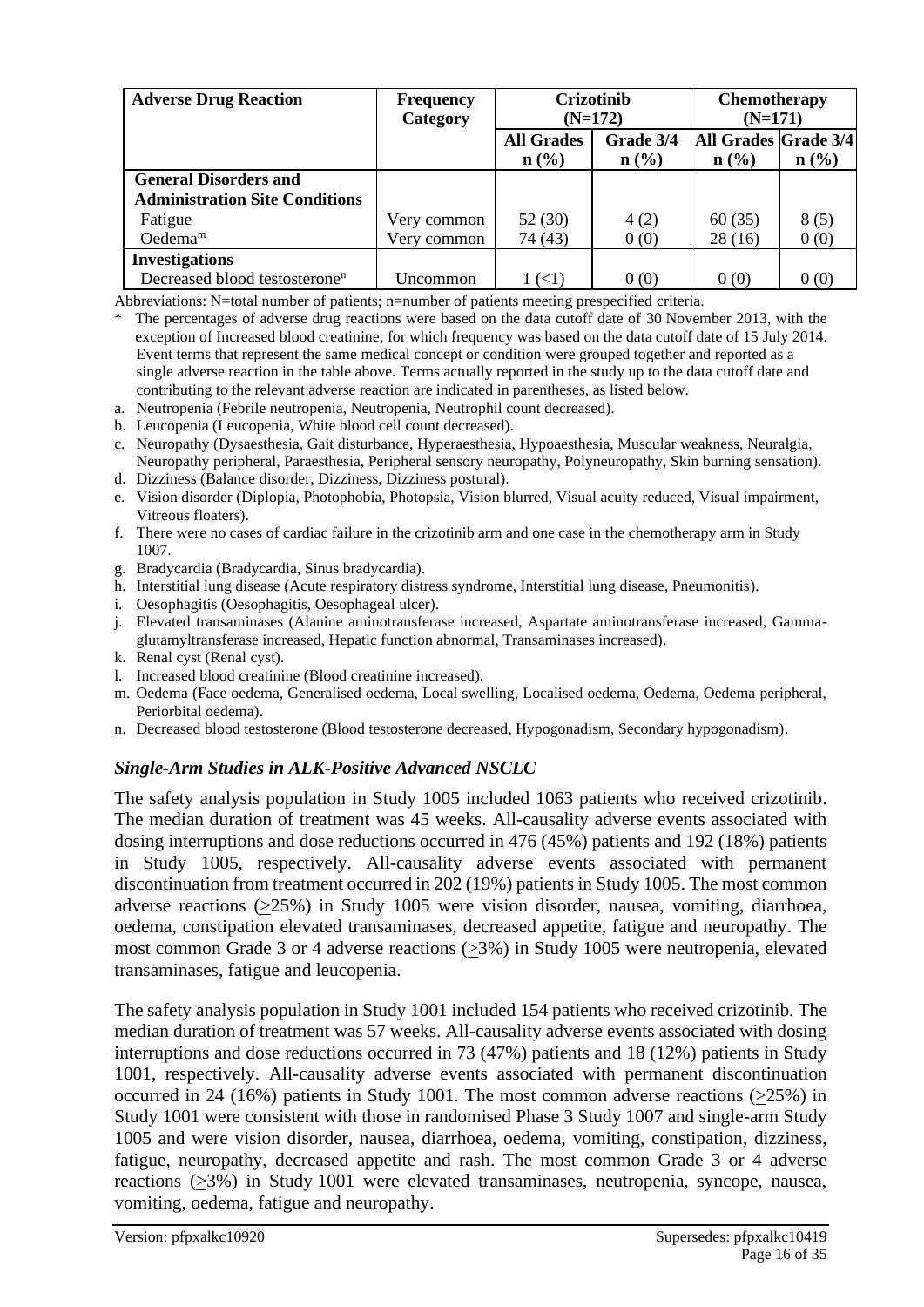#### *Single-Arm Study of ROS1-Positive Advanced NSCLC*

The safety analysis population in Study 1001 included 53 patients with ROS1-positive NSCLC who received crizotinib. The median duration of treatment was 101 weeks. All-causality adverse events associated with dosing interruptions and dose reductions occurred in 24 (45%) patients and 6 (11%) patients, respectively. All-causality adverse events associated with permanent discontinuation from treatment occurred in 4 (8%) patients in Study 1001.

The most common adverse reactions (>10%) in Study 1001 were consistent with those seen in patients with ALK-positive advanced NSCLC and were vision disorder (87%), nausea (58%), oedema (55%), vomiting (51%), diarrhoea (45%), constipation (43%), dizziness (40%), elevated transaminases (36%), fatigue (32%), neuropathy (30%), bradycardia (26%), rash (26%), decreased appetite (25%), dysgeusia (23%), neutropenia (17%) and increased blood creatinine (11%). The most common Grade 3 adverse reactions  $(\geq 2\%)$  were neutropenia (9%), syncope (6%), vomiting (6%), elevated transaminases (4%) and prolonged electrocardiogram QT (4%). No Grade 4 adverse reactions were reported. There were 9 (17.0%) patient deaths within 28 days after the last dose of crizotinib, all of which were due to disease progression.

#### **Description of Selected Adverse Effects**

#### *Visual Effects*

In clinical trials of patients with either ALK-positive or ROS1-positive advanced NSCLC, all-causality vision disorder, most commonly visual impairment, photopsia, blurred vision and vitreous floaters, was experienced by 1084 (63%) of 1722 patients treated with crizotinib. Of the 1084 patients who experienced vision disorder, 95% had events that were mild in severity. Ophthalmological evaluation should be considered if vision disorder persists or worsens in severity. Seven (0.4%) patients had temporary treatment discontinuation and 2 (0.1%) patients had a dose reduction associated with vision disorder. There were no permanent discontinuations associated with vision disorder for any of the 1722 patients treated with crizotinib.

Based on the Visual Symptom Assessment Questionnaire (VSAQ-ALK), patients treated with crizotinib in Study 1007 and Study 1014 reported a higher incidence of visual disturbances compared to patients treated with chemotherapy. The onset of vision disorder generally occurred within 8 days (range 1 day to 984 days) after the initiation of treatment. The majority of patients in the crizotinib arms in Study 1007 and Study 1014 (>50%) reported visual disturbances, which occurred at a frequency of 4 to 7 days each week, lasted up to 1 minute, and had mild or no impact (scores 0 to 3 out of a maximum score of 10) on daily activities as captured by the VSAQ-ALK questionnaire.

#### *Gastrointestinal Effects*

Nausea (57%), diarrhoea (54%), vomiting (51%) and constipation (43%) were the most commonly reported gastrointestinal events. Most events were mild to moderate in severity. The median time to onset for nausea or vomiting was 3 days and these events declined in frequency after 3 weeks of treatment. Supportive care should include the use of antiemetic medications. In clinical trials, the most commonly used antiemetic medications were ondansetron and prochlorperazine. Median times to onset for diarrhoea and constipation were 13 and 17 days, respectively. Supportive care for diarrhoea and constipation should include the use of standard antidiarrhoeal and laxative medications, respectively.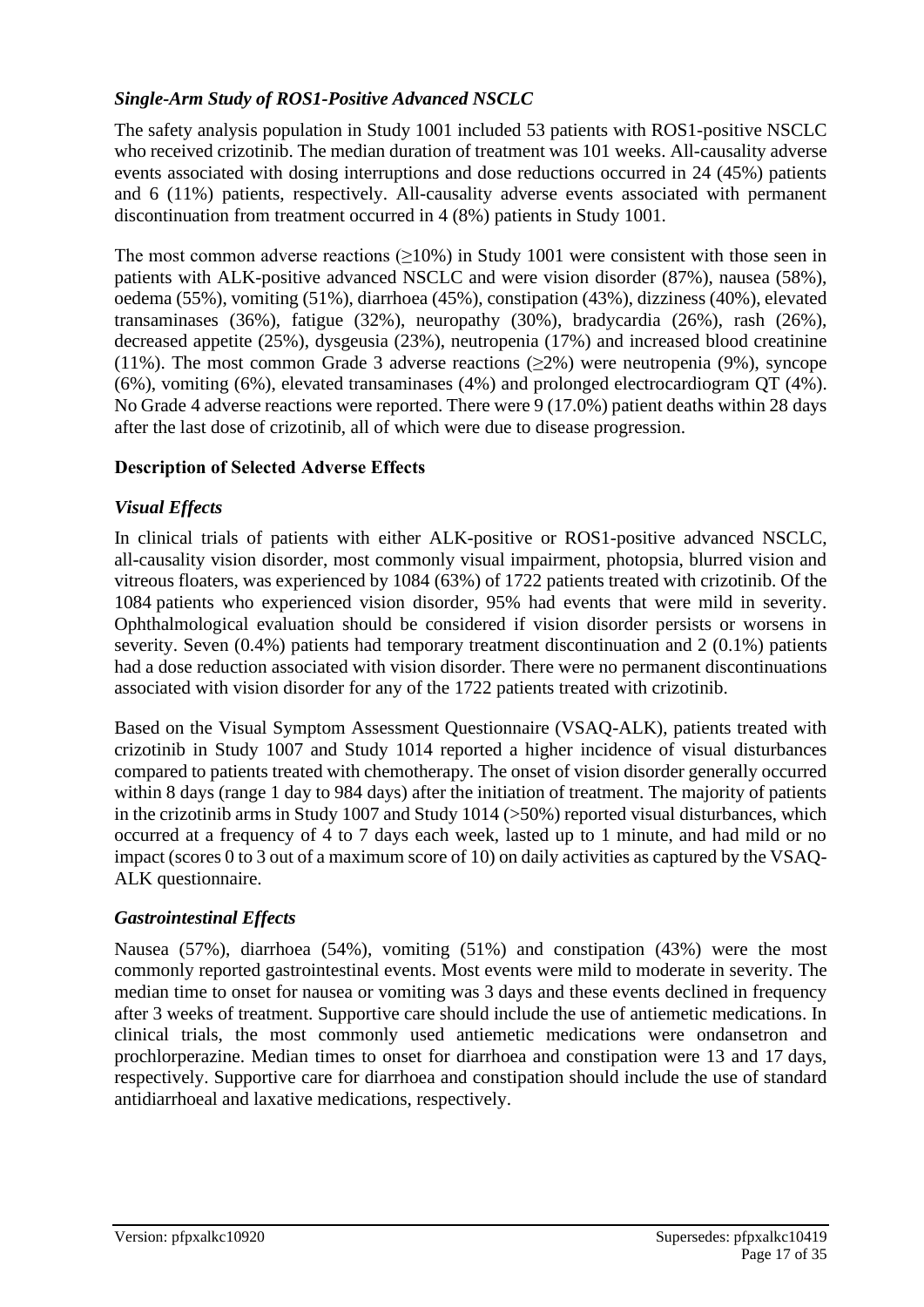### *Nervous System Effects*

All-causality neuropathy as defined in Table 3 was experienced by 435 (25%) of 1722 patients treated with crizotinib and was primarily Grade 1 or 2 in severity. Dizziness and dysgeusia were also very commonly reported and were primarily Grade 1 in severity.

#### *Bradycardia*

In clinical trials of patients with either ALK-positive or ROS1-positive advanced NSCLC, all-causality bradycardia was experienced by 219 (13%) of 1722 patients treated with crizotinib. Most events were mild in severity. A total of 259 (16%) of 1666 patients with at least 1 postbaseline vital sign assessment had a pulse rate <50 bpm. The use of concomitant medications associated with bradycardia should be carefully evaluated. Patients who develop symptomatic bradycardia should be managed as recommended in Section 4.2 Dose and method of administration- Dosage Adjustment, and Section 4.4 Special warnings and precautions for use.

#### *Renal Cyst*

All-causality complex renal cysts were experienced by 52 (3%) of 1722 patients treated with crizotinib. There were no reports of clinically relevant abnormal urinalyses or renal impairment in these cases, although local cystic invasion beyond the kidney was observed in some patients. Periodic monitoring with imaging and urinalysis should be considered in patients who develop renal cysts.

#### **Laboratory Abnormalities/Testing**

#### *Haematological Laboratory Abnormalities*

In clinical studies of crizotinib in patients with either ALK-positive or ROS1-positive advanced NSCLC, shifts to Grade 3 or 4 decreases in leucocytes and neutrophils were observed in 64 (4%) and 226 (13%) patients, respectively. Complete blood counts including differential white blood cell counts should be monitored as clinically indicated, with more frequent repeat testing if Grade 3 or 4 abnormalities are observed, or if fever or infection occurs. In patients who develop haematologic laboratory abnormalities, see Section 4.2 Dose and method of administration - Dosage Adjustment.

## *Hepatic Laboratory Abnormalities*

In clinical studies of crizotinib in patients with either ALK-positive or ROS1-positive advanced NSCLC, shifts to Grade 3 or 4 ALT, AST, and alkaline phosphatase were observed in 187 (11%), 95 (6%) and 33 (2%) patients, respectively. Patients should be monitored for hepatotoxicity and managed as recommended (see Section 4.2 Dose and method of administration - Dosage Adjustment, and Section 4.4 Special warnings and precautions for use - Hepatotoxicity).

#### *Renal Laboratory Abnormalities*

In clinical studies of crizotinib in patients with ALK-positive advanced NSCLC, the estimated glomerular filtration rate (eGFR) decreased from a baseline median of  $96.42 \text{ mL/min}/1.73 \text{ m}^2$  $(n=1681)$  to a median of 80.23 mL/min/1.73 m<sup>2</sup> at 2 weeks of treatment (n=1499). Median eGFR appeared to be relatively stable from 12 weeks of treatment (78.06 mL/min/1.73 m<sup>2</sup>, n=1338) through 104 weeks of treatment  $(75.45 \text{ mL/min}/1.73 \text{ m}^2, \text{ n=315})$  and increased to 83.02 mL/min/1.73 m<sup>2</sup> at 28 days after the last dose of crizotinib (n=123).

Shifts to eGFR Grade 4 (15 to <30 mL/min/1.73 m<sup>2</sup>) or to eGFR Grade 5 (<15 mL/min/1.73 m<sup>2</sup>) were observed in 3% and <1% of patients, respectively.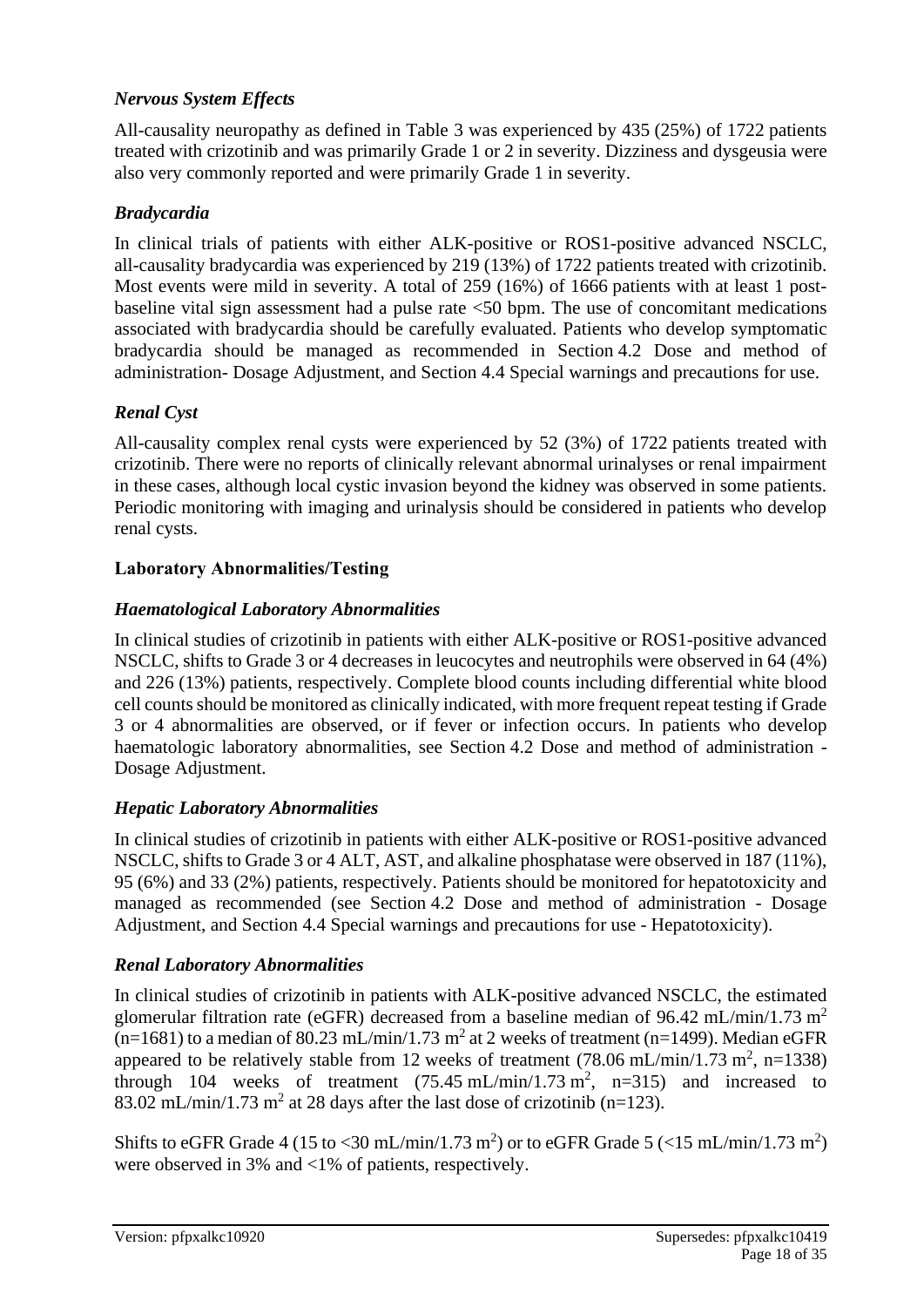#### **Reporting Suspected Adverse Effects**

Reporting suspected adverse reactions after registration of the medicinal product is important. It allows continued monitoring of the benefit-risk balance of the medicinal product. Healthcare professionals are asked to report any suspected adverse reactions at [www.tga.gov.au/reporting](http://www.tga.gov.au/reporting-problems)[problems.](http://www.tga.gov.au/reporting-problems)

## **4.9 Overdose**

There have been no known cases of crizotinib overdose. Treatment of overdose with crizotinib should consist of general supportive measures. There is no antidote for crizotinib.

For information on the management of overdose, contact the Poison Information Centre on 13 11 26 (Australia).

# **5. PHARMACOLOGICAL PROPERTIES**

# **5.1 Pharmacodynamic properties**

#### **Mechanism of Action**

Crizotinib is an inhibitor of the ALK receptor tyrosine kinase (RTK) and its oncogenic variants (i.e., ALK fusion events). Crizotinib is also an inhibitor of the Hepatocyte Growth Factor Receptor (HGFR, c-Met), ROS1 (c-ros) and Recepteur d'Origine Nantais (RON) RTKs. Crizotinib demonstrated concentration-dependent inhibition of the kinase activity of ALK, ROS1 and c-Met in biochemical assays and inhibited phosphorylation and modulated kinasedependent phenotypes in cell-based assays. Crizotinib demonstrated growth inhibitory activity and induced apoptosis in tumour cell lines exhibiting ALK fusion events (including echinoderm microtubule-associated protein-like 4 [EML4]-ALK and nucleophosmin [NPM]-ALK) or ROS1 fusion events.

Crizotinib demonstrated antitumour activity in mice bearing tumour xenografts that expressed ALK fusion proteins. The antitumour efficacy of crizotinib was dose-dependent and correlated to pharmacodynamic inhibition of phosphorylation of ALK fusion proteins (including EML4-ALK and NPM-ALK) in tumours *in vivo*. Crizotinib also produced marked, dosedependent regression of tumours in athymic mice with NIH-3T3 cell implants expressing human oncogenic ROS fusion proteins, and the antitumour efficacy of crizotinib was correlated with inhibition of ROS1 phosphorylation.

#### **Clinical Trials**

#### *Previously Untreated ALK-Positive Advanced NSCLC – Randomised Phase 3 Study 1014*

The use of single-agent crizotinib for the first-line treatment of ALK-positive advanced NSCLC in patients with or without brain metastases was investigated in a multicentre, multinational, randomised, open-label Phase 3 Study 1014. The primary objective of this study was to demonstrate that crizotinib was superior to first-line standard-of-care platinum-based chemotherapy (pemetrexed-cisplatin or pemetrexed-carboplatin) in prolonging Progression-Free Survival (PFS) as assessed by independent radiology review (IRR) in patients with ALK-positive advanced NSCLC who had not received previous systemic treatment for advanced disease. Secondary objectives were to compare measures of clinical efficacy including Objective Response Rate (ORR) as assessed by IRR, Duration of Response (DR), Overall Survival (OS), Intracranial Time to Progression (IC-TTP) as assessed by IRR and Patient-Reported Outcomes (PRO).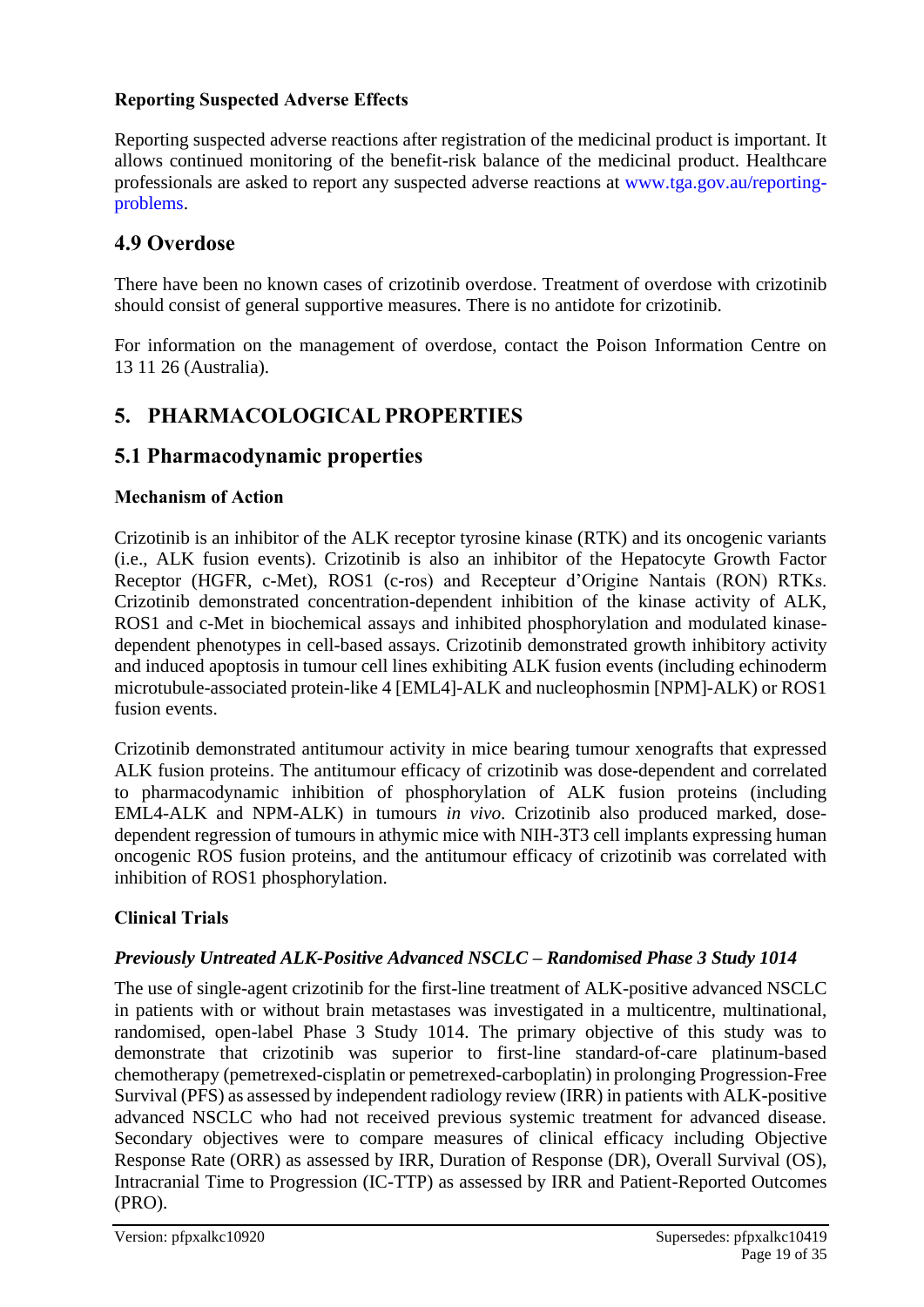The full analysis population for Study 1014 included 343 patients with ALK-positive advanced NSCLC as identified by Fluorescence In Situ Hybridisation (FISH) prior to randomisation. One hundred seventy-two (172) patients were randomised to the crizotinib arm (171 patients received crizotinib 250 mg orally twice daily) and 171 patients were randomised to the chemotherapy arm (169 patients received chemotherapy; 91 patients were treated with pemetrexed/cisplatin and 78 patients were treated with pemetrexed/carboplatin). Chemotherapy consisted of pemetrexed 500  $mg/m<sup>2</sup>$  in combination with cisplatin 75 mg/m<sup>2</sup> or carboplatin at a dose calculated to produce an AUC of 5 or 6 mg • min/mL. Chemotherapy was given by intravenous infusion every 3 weeks for up to 6 cycles. The median duration of study treatment was 47 weeks in the crizotinib arm and 18 weeks in the chemotherapy arm. Patients could continue crizotinib treatment beyond the time of Response Evaluation Criteria in Solid Tumours (RECIST)-defined disease progression, as assessed by IRR, at the discretion of the investigator if the patient was still experiencing clinical benefit. Patients in the chemotherapy arm who completed 6 cycles were to continue in the study without further treatment, but have ongoing tumour assessments until RECIST-defined disease progression as determined by IRR. Patients randomised to chemotherapy could cross over to receive crizotinib upon RECIST-defined disease progression confirmed by IRR. One hundred forty-four (84%) patients in the chemotherapy arm received subsequent crizotinib treatment.

Randomisation was stratified by Eastern Cooperative Oncology Group (ECOG) performance status (0-1 vs 2), race (Asian vs non-Asian), and brain metastases (present vs absent).

Baseline demographic and disease characteristics were similar between the crizotinib and chemotherapy treatment arms with regard to gender (female: 61% vs 63% for crizotinib vs chemotherapy, respectively), median age (52 years vs 54 years), race (White: 53% vs 50%, and Asian: 45% vs 47%); smoking status (current smokers: 6% vs 3%, former smokers: 33% vs 32%, and never smokers: 62% vs 65%), metastatic disease (98% in both treatment arms), tumour histology (adenocarcinoma: 92% vs 93%), performance status (ECOG 0 or 1: 94% vs 95%, and ECOG 2: 6% vs 5%) and brain metastases (present 26% vs 28%).

Crizotinib significantly prolonged PFS compared to chemotherapy as assessed by IRR. The PFS benefit of crizotinib was consistent across subgroups of baseline patient characteristics such as age, gender, race, smoking class, time since diagnosis, ECOG performance status and presence of brain metastases. There was a numerical improvement in OS in the patients treated with crizotinib, although this improvement was not statistically significant. OS analysis was not adjusted for the potentially confounding effects of cross over. Efficacy data from Study 1014 are summarised in Table 6 and the Kaplan-Meier curves for PFS and OS are shown in Figures 1 and 2, respectively.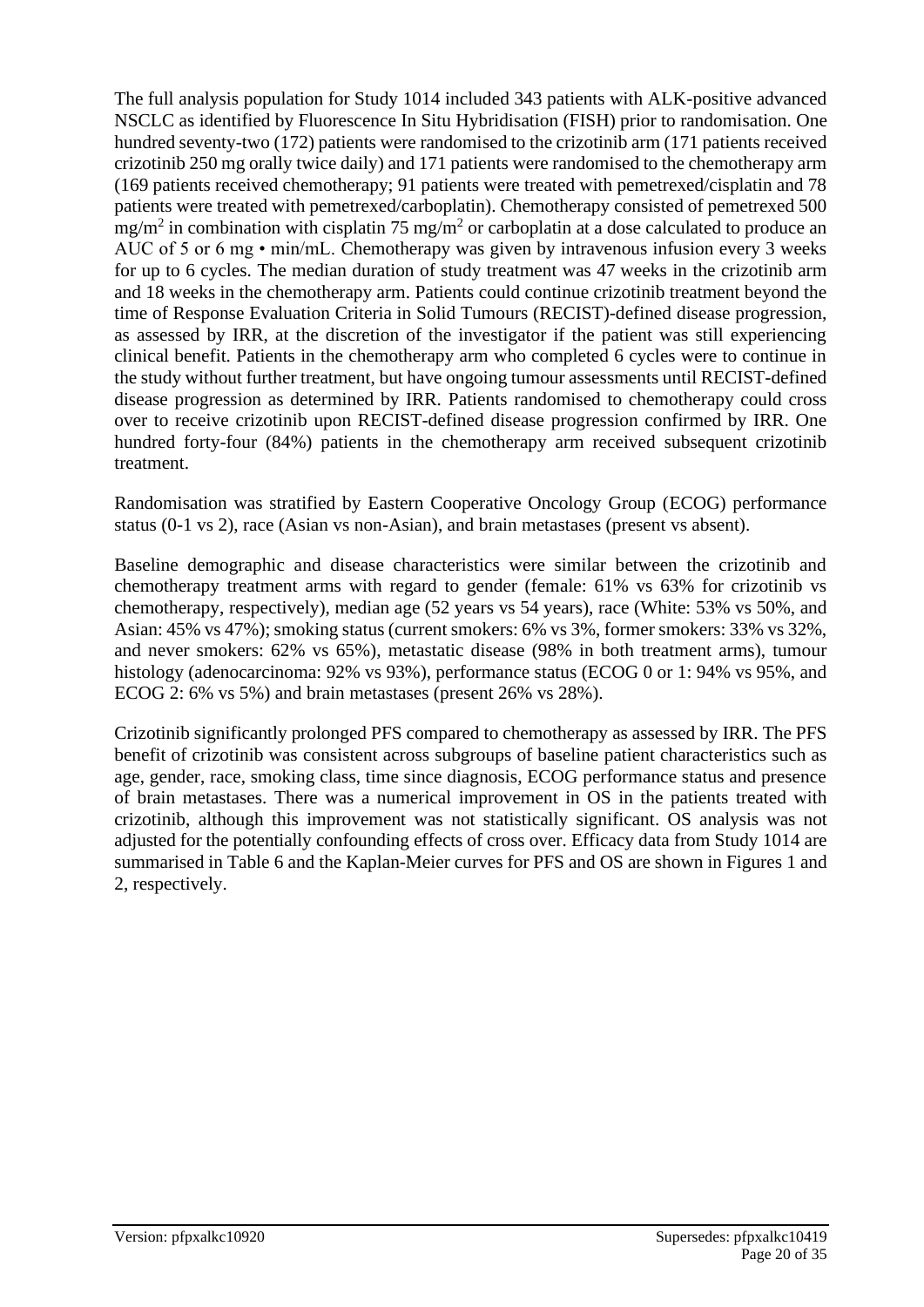#### **Table 6. Efficacy Results from Randomised Phase 3 Study 1014 (Full Analysis Population) in Patients with Previously Untreated ALK-Positive Advanced NSCLC\***

| <b>Response Parameter</b>                             | <b>Crizotinib</b><br>$(N=172)$ | <b>Chemotherapy</b><br>$(N=171)$ |  |
|-------------------------------------------------------|--------------------------------|----------------------------------|--|
| <b>Progression-Free Survival (Based on IRR)</b>       |                                |                                  |  |
| Number with event, $n$ $(\%)$                         | 100 (58%)                      | 137 (80%)                        |  |
| Median PFS in months (95% CI)                         | 10.9(8.3, 13.9)                | $7.0a$ (6.8, 8.2)                |  |
| HR $(95\% \text{ CI})^b$                              |                                | 0.45(0.35, 0.60)                 |  |
| p-value <sup>c</sup>                                  | < 0.0001                       |                                  |  |
| <b>Overall Survivald</b>                              |                                |                                  |  |
| Number of deaths, n (%)                               | 71 (41%)                       | 81 (47%)                         |  |
| Median OS in months (95% CI)                          | NR (45.8, NR)                  | 47.5 (32.2, NR)                  |  |
| HR $(95\% \text{ CI})^b$                              |                                | 0.76(0.55, 1.05)                 |  |
| p-value <sup>c</sup>                                  |                                | 0.0489                           |  |
| 12-Month survival probability <sup>d</sup> % (95% CI) | 83.5 (77.0, 88.3)              | 78.4 (71.3, 83.9)                |  |
| 18-Month survival probability <sup>d</sup> % (95% CI) | 71.5 (64.0, 77.7)              | 66.6 (58.8, 73.2)                |  |
| 48-Month survival probability <sup>d</sup> % (95% CI) | 56.6 (48.3, 64.1)              | 49.1 (40.5, 57.1)                |  |
| <b>Objective Response Rate (based on IRR)</b>         |                                |                                  |  |
| Objective Response Rate % (95% CI)                    | 74% (67, 81)                   | $45\%$ <sup>e</sup> (37, 53)     |  |
| p-value <sup>f</sup>                                  | < 0.0001                       |                                  |  |
| <b>Duration of Response</b>                           |                                |                                  |  |
| Months <sup>g</sup> $(95\% \text{ CI})$               | 11.3(8.1, 13.8)                | 5.3(4.1, 5.8)                    |  |

Abbreviations: N/n=number of patients; CI=confidence interval; HR=hazard ratio; IRR=independent radiology review; NR=not reached; PFS=progression-free survival; OS=overall survival.

\* PFS, Objective Response Rate and Duration of Response are based on the data cutoff date of 30 November 2013; OS is based on the last patient last visit date of 30 November 2016 and is based on a median follow up of approximately 46 months.

a. Median PFS times were 6.9 months (95% CI: 6.6, 8.3) for pemetrexed/cisplatin (HR=0.49; p-value <0.0001 for crizotinib compared with pemetrexed/cisplatin) and 7.0 months (95% CI: 5.9, 8.3) for pemetrexed/carboplatin (HR=0.45; p-value <0.0001 for crizotinib compared with pemetrexed/carboplatin).

b. Based on the Cox proportional hazards stratified analysis.

c. Based on the stratified log-rank test (1-sided).

d. Updated based on final OS analysis. OS analysis was not adjusted for the potentially confounding effects of cross over (144 [84%] patients in the chemotherapy arm received subsequent crizotinib treatment).

e. ORRs were 47% (95% CI: 37, 58) for pemetrexed/cisplatin (p-value <0.0001 compared with crizotinib) and 44% (95% CI: 32, 55) for pemetrexed/carboplatin (p-value <0.0001 compared with crizotinib).

f. Based on the stratified Cochran-Mantel-Haenszel test (2-sided).

g. Estimated using the Kaplan-Meier method.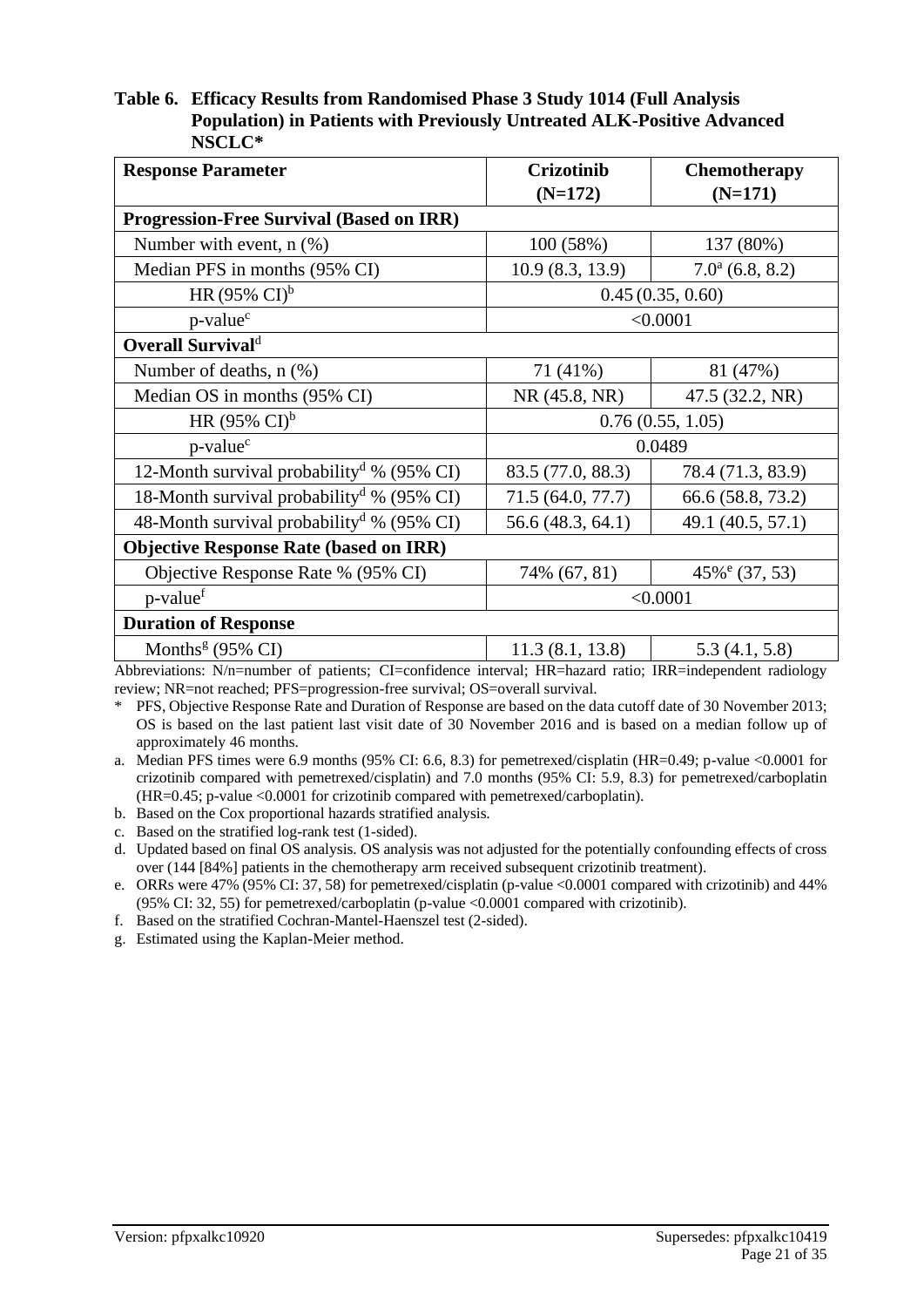**Figure 1. Kaplan-Meier Curves for Progression-Free Survival (Based on IRR) by Treatment Arm in Study 1014 (Full Analysis Population) in Patients with Previously Untreated ALK-Positive Advanced NSCLC**



**Figure 2. Kaplan-Meier Curves for Overall Survival by Treatment Arm in Randomised Phase 3 Study 1014 (Full Analysis Population) in Patients with Previously Untreated ALK-Positive Advanced NSCLC**



Based on IRR assessment, a total of 9 (23.1%) of the 39 patients in the crizotinib arm and 12 (30.0%) of the 40 patients in the chemotherapy arm with previously treated baseline brain metastases experienced progression of intracranial lesions or developed new intracranial lesions. For patients with previously treated baseline brain metastases, the median intracranial TTP (IC-TTP) was 15.7 months in the crizotinib arm and 12.5 months in the chemotherapy arm (HR=0.45 [95% CI: 0.19, 1.07]; 1-sided p-value=0.0315). A total of 16 (12.1%) of the 132 patients in the crizotinib arm and 14 (10.7%) of the 131 patients in the chemotherapy arm without baseline brain metastases developed new intracranial lesions. For patients without baseline brain metastases, the median IC-TTP was not reached in either the crizotinib or the chemotherapy arms (HR=0.69 [95% CI: 0.33, 1.45]; 1-sided p-value=0.1617).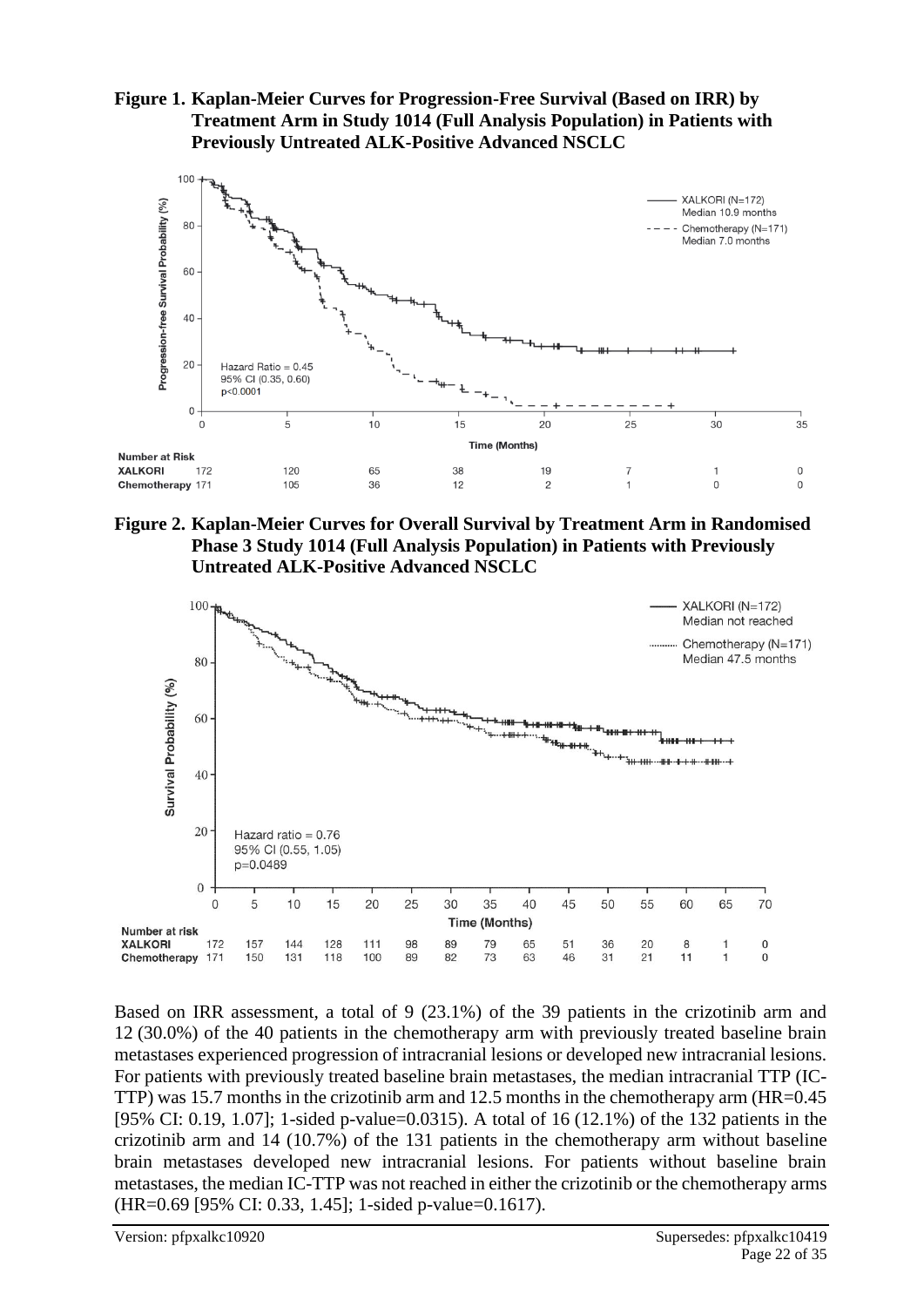Patient-reported symptoms and global QOL was collected using the EORTC QLQ-C30 and its lung cancer module (EORTC QLQ-LC13) at baseline (Day 1), Day 7 and Day 15 of Cycle 1, and Day 1 of each subsequent treatment cycle. A total of 166 patients in the crizotinib arm and 163 patients in the chemotherapy arm had completed the EORTC QLQ-C30 and LC-13 questionnaires at baseline and at least 1 post-baseline visit.

Time to Deterioration (TTD) was pre-specified as the time from randomisation to the first occurrence of a ≥10-point increase in scores from baseline in symptoms of pain (EORTC QLQ-LC13 pain in chest), cough (EORTC QLQ-LC13 cough) or dyspnoea (EORTC QLQ-LC13 dyspnoea). The median TTD in patient-reported pain in chest, dyspnoea or cough as a composite endpoint was 2.1 months (95% CI: 0.8 months, 4.2 months) in the crizotinib arm compared to 0.5 months (95% CI: 0.4 months, 0.7 months) in the chemotherapy arm. Treatment with crizotinib was associated with a significantly longer TTD in the symptoms of pain in chest, dyspnoea or cough compared to chemotherapy (hazard ratio 0.59; 95% CI: 0.45, 0.77; Hochbergadjusted log-rank 2-sided p-value=0.0005).

#### **Figure 3. Kaplan-Meier Plot of Time to Deterioration in Pain (in Chest), Dyspnoea or Cough (Composite Endpoint) by Treatment Arm (Patient-Reported Outcome Evaluable Population) in Patients with Previously Untreated ALK-Positive Advanced NSCLC**



The change from baseline scores was found to be significantly different between the 2 treatment arms, with a significantly greater improvement observed in global quality of life in the crizotinib arm compared to the chemotherapy arm (overall difference in change from baseline scores 13.8; p-value <0.0001).

#### *Previously Treated ALK-Positive Advanced NSCLC – Randomised Phase 3 Study 1007*

The use of single-agent crizotinib in the treatment of ALK-positive advanced NSCLC with or without brain metastases was investigated in a multicentre, multinational, randomised, openlabel Phase 3 study (Study 1007). The primary objective of this study was to demonstrate that crizotinib 250 mg orally twice daily was superior to standard-of-care chemotherapy (pemetrexed 500 mg/m<sup>2</sup> or docetaxel 75 mg/m<sup>2</sup>) intravenously (IV) every 21 days in prolonging Progression-Free Survival (PFS) in patients with ALK-positive advanced NSCLC who had received one prior chemotherapy regimen. Patients were required to have ALK-positive NSCLC as identified by FISH prior to randomisation. Patients randomised to chemotherapy could cross over to receive crizotinib in Study 1005 upon RECIST-defined disease progression confirmed by independent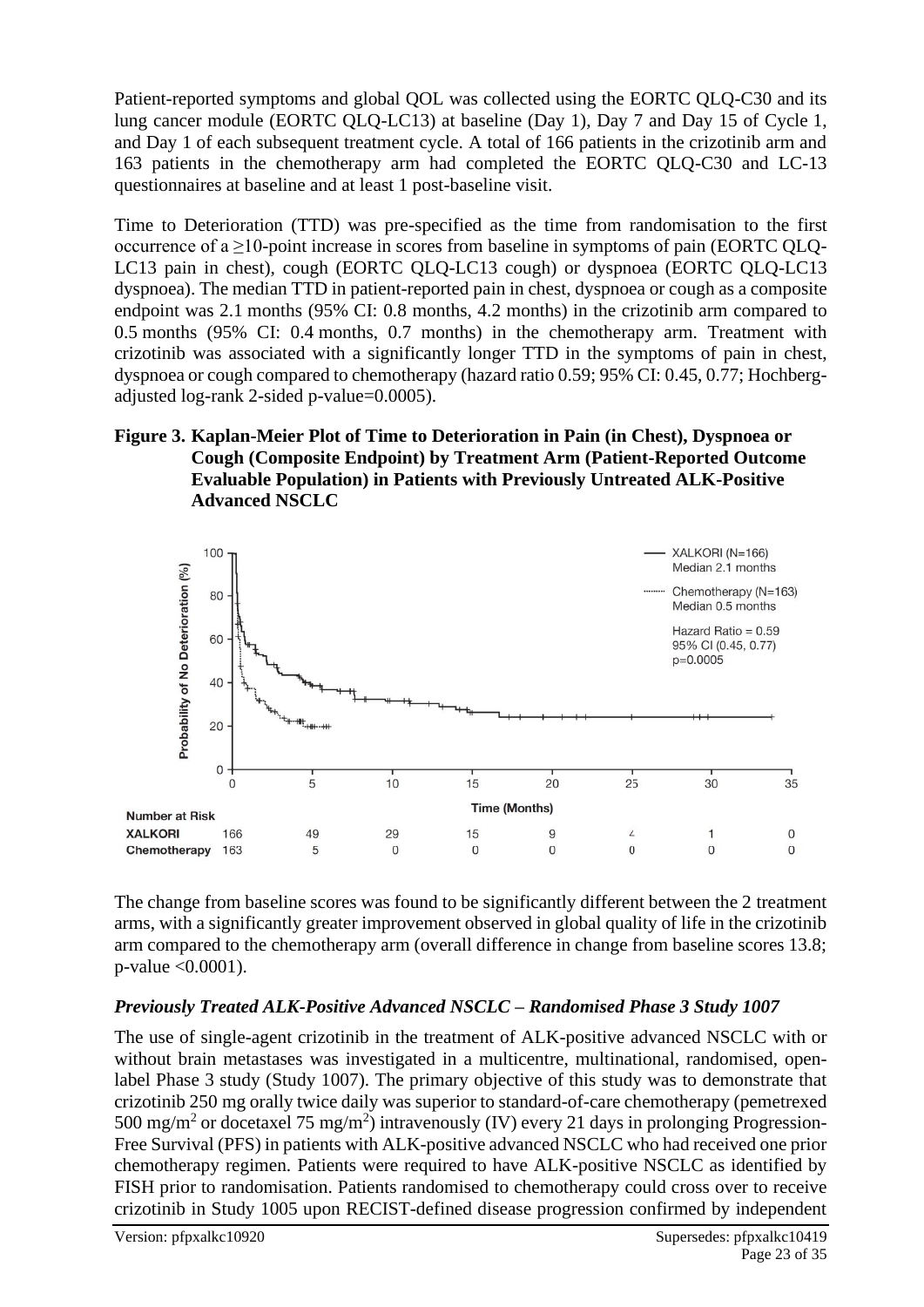radiology review (IRR). The primary efficacy endpoint was PFS with disease progression events determined by IRR. Secondary endpoints included ORR as determined by IRR, DR, OS and PRO.

The full analysis population for Study 1007 included 347 patients with ALK-positive advanced NSCLC. One hundred seventy-three (173) patients were randomised to the crizotinib arm (172 patients received crizotinib) and 174 patients were randomised to the chemotherapy arm, (99 [58%] patients received pemetrexed and 72 [42%] patients received docetaxel). Randomisation was stratified by ECOG performance status (PS) (0-1, 2), brain metastases (present, absent) and prior EGFR tyrosine kinase inhibitor treatment (yes, no). The median duration of study treatment was 31 weeks in the crizotinib arm as compared to 12 weeks in the chemotherapy arm.

Patients could continue treatment as assigned beyond the time of RECIST-defined disease progression, as assessed by IRR, at the discretion of the investigator if the patient was still experiencing clinical benefit. Fifty eight of 84 (69%) patients treated with crizotinib and 17 of 119 (14%) patients treated with chemotherapy continued treatment for at least 3 weeks after objective disease progression.

Baseline demographic and disease characteristics for patients in this study were similar between the crizotinib and chemotherapy arms with regard to gender (female: 57% vs 55% for crizotinib vs chemotherapy, respectively), median age (51 years vs 49 years), race (White: 52% in both treatment arms, and Asian: 46% vs 45%), smoking status (current smokers: 3% vs 5%, former smokers: 34% vs 31%, and never smokers: 62% vs 64%), metastatic disease (95% vs 91%), tumour histology (adenocarcinoma: 94% vs 92%), performance status (ECOG 0 or 1: 89% vs 91%, ECOG 2: 11% vs 9%) and brain metastases (present: 35% in both treatment arms).

Crizotinib significantly prolonged PFS compared to chemotherapy as assessed by IRR. Efficacy data from Study 1007 are summarised in Table 7 and the Kaplan-Meier curve for PFS is shown in Figure 4.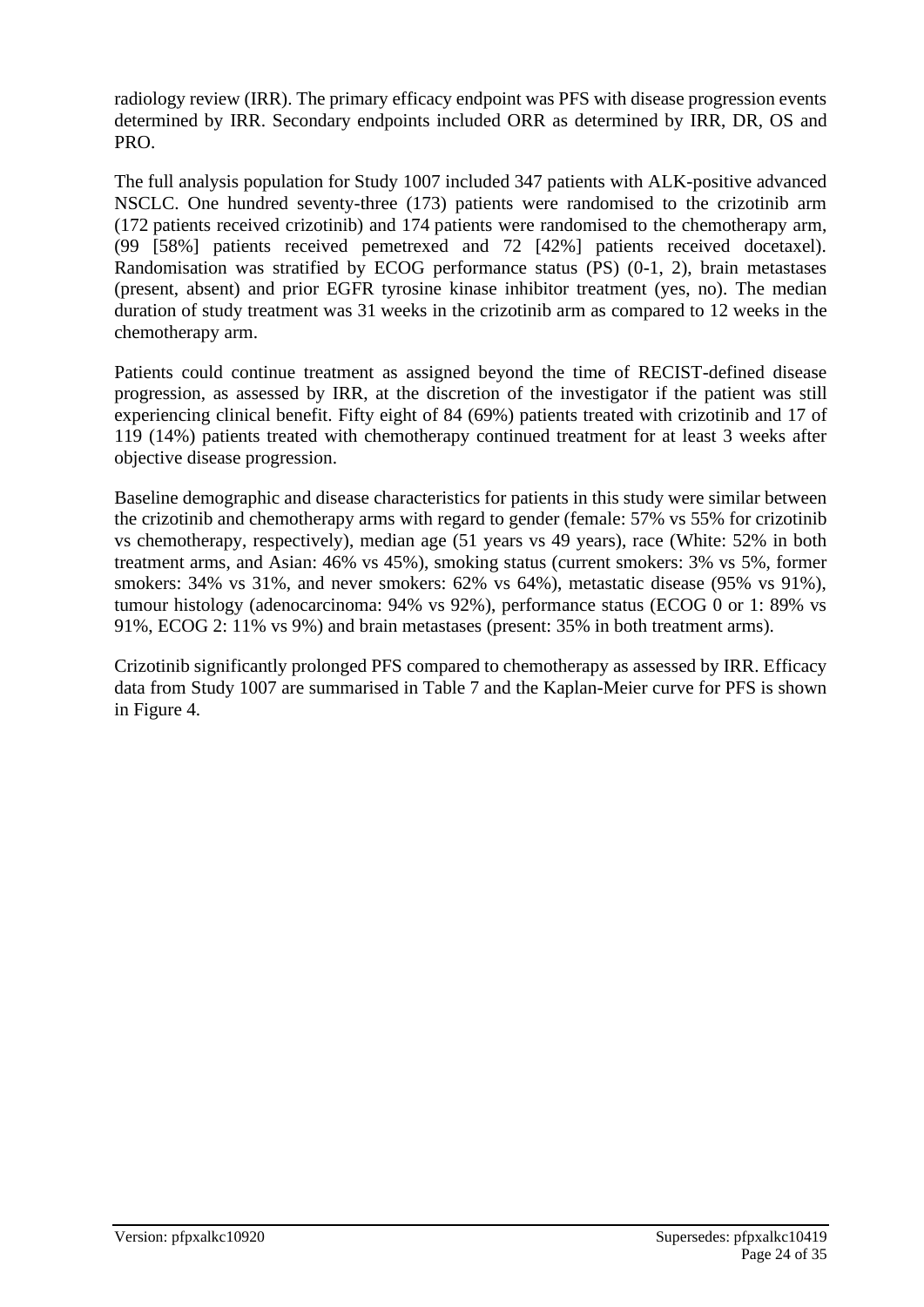#### **Table 7. Efficacy Results from Randomised Phase 3 Study 1007 (Full Analysis Population) in Patients with Previously Treated ALK-Positive Advanced NSCLC\***

| <b>Crizotinib</b><br>$(N=173)$                  | <b>Chemotherapy</b><br>$(N=174)$                                                                          |  |  |  |  |
|-------------------------------------------------|-----------------------------------------------------------------------------------------------------------|--|--|--|--|
| <b>Progression-Free Survival (Based on IRR)</b> |                                                                                                           |  |  |  |  |
| 100 (58%)                                       | 127 (73%)                                                                                                 |  |  |  |  |
| 7.7(6.0, 8.8)                                   | $3.0^a$ (2.6, 4.3)                                                                                        |  |  |  |  |
| 0.49(0.37, 0.64)                                |                                                                                                           |  |  |  |  |
| < 0.0001                                        |                                                                                                           |  |  |  |  |
| <b>Overall Survivald</b>                        |                                                                                                           |  |  |  |  |
| 116(67%)                                        | 126 (72%)                                                                                                 |  |  |  |  |
| 21.7 (18.9, 30.5)                               | 21.9(16.8, 26.0)                                                                                          |  |  |  |  |
|                                                 | 0.85(0.66, 1.10)                                                                                          |  |  |  |  |
|                                                 | 0.1145                                                                                                    |  |  |  |  |
|                                                 |                                                                                                           |  |  |  |  |
| 65% (58, 72)                                    | $20\%$ <sup>e</sup> (14, 26)                                                                              |  |  |  |  |
| < 0.0001                                        |                                                                                                           |  |  |  |  |
| <b>Duration of Response</b>                     |                                                                                                           |  |  |  |  |
| 7.4(6.1, 9.7)                                   | 5.6(3.4, 8.3)                                                                                             |  |  |  |  |
|                                                 | Abbreviations: N/n-number of patients: CI-confidence interval: HR-hazard ratio: IRR-independent radiology |  |  |  |  |

Abbreviations: N/n=number of patients; CI=confidence interval; HR=hazard ratio; IRR=independent radiology review; PFS=progression-free survival; OS=overall survival.

\* PFS, ORR and DR are based on the data cutoff date of 30 March 2012; OS is based on the data cutoff date of 31 August 2015.

a. Median PFS times were 4.2 months (95% CI: 2.8, 5.7) for pemetrexed (HR=0.59; p-value=0.0004 for crizotinib compared with pemetrexed) and 2.6 months (95% CI: 1.6, 4.0) for docetaxel (HR=0.30; p-value <0.0001 for crizotinib compared with docetaxel).

b. Based on the Cox proportional hazards stratified analysis.

c. Based on the stratified log-rank test (1-sided).

d. Based on final OS analysis. OS analysis was not adjusted for the potentially confounding effects of cross over.

e. ORRs were 29% (95% CI: 21, 39) for pemetrexed (p-value <0.0001 compared with crizotinib) and 7% (95% CI: 2, 16) for docetaxel (p-value <0.0001 compared with crizotinib).

f. Based on the stratified Cochran-Mantel-Haenszel test (2-sided).

g. Estimated using the Kaplan-Meier method.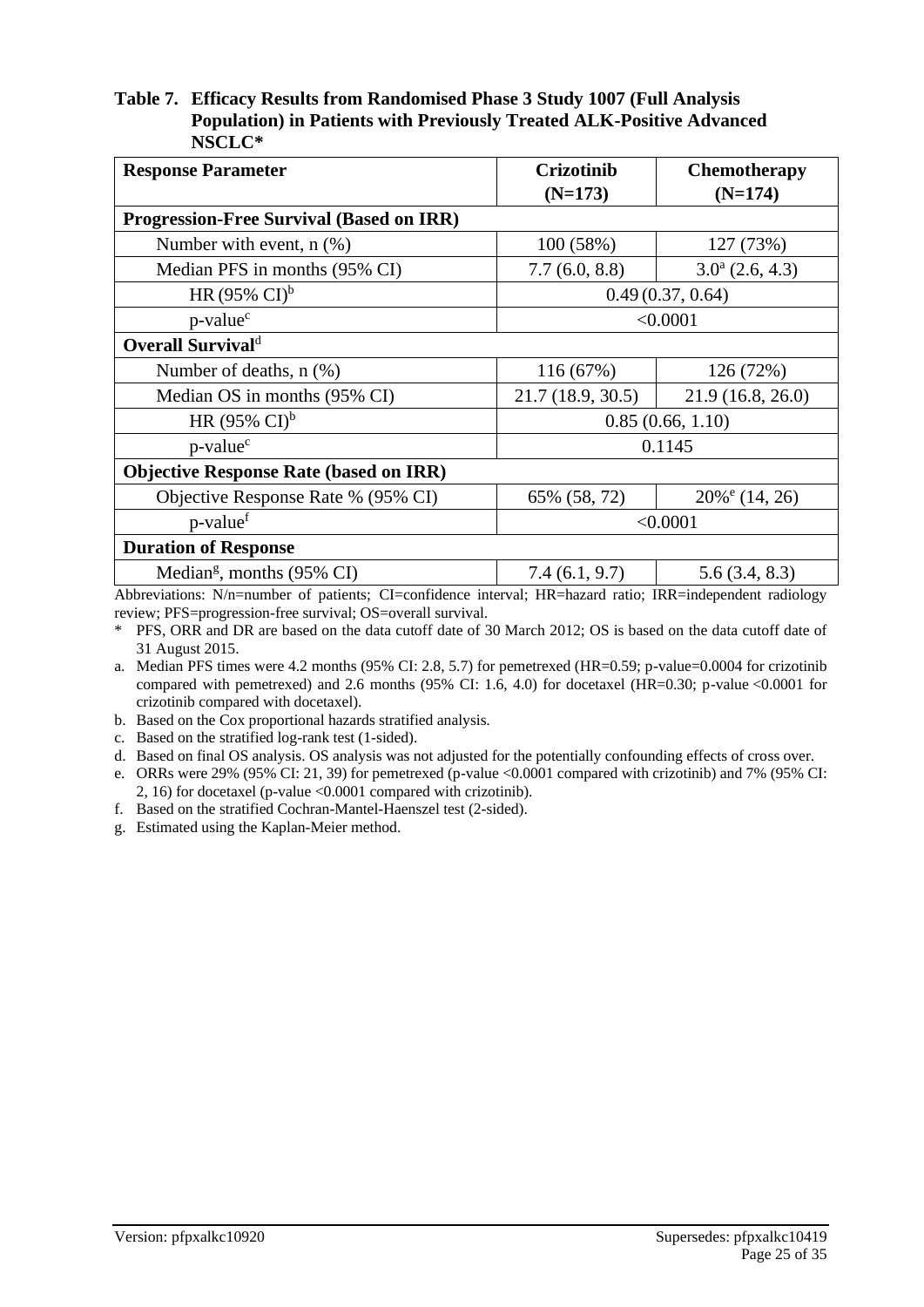



Patient reported symptoms and global QOL were collected using the EORTC QLQ-C30 and its lung cancer module (EORTC QLQ-LC13) at baseline (Day 1 Cycle 1) and Day 1 of each subsequent treatment cycle. A total of 162 patients in the crizotinib arm and 151 patients in the chemotherapy arm had completed the EORTC QLQ-C30 and LC13 questionnaires at baseline and at least 1 post-baseline visit.

TTD was pre-specified as the time from randomisation to the first occurrence of a >10-point increase in scores from baseline in symptoms of pain (EORTC QLQ-LC13 pain in chest), cough (EORTC QLQ-LC13 cough) or dyspnoea (EORTC QLQ-LC13 dyspnoea). The median TTD in patient-reported pain in chest, dyspnoea or cough as a composite endpoint was 4.5 months (95% CI: 3.0 months, 6.9 months) in the crizotinib arm compared to 1.4 months (95% CI: 1.0 months, 1.6 months) in the chemotherapy arm. Treatment with crizotinib was associated with a significantly longer TTD in the symptoms of pain in chest, dyspnoea or cough compared to chemotherapy (hazard ratio 0.50; 95% CI: 0.37, 0.66; Hochberg-adjusted log-rank p-value <0.0001). The Kaplan-Meier Plot of TTD in pain in chest, dyspnoea or cough as a composite endpoint by arm for the patient-reported outcome evaluable population is shown in Figure 5.

The change from baseline scores was found to be significantly different between the 2 treatment arms, with a significantly greater improvement observed in global quality of life in the crizotinib arm compared to the chemotherapy arm (overall difference in change from baseline scores 9.84; p-value <0.0001).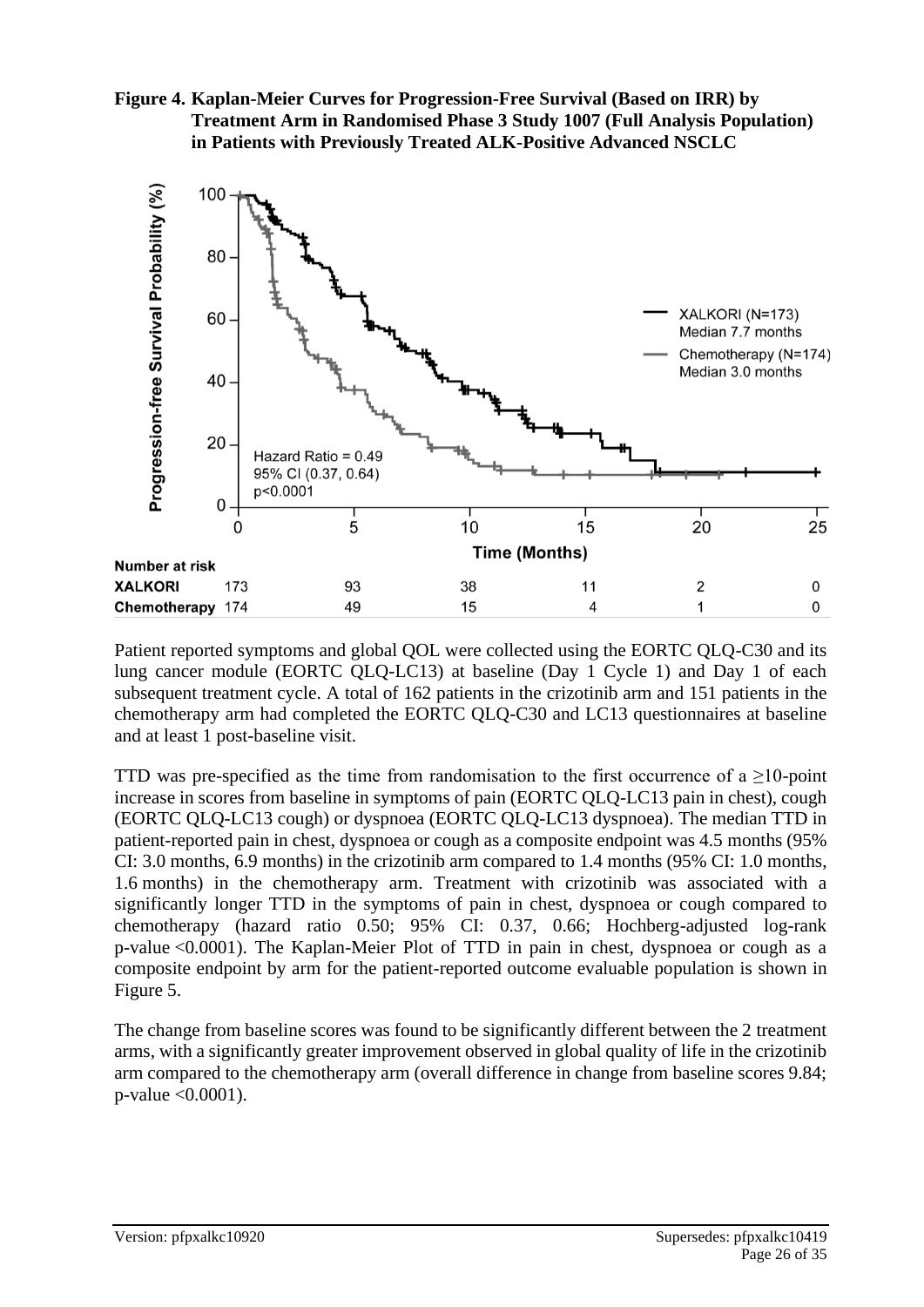**Figure 5. Kaplan-Meier Plot of Time to Deterioration in Pain (in Chest), Dyspnoea or Cough (Composite Endpoint) by Treatment Arm (Patient-Reported Outcome Evaluable Population) in Patients with Previously Treated ALK-Positive Advanced NSCLC**



#### *Single-Arm Studies in ALK-Positive Advanced NSCLC*

The use of single-agent crizotinib in the treatment of ALK-positive advanced NSCLC with or without brain metastases was investigated in two multicentre, multinational, single-arm studies (Studies 1001 and 1005). Patients enrolled into these studies had received prior systemic therapy, with the exception of 22 patients in Study 1001 and 3 patients in Study 1005 who had no prior systemic treatment for locally advanced or metastatic disease. The primary efficacy endpoint in both studies was ORR according to RECIST. Secondary endpoints included Time to Tumour Response (TTR), DR, Disease Control Rate (DCR), PFS and OS. Patients received 250 mg of crizotinib orally twice daily.

In Study 1001 (N=149), the demographic characteristics were 49% female; median age 52 years; baseline ECOG performance status of 0 or 1 (88%) and 2 or 3 (12%), 64% White and 28% Asian; <1% current smokers, 28% former-smokers and 71% never smokers. The disease characteristics were 94% metastatic, 97% adenocarcinoma histology and 15% with no prior systemic therapy for metastatic disease.

In Study 1005 (N=934), the demographic characteristics were 57% female; median age 53 years; baseline ECOG performance status of 0/1 (82%) or 2/3 (18%), 52% White and 44% Asian; and 4% current smokers, 30% former smokers and 66% never smokers. The disease characteristics were 92% metastatic, 94% adenocarcinoma histology.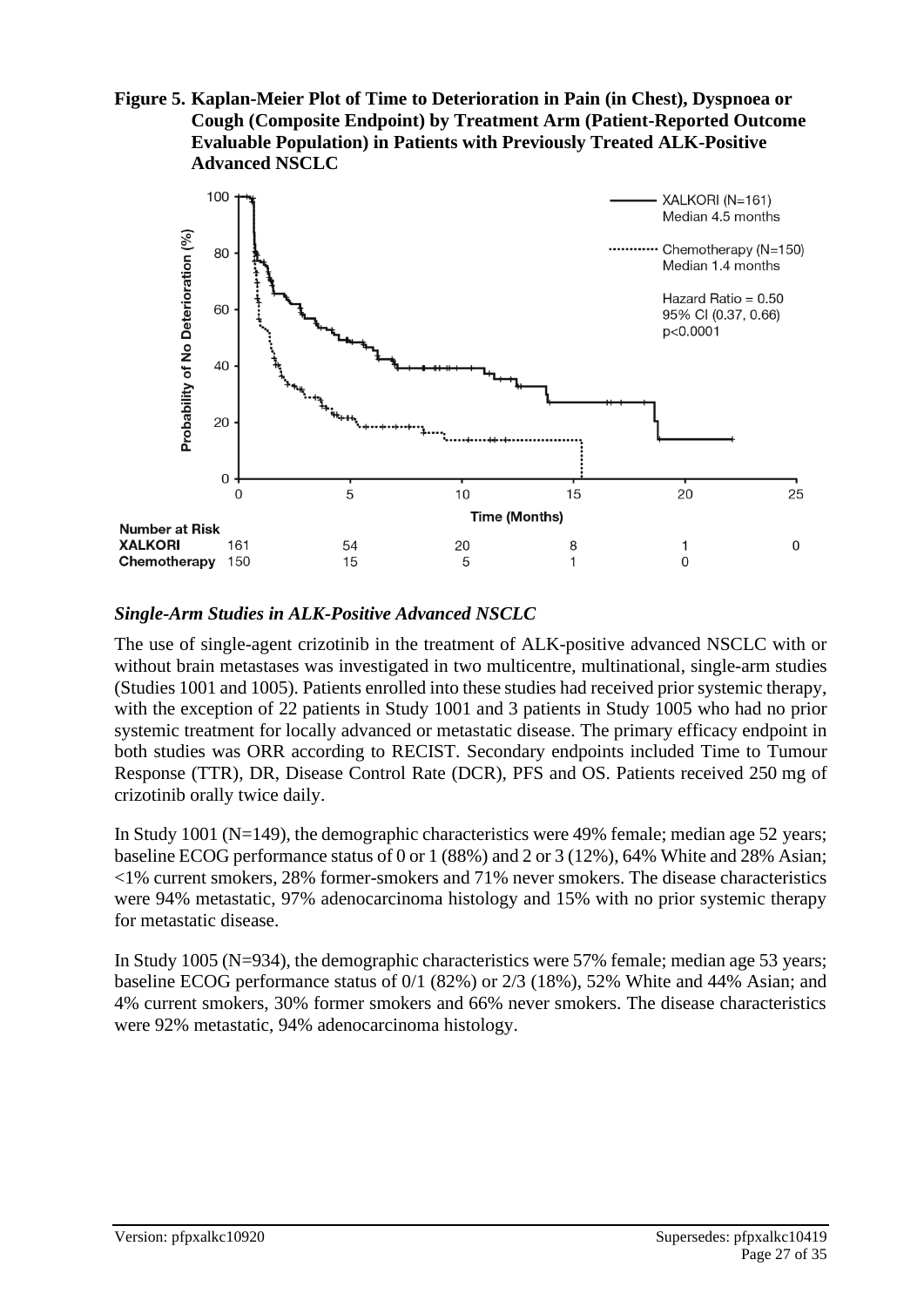In Study 1001, patients with advanced NSCLC were required to have ALK-positive tumours prior to entering the clinical trial. ALK-positive NSCLC was identified using a number of local clinical trial assays. One hundred forty-nine patients with ALK-positive advanced NSCLC were enrolled into Study 1001 at the time of data cutoff for the PFS and ORR analyses. The median duration of treatment was 43 weeks. There were 3 complete responses and 85 partial responses for an ORR of 62%. The median response duration was 49.1 weeks. There were an additional 30 patients who had stable disease for a DCR at 8 weeks of 83%. Fifty-one percent of objective tumour responses were achieved during the first 8 weeks of treatment. Study 1001 OS data were updated based on 154 ALK-positive advanced NSCLC patients. The median OS at the time of data cutoff was 28.9 months (95% CI: 21.1, 40.1).

In Study 1005, patients with advanced NSCLC were required to have ALK-positive tumours prior to entering the clinical trial. For most patients, ALK-positive NSCLC was identified by FISH. Nine hundred thirty-four patients with ALK-positive advanced NSCLC were treated with crizotinib in Study 1005 at the time of data cutoff for the PFS and ORR analyses. The median duration of treatment for these patients was 23 weeks. Patients could continue treatment as assigned beyond the time of RECIST-defined disease progression at the discretion of the investigator if the benefit/risk assessment justified continuation of treatment. Seventy-seven of 106 patients (73%) continued crizotinib treatment for at least 3 weeks after objective disease progression.

Seven hundred sixty-five patients with ALK-positive advanced NSCLC from Study 1005 were both evaluable for response and identified by the same FISH assay used in randomised Phase 3 Study 1007. There were 8 complete responses and 357 partial responses for an ORR of 48% The median DR was 47 weeks. Eighty-three percent of objective tumour responses were achieved within the first 12 weeks of treatment. Study 1005 OS data were updated based on 905 ALKpositive advanced NSCLC patients identified by the same FISH assay used in randomised Phase 3 Study 1007. The median OS at the time of data cutoff was 21.5 months (95% CI: 19.3, 23.6).

Efficacy data from Studies 1001 and 1005 are provided in Table 8.

| <b>Efficacy Parameter</b>       | Study 1001        | Study 1005         |
|---------------------------------|-------------------|--------------------|
|                                 | $N=149^{\circ}$   | $N = 765^{\circ}$  |
| ORR <sup>b</sup> [% (95% CI)]   | 62(53, 70)        | 48 (44, 51)        |
| TTR [median (range)] weeks      | 7.9(2.1, 57.3)    | 6.1(3, 49)         |
| $DRc$ [median (95% CI)] weeks   | 49.1 (39.3, 89.3) | 47.3 (36, 54)      |
| $PFSc$ [median (95% CI)] months | 9.9(7.7, 13.4)    | 7.8 $(6.9, 9.5)^d$ |
|                                 | $N=154^e$         | $N=905^{\circ}$    |
| Number of deaths, $n$ $(\%)$    | 83 (54%)          | 504 (56%)          |
| $OSc$ [median (95% CI)] months  | 28.9(21.1, 40.1)  | 21.5(19.3, 23.6)   |

| Table 8. ALK-Positive Advanced NSCLC Efficacy Results from Studies 1001 and 1005 |  |  |  |
|----------------------------------------------------------------------------------|--|--|--|
|                                                                                  |  |  |  |

Abbreviations: N/n=number of patients; CI=confidence interval: ORR=objective response rate; TTR=time to tumour response; DR=duration of response; PFS=progression-free survival; OS=overall survival.

a, Per data cutoff dates 1 June 2011 (Study 1001) and 15 February 2012 (Study 1005).

b. 6 patients were not evaluable for response in Study 1001 and42 patients were not evaluable for response in Study 1005.

c. Estimated using the Kaplan-Meier method.

d. PFS data from Study 1005 included 807 patients in the safety analysis population who were identified by the FISH assay (per data cutoff date 15 February 2012).

e. Per data cutoff date 30 November 2013.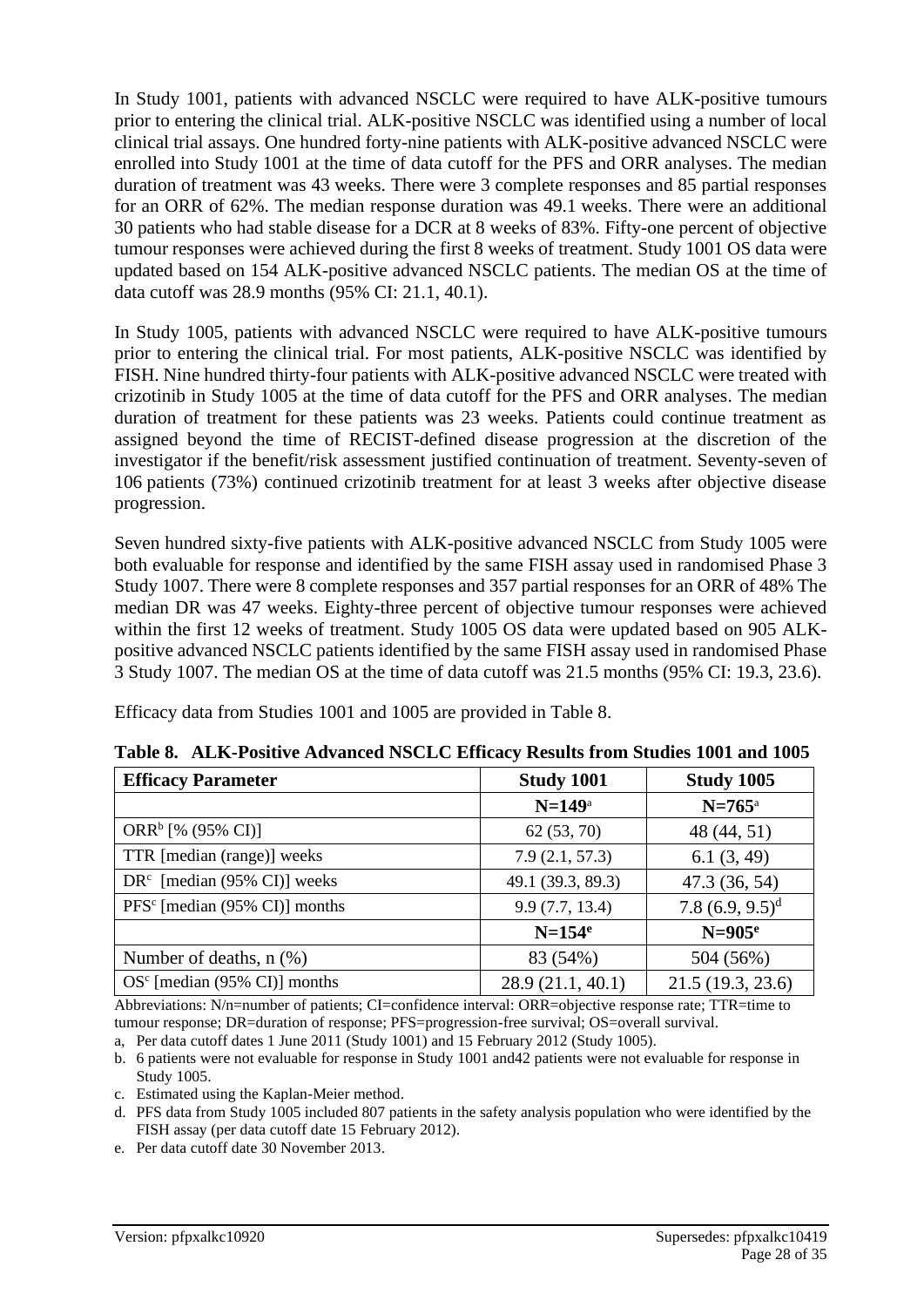#### *ROS1-Positive Advanced NSCLC*

The use of single-agent crizotinib in the treatment of ROS1-positive advanced NSCLC was investigated in multicentre, multinational, single-arm Study 1001. A total of 53 ROS1-positive advanced NSCLC patients were enrolled in the study at the time of data cutoff, including 46 patients with previously treated ROS1-positive advanced NSCLC and 7 patients who had no prior systemic treatment. The primary efficacy endpoint was ORR according to RECIST as assessed by investigator. Secondary endpoints included ORR as assessed by IRR*,* TTR, DR, PFS and OS. Patients received crizotinib 250 mg orally twice daily.

The demographic characteristics were 57% female; median age 55 years; baseline ECOG performance status of 0 or 1 (98%) or 2 (2%), 57% White and 40% Asian; 25% former smokers, and 75% never smokers. The disease characteristics were 94% metastatic, 96% adenocarcinoma histology and 13% with no prior systemic therapy for metastatic disease.

In Study 1001, patients were required to have ROS1-positive advanced NSCLC prior to entering the clinical trial. For most patients, ROS1-positive NSCLC was identified by FISH. The median duration of treatment was 22.4 months (95% CI: 15.0, 35.9). There were 6 complete responses and 32 partial responses for an ORR of 72% (95% CI: 58%, 83%). The median DR was 24.7 months (95% CI: 15.2, 45.3). Fifty percent of objective tumour responses were achieved during the first 8 weeks of treatment. The median PFS at the time of data cutoff was 19.3 months (95% CI: 15.2, 39.1). The median OS at the time of data cutoff was 51.4 months (95% CI: 29.3, NR).

Efficacy data from ROS1-positive advanced NSCLC patients from Study 1001 are provided in Table 9.

| <b>Efficacy Parameter<sup>a</sup></b> | <b>Study 1001</b> |  |  |
|---------------------------------------|-------------------|--|--|
|                                       | $N=53b$           |  |  |
| ORR [% (95% CI)]                      | 72 (58, 83)       |  |  |
| ORR <sup>c</sup> [% $(95\%$ CI)]      | 66 (51, 79)       |  |  |
| (Independent Radiology Review)        |                   |  |  |
| TTR [median (range)] weeks            | 8(4, 104)         |  |  |
| $DRd$ [median (95% CI)] months        | 24.7(15.2, 45.3)  |  |  |
| $PFS^d$ [median (95% CI)] months      | 19.3 (15.2, 39.1) |  |  |
| $OSd$ [median (95% CI)] months        | 51.4(29.3, NR)    |  |  |

**Table 9. ROS1-Positive Advanced NSCLC Efficacy Results from Study 1001**

Abbreviations: N=number of patients; CI=confidence interval: ORR=objective response rate; NR=not reached; TTR=time to tumour response; DR=duration of response; OS=overall survival; PFS=progression-free survival.

OS is based on a median follow up of approximately 63 months.

- b. Per data cutoff date 30 June 2018.
- c. Based on N=50, per cutoff date 30 November 2014.

d. Estimated using the Kaplan-Meier method.

#### *Elderly*

Of 171 ALK-positive NSCLC patients treated with crizotinib in randomised Phase 3 Study 1014, 22 (13%) were 65 years or older, and of 109 ALK-positive patients treated with crizotinib who crossed over from the chemotherapy arm, 26 (24%) were 65 years or older. Of 172 ALK-positive patients treated with crizotinib in Phase 3 Study 1007, 27 (16%) were 65 years or older. Of 154

a. All efficacy analyses dependent on disease assessments were based on the derived investigator assessment of tumour data except where otherwise indicated.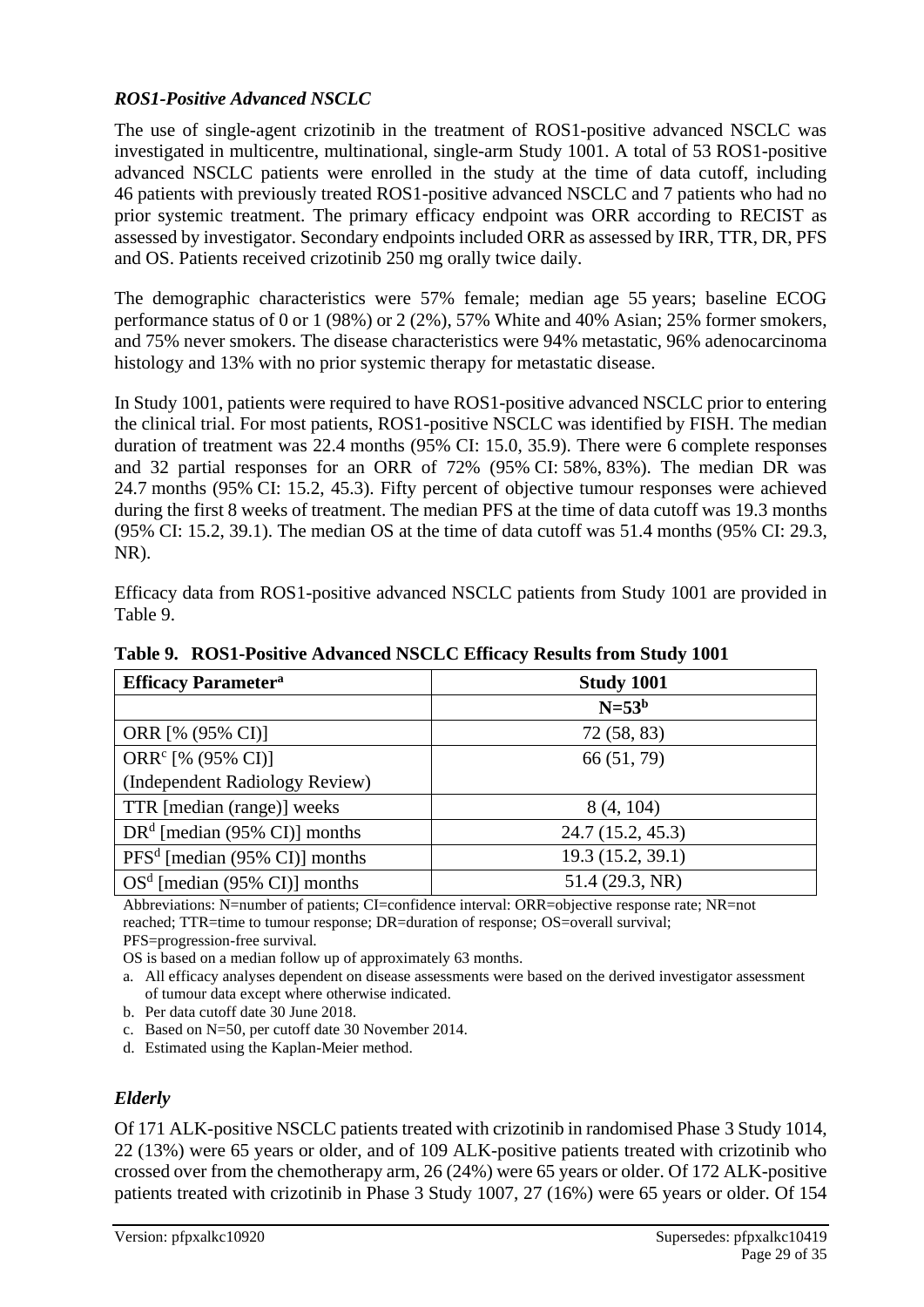and 1063 ALK-positive NSCLC patients in single arm studies 1001 and 1005, 22 (14%) and 173 (16%) were 65 years or older, respectively. In ALK-positive NSCLC patients, the frequency of adverse reactions was generally similar for patients  $< 65$  years of age and patients  $\geq 65$  years of age with the exception of oedema and constipation, which were reported with greater frequency in Study 1014 among patients treated with crizotinib  $\geq 65$  years of age. No overall differences in safety or efficacy were observed in comparison with younger patients. Of the 53 ROS1-positive NSCLC patients in single arm Study 1001, 15 (28%) were 65 years or older.

# **5.2 Pharmacokinetic properties**

### **Absorption**

Following oral single dose administration in the fasted state, crizotinib is absorbed with median time to achieve peak concentrations of 4 to 6 hours. Following crizotinib 250 mg twice daily, steady state was reached within 15 days and remained stable with a median accumulation ratio of 4.8. The absolute bioavailability of crizotinib was determined to be 43% (range 32% to 66%) following the administration of a single 250 mg oral dose.

A high-fat meal reduced crizotinib  $AUC_{inf}$  and  $C_{max}$  by approximately 14% when a 250 mg single dose was given to healthy volunteers. Crizotinib can be administered with or without food.

#### **Distribution**

The geometric mean volume of distribution (Vss) of crizotinib was 1,772 L following intravenous administration of a 50 mg dose, indicating extensive distribution into tissues from the plasma.

Binding of crizotinib to human plasma proteins *in vitro* is 91%; in the *in vitro* study, there was variability in the fraction of unbound crizotinib at a clinically relevant concentration. *In vitro* studies suggest that crizotinib is a substrate for P-glycoprotein (P-gp). The blood-to-plasma concentration ratio is approximately 1.

## **Metabolism**

*In vitro* studies demonstrated that CYP3A4/5 were the major enzymes involved in the metabolic clearance of crizotinib. The primary metabolic pathways in humans were oxidation of the piperidine ring to crizotinib lactam and O-dealkylation, with subsequent Phase 2 conjugation of O-dealkylated metabolites.

*In vitro* studies in human liver microsomes demonstrated that crizotinib is a time-dependent inhibitor of CYP2B6 and CYP3A.

## **Excretion**

Following single doses of crizotinib, the apparent plasma terminal half-life of crizotinib was 42 hours in patients.

Following the administration of a single 250 mg radiolabelled crizotinib dose to healthy subjects, 63% and 22% of the administered dose was recovered in faeces and urine, respectively. Unchanged crizotinib represented approximately 53% and 2.3% of the administered dose in faeces and urine, respectively.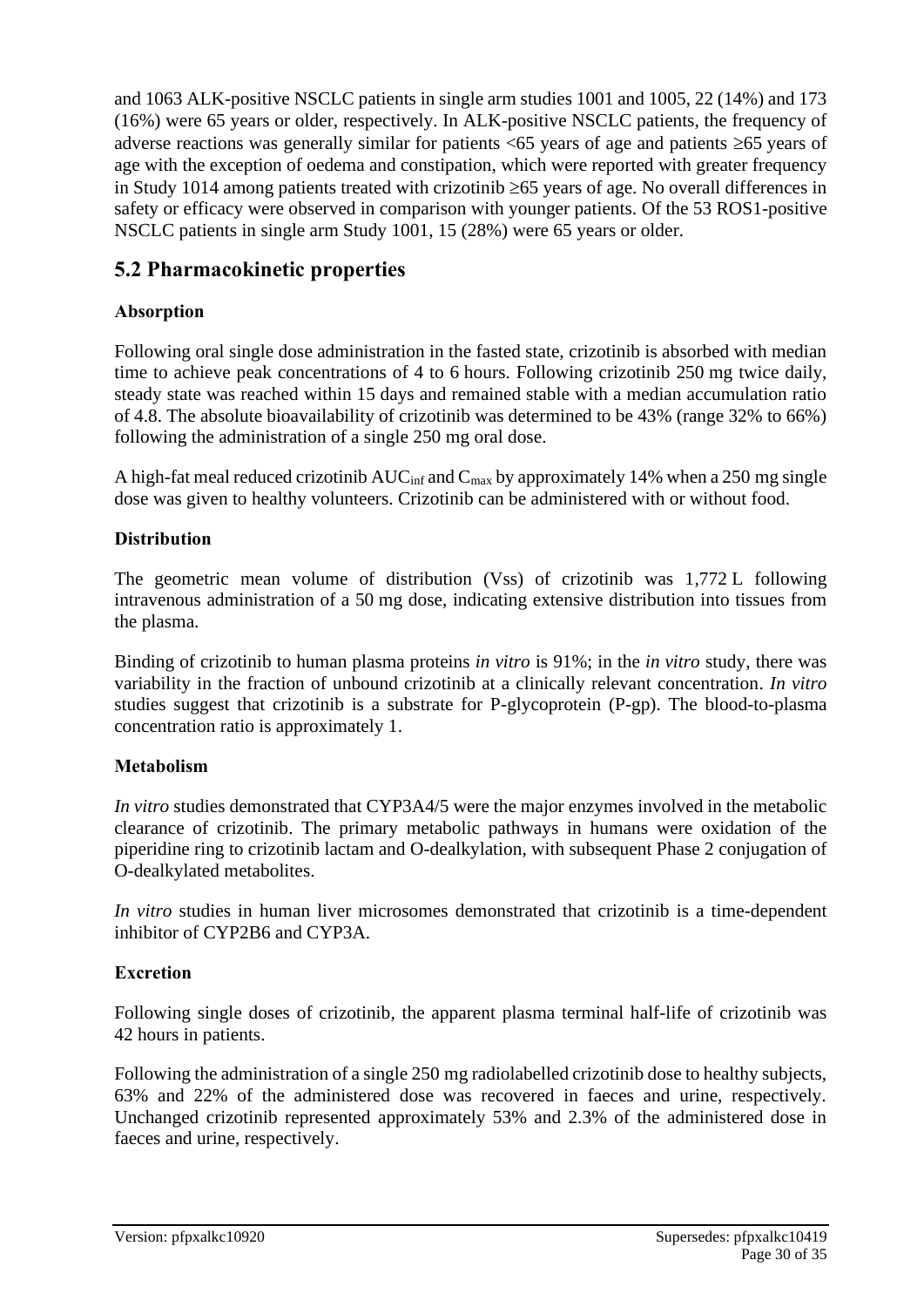The mean apparent clearance (CL/F) of crizotinib was lower at steady state (60 L/hr) after 250 mg twice daily than that after a single 250 mg oral dose (100 L/hr), which was likely due to autoinhibition of CYP3A by crizotinib after multiple dosing.

#### **Pharmacokinetics in Special Patient Groups**

#### *Hepatic Impairment*

As crizotinib is extensively metabolised in the liver, hepatic impairment is likely to increase plasma crizotinib concentrations. Clinical studies relevant to the indications excluded patients with ALT or AST  $>2.5$  x ULN or, if due to underlying malignancy,  $>5.0$  x ULN or with total bilirubin >1.5 x ULN. Study 1012 was an open-label, non-randomised clinical study of patients with advanced cancer (including mostly patients with hepatic and colon cancer in groups with hepatic impairment). Based on NCI classification, patients had either mild (either AST >ULN and total bilirubin  $\leq$ ULN or any AST and total bilirubin >ULN but  $\leq$ 1.5×ULN), moderate (any AST and total bilirubin  $>1.5\times$ ULN and  $\leq 3\times$ ULN) or severe (any AST and total bilirubin >3×ULN) hepatic impairment. Patients with advanced cancer with normal (AST and total bilirubin ≤ULN) hepatic function were matched controls for mild or moderate hepatic impairment.

Following crizotinib 250 mg twice daily dosing, patients with mild hepatic impairment  $(N=10)$ showed similar systemic crizotinib exposure at steady state compared to patients with normal hepatic function  $(N=8)$ , with geometric mean ratios for area under the plasma concentration-time curve as daily exposure at steady state  $(AUC_{\text{daily}})$  and  $C_{\text{max}}$  of 91.1% (90% CI: 56.6%, 146.8 %) and 91.2% (90% CI: 57.5%, 144.7%), respectively.

Following crizotinib 200 mg twice daily dosing, patients with moderate hepatic impairment (N=8) showed higher systemic crizotinib exposure compared to patients with normal hepatic function (N=9) at the same dose level, with geometric mean ratios for AUC $_{\text{dailv}}$  and  $_{\text{Cmax}}$  of 150% (90% CI: 91.8%, 243.5 %) and 144% (90% CI: 89.1%, 232.1%), respectively. However, the systemic crizotinib exposure in patients with moderate hepatic impairment at the dose of 200 mg twice daily was comparable to that observed from patients with normal hepatic function at a dose of 250 mg twice daily, with geometric mean ratios for  $AUC_{\text{daily}}$  and  $C_{\text{max}}$  of 114% (90% CI: 73.6 %, 176.9%) and 109% (90% CI: 70.1%, 169 %), respectively.

The systemic crizotinib exposure parameters  $AUC_{\text{daily}}$  and  $C_{\text{max}}$  in patients with severe hepatic impairment (N=6) receiving a crizotinib dose of 250 mg once daily were approximately 64.7% (90% CI: 39.5%, 105.9%) and 72.6% (90% CI: 49.1 %, 107.5%), respectively, of those from patients with normal hepatic function receiving a dose of 250 mg twice daily (see Section 4.2 Dose and method of administration - Hepatic Impairment, and Section 4.4 Special warnings and precautions for use - Hepatotoxicity).

## *Renal Impairment*

Patients with mild (CLcr 60 to  $\langle 90 \text{ mL/min} \rangle$  and moderate (CLcr 30 to  $\langle 60 \text{ mL/min} \rangle$  renal impairment were enrolled in single-arm Studies 1001 and 1005. The effect of renal function, as measured by baseline CLcr on observed crizotinib steady-state trough concentrations  $(C_{trough, ss})$ was evaluated. In Study 1001, the adjusted geometric mean of plasma  $C_{\text{trough, ss}}$  in mild (N=35) and moderate (N=8) renal impairment patients were 5.1% and 11% higher, respectively, than those in patients with normal renal function. In Study 1005, the adjusted geometric mean  $C_{\text{trough}}$  $_{ss}$  of crizotinib in mild (N=191) and moderate (N=65) renal impairment groups were 9.1% and 15% higher, respectively, than those in patients with normal renal function. In addition, the population pharmacokinetic analysis from Studies 1001, 1005 and 1007 indicated CLcr did not have a clinically meaningful effect on the pharmacokinetics of crizotinib. Due to the small size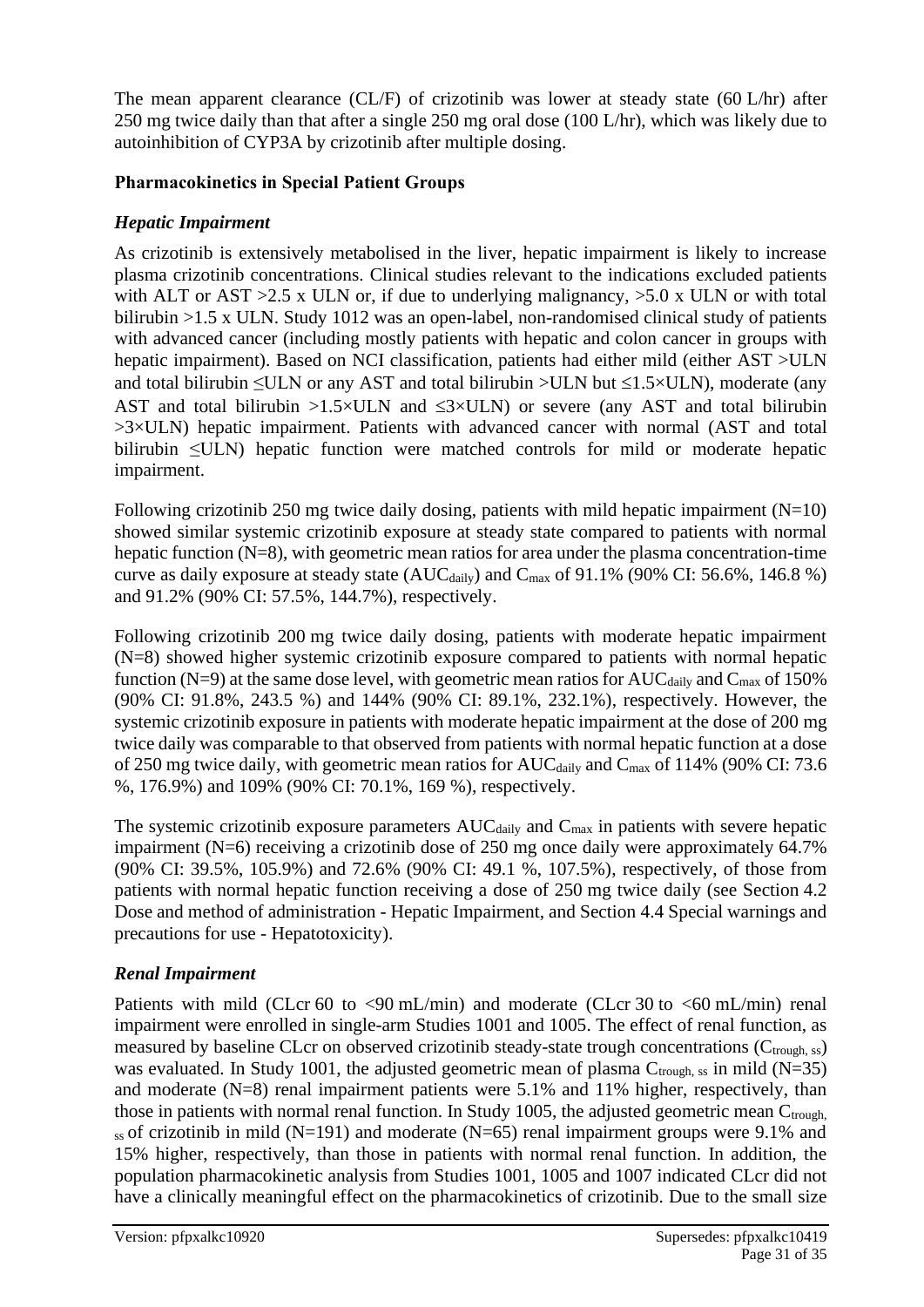of the increases in crizotinib exposure (5%-15%), no starting dose adjustment is recommended for patients with mild or moderate renal impairment.

After a single 250 mg dose in subjects with severe renal impairment (CLcr <30 mL/min) not requiring peritoneal dialysis or haemodialysis, crizotinib  $AUC<sub>inf</sub>$  and  $C<sub>max</sub>$  increased by 79% and 34%, respectively, compared to those with normal renal function. An adjustment of the dose of crizotinib is recommended when administering crizotinib to patients with severe renal impairment not requiring peritoneal dialysis or haemodialysis (see Section 4.2 Dose and method of administration - Renal Impairment).

## *Age*

Based on the population pharmacokinetic analyses from Studies 1001, 1005 and 1007, age has no effect on crizotinib pharmacokinetics (see Section 4.2 Dose and method of administration - Elderly, and Section 5.1 Pharmacodynamic properties - Clinical Trials - Elderly).

## *Body Weight and Gender*

Based on the population pharmacokinetic analyses form Studies 1001, 1005 and 1007, there was no clinically meaningful effect of body weight or gender on crizotinib pharmacokinetics. No starting dose adjustment is required.

## *Ethnicity*

Based on the population pharmacokinetic analyses form Studies 1001, 1005 and 1007, the predicted area under the plasma concentration-time curve at steady-state (AUCss) (95% CI) was 23%-37% higher in Asian patients ( $n=523$ ) than in non-Asian patients ( $n=691$ ).

#### **Cardiac Electrophysiology**

The QT interval prolongation potential of crizotinib was assessed in patients with either ALK-positive or ROS1-positive NSCLC who received crizotinib 250 mg twice daily. Serial ECGs in triplicate were collected following a single dose and at steady state to evaluate the effect of crizotinib on QT intervals. Thirty four of 1619 patients (2.1%) with at least 1 post-baseline ECG assessment were found to have QTcF (corrected QT by the Fridericia method)  $\geq$ 500 msec and 79 of 1585 patients (5.0%) with a baseline and at least 1 post-baseline ECG assessment had an increase from baseline  $QTcF \geq 60$  msec by automated machine-read evaluation of ECG (see Section 4.4 Special warnings and precautions for use - QT Interval Prolongation).

An ECG substudy using blinded manual ECG measurements was conducted in 52 ALK-positive NSCLC patients who received crizotinib 250 mg twice daily. A central tendency analysis indicated that a QTc effect  $\geq 20$  msec can be excluded. A pharmacokinetic/ pharmacodynamic analysis suggested a relationship between crizotinib plasma concentration and QTc. In addition, a decrease in heart rate was found to be associated with increasing crizotinib plasma concentration (see Section 4.4 Special warnings and precautions for use - QT Interval Prolongation).

# **5.3 Preclinical Safety Data**

# **Genotoxicity**

Crizotinib was genotoxic in an *in vitro* micronucleus assay in Chinese Hamster Ovary cells, in an *in vitro* human lymphocyte chromosome aberration assay and in an *in vivo* rat bone marrow micronucleus assay. Crizotinib was not mutagenic *in vitro* in the bacterial reverse mutation (Ames) assay.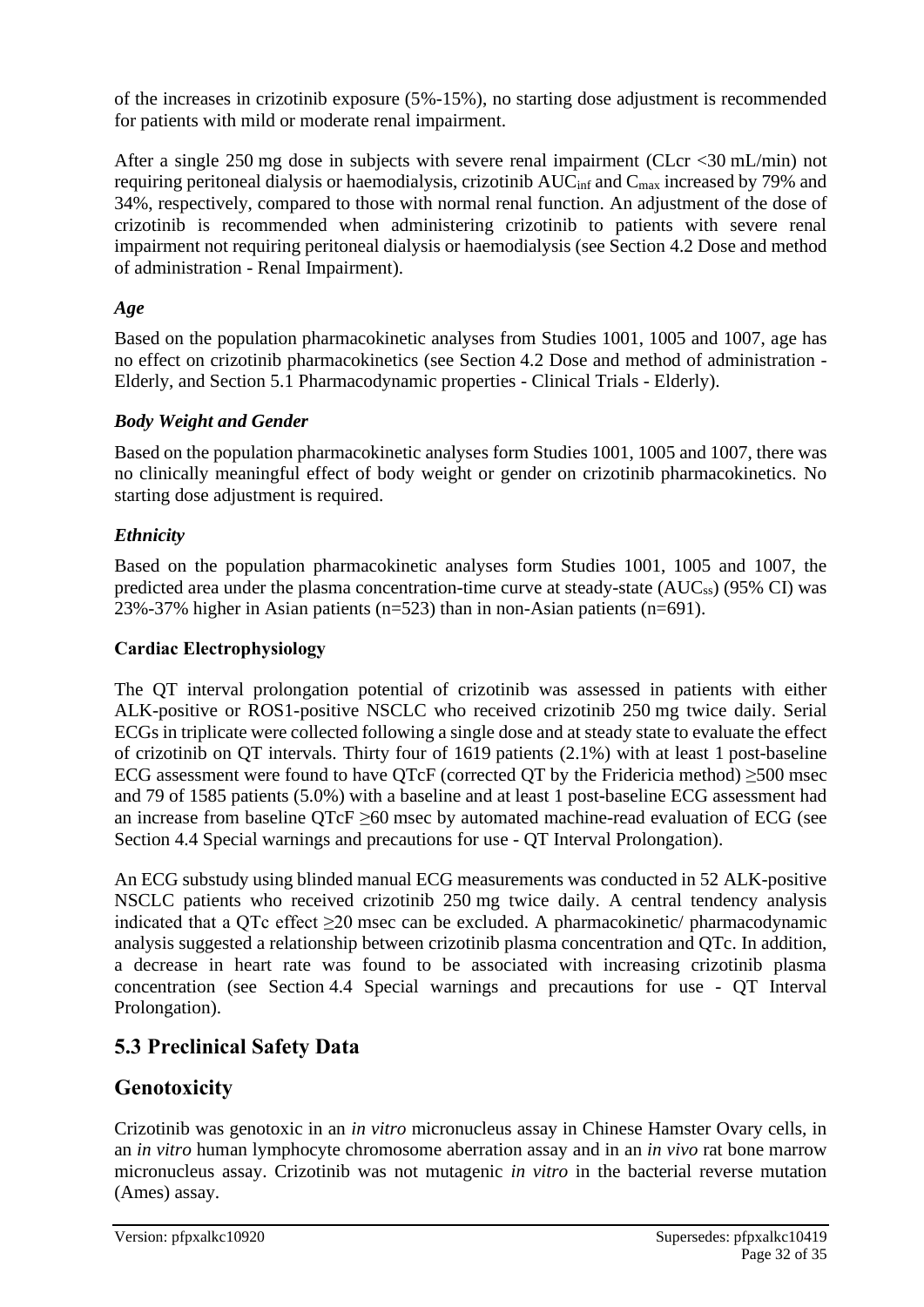# **Carcinogenicity**

Carcinogenicity studies with crizotinib have not been performed.

# **In vitro Phototoxicity**

The results of an *in vitro* phototoxicity study demonstrated that crizotinib may have phototoxic potential.

# **6. PHARMACEUTICAL PARTICULARS**

# **6.1 List of excipients**

Capsule content Microcrystalline cellulose Calcium hydrogen phosphate Sodium starch glycollate Magnesium stearate Colloidal anhydrous silica

Capsule shell (pink) Gelatin Titanium dioxide Red iron oxide

Capsule shell (white) Gelatin Titanium dioxide

## **6.2 Incompatibilities**

Incompatibilities were either not assessed or not identified as part of the registration of this medicine.

# **6.3 Shelf life**

In Australia, information on the shelf life can be found on the public summary of the Australian Register of Therapeutic Goods (ARTG). The expiry date can be found on the packaging.

## **6.4 Special precautions for storage**

Store below 30°C.

# **6.5 Nature and contents of container**

Polyvinyl chloride (PVC)/aluminium foil blister packs containing 60 capsules.

HDPE bottles with child-resistant polypropylene closures containing 60 capsules.

Not all presentations may be marketed.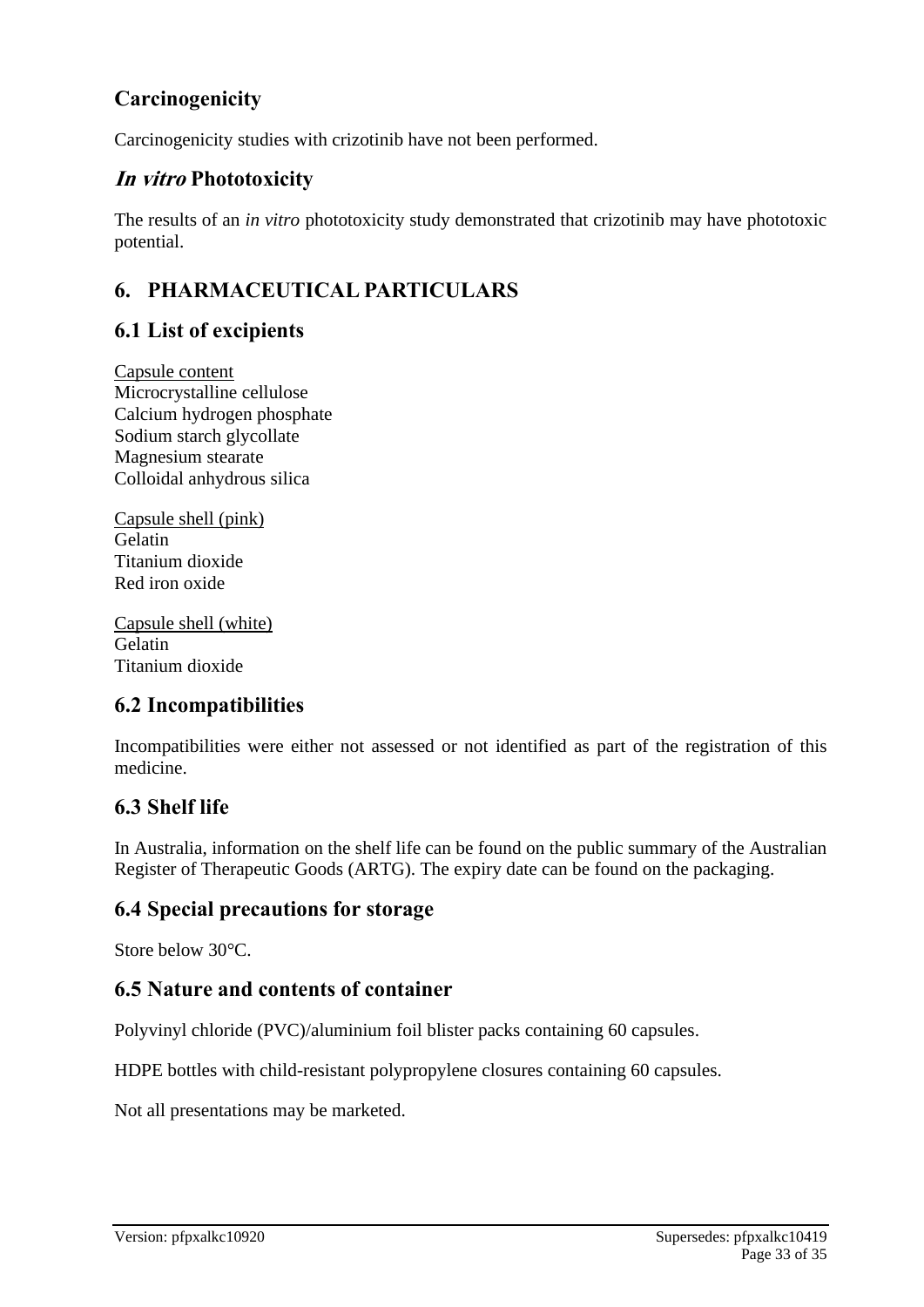# **6.6 Special precautions for disposal**

In Australia, any unused medicine or waste material should be disposed of by taking to your local pharmacy.

# **6.7 Physicochemical properties**

**Chemical Structure**



Chemical Name: (*R*)-3-[1-(2,6-Dichloro-3-fluorophenyl)ethoxy]-5-[1-(piperidin-4-yl)-1*H*pyrazol-4-yl]pyridin-2-amine

Molecular Formula:  $C_{21}H_{22}Cl_2FN_5O$ 

Molecular Weight: 450.34 Daltons

Crizotinib is a white to pale yellow powder with a pKa of 9.4 (piperidinium cation) and 5.6 (pyridinium cation). The solubility of crizotinib in aqueous media decreases over the range pH 1.6 to pH 8.2 from greater than 10 mg/mL to less than 0.1 mg/mL. The log of the distribution coefficient (octanol/water) at pH 7.4 is 1.65.

#### **CAS Number**

877399-52-5

# **7. MEDICINE SCHEDULE (POISONS STANDARD)**

S4 (Prescription Medicine)

# **8. SPONSOR**

Pfizer Australia Pty Ltd Level 17, 151 Clarence St SYDNEY NSW 2000 Toll Free number: 1800 675 229 www.pfizer.com.au